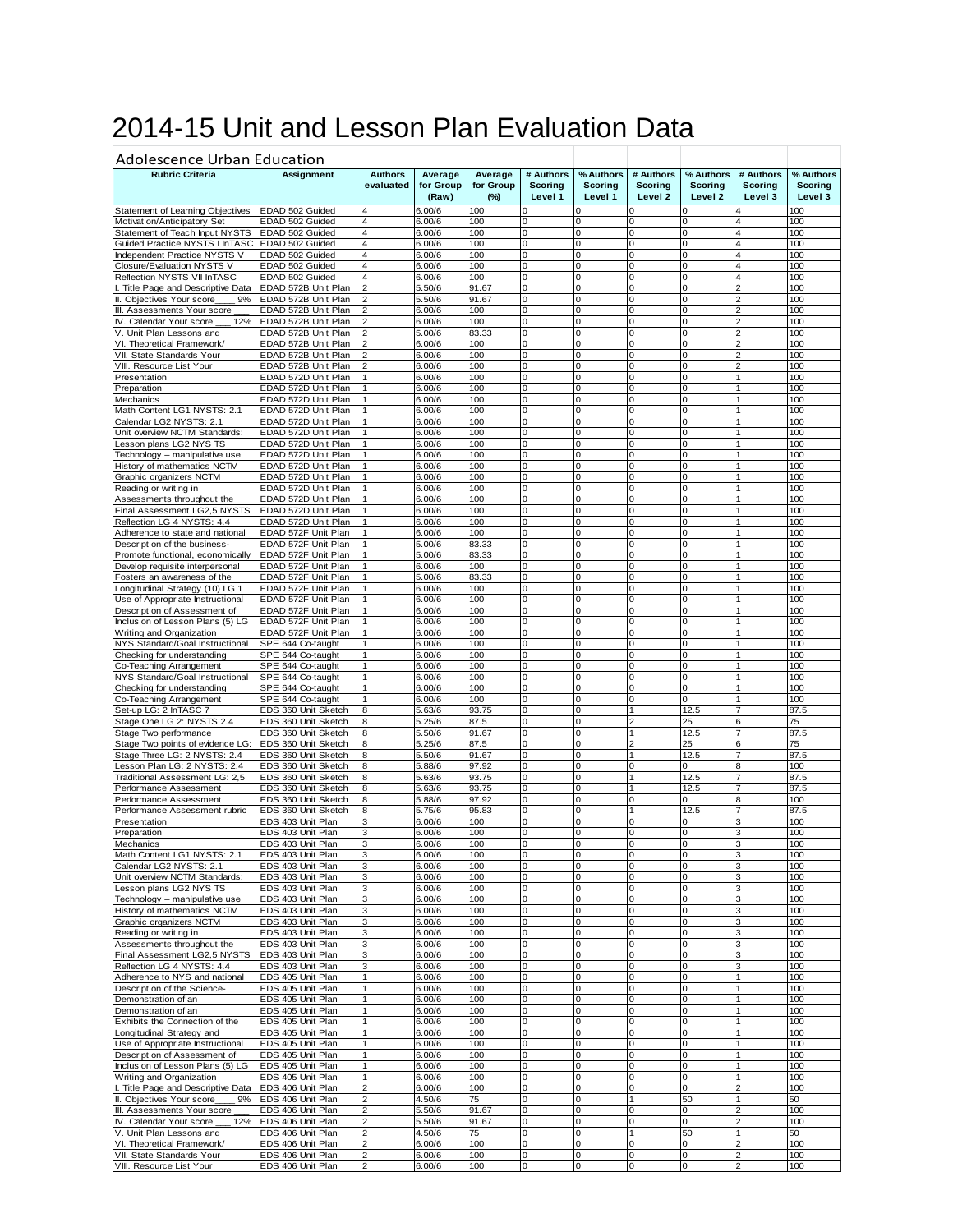| Undergraduate Adolescence Education |                          |                |                  |           |              |                |                |             |                |                |
|-------------------------------------|--------------------------|----------------|------------------|-----------|--------------|----------------|----------------|-------------|----------------|----------------|
| <b>Rubric Criteria</b>              | Assignment               | <b>Authors</b> | Average          | Average   | # Authors    | % Authors      | # Authors      | % Authors   | # Authors      | % Authors      |
|                                     |                          | evaluated      | for Group        | for Group | Scoring      | <b>Scoring</b> | <b>Scoring</b> | Scoring     | Scoring        | <b>Scoring</b> |
|                                     |                          |                | (Raw)            | $(\%)$    | Level 1      | Level 1        | Level 2        | Level 2     | Level 3        | Level 3        |
| Presentation                        | EDS 403 Unit Plan        | 3              | 6.00/6           | 100       | 0            | 0              |                |             |                | 100            |
| Preparation                         | EDS 403 Unit Plan        | 3              | 6.00/6           | 100       | 0            |                |                | 0           |                | 100            |
| Mechanics                           | EDS 403 Unit Plan        | 3              | 6.00/6           | 100       | 0            | 0              | 0              | $\Omega$    | 3              | 100            |
| Math Content LG1 NYSTS: 2.1         | EDS 403 Unit Plan        | 3              | 6.00/6           | 100       | 0            | 0              | 0              | $\Omega$    | 3              | 100            |
| Calendar LG2 NYSTS: 2.1             | EDS 403 Unit Plan        | 3              | 6.00/6           | 100       | 0            | 0              | 0              | 0           | 3              | 100            |
| Unit overview NCTM Standards:       | EDS 403 Unit Plan        | 3              | 6.00/6           | 100       | 0            | 0              | 0              | 0           | 3              | 100            |
| Lesson plans LG2 NYS TS             | EDS 403 Unit Plan        | 3              | 6.00/6           | 100       | 0            | 0              | 0              | 0           | 3              | 100            |
| Technology - manipulative use       | EDS 403 Unit Plan        | 3              | 6.00/6           | 100       | 0            | 0              | 0              | 0           | 3              | 100            |
| History of mathematics NCTM         | EDS 403 Unit Plan        | 3              | 6.00/6           | 100       | 0            | 0              | 0              | 0           | 3              | 100            |
| Graphic organizers NCTM             | EDS 403 Unit Plan        | 3              | 6.00/6           | 100       | 0            | 0              | 0              | 0           | 3              | 100            |
| Reading or writing in               | EDS 403 Unit Plan        | 3              | 6.00/6           | 100       | 0            | 0              | 0              | 0           | 3              | 100            |
| Assessments throughout the          | EDS 403 Unit Plan        | 3              | 6.00/6           | 100       | 0            | 0              | 0              | 0           | 3              | 100            |
| Final Assessment LG2,5 NYSTS        | EDS 403 Unit Plan        | 3              | 6.00/6           | 100       | 0            | 0              | 0              | 0           | 3              | 100            |
| Reflection LG 4 NYSTS: 4.4          | EDS 403 Unit Plan        | 3              | 6.00/6           | 100       | 0            | 0              | 0              | 0           | 3              | 100            |
| Adherence to NYS and national       | EDS 405 Unit Plan        | 1              | 6.00/6           | 100       | 0            | 0              | 0              | 0           |                | 100            |
| Description of the Science-         | EDS 405 Unit Plan        | 1              | 6.00/6           | 100       | 0            | 0              | 0              | 0           |                | 100            |
| Demonstration of an                 | EDS 405 Unit Plan        |                | 6.00/6           | 100       | 0            | 0              | 0              | $\Omega$    |                | 100            |
| Demonstration of an                 | EDS 405 Unit Plan        |                | 6.00/6           | 100       | 0            | 0              | 0              | $\Omega$    |                | 100            |
| Exhibits the Connection of the      | EDS 405 Unit Plan        | 1              | 6.00/6           | 100       | 0            | 0              | 0              | 0           |                | 100            |
| Longitudinal Strategy and           | EDS 405 Unit Plan        | 1              | 6.00/6           | 100       | $\mathbf 0$  | 0              | 0              | 0           |                | 100            |
| Use of Appropriate Instructional    | EDS 405 Unit Plan        | 1              | 6.00/6           | 100       | 0            | 0              | 0              | 0           |                | 100            |
| Description of Assessment of        | EDS 405 Unit Plan        |                | 6.00/6           | 100       | 0            | 0              | 0              | 0           |                | 100            |
| Inclusion of Lesson Plans (5) LG    | EDS 405 Unit Plan        |                | 6.00/6           | 100       | 0            | 0              |                | $\Omega$    |                | 100            |
| Writing and Organization            | EDS 405 Unit Plan        |                | 6.00/6           | 100       | 0            | 0              | $\Omega$       | $\Omega$    |                | 100            |
| I. Title Page and Descriptive Data  | EDS 406 Unit Plan        | 2              | 6.00/6           | 100       | 0            | 0              | 0              | 0           | 2              | 100            |
| II. Objectives Your score<br>9%     | EDS 406 Unit Plan        | $\overline{c}$ | 4.50/6           | 75        | 0            | 0              | 1              | 50          |                | 50             |
| III. Assessments Your score         | EDS 406 Unit Plan        | $\overline{2}$ | 5.50/6           | 91.67     | 0            | 0              | 0              | 0           | $\overline{2}$ | 100            |
| IV. Calendar Your score<br>12%      | EDS 406 Unit Plan        | $\overline{c}$ | 5.50/6           | 91.67     | 0            | 0              | 0              | 0           | $\overline{2}$ | 100            |
| V. Unit Plan Lessons and            | EDS 406 Unit Plan        | $\overline{2}$ | 4.50/6           | 75        | 0            | 0              | 1              | 50          |                | 50             |
| VI. Theoretical Framework/          | EDS 406 Unit Plan        | $\overline{2}$ | 6.00/6           | 100       | 0            | 0              | 0              | $\Omega$    | 2              | 100            |
| VII. State Standards Your           | EDS 406 Unit Plan        | $\overline{2}$ | 6.00/6           | 100       | 0            | 0              | 0              | 0           | $\overline{2}$ | 100            |
| VIII. Resource List Your            | EDS 406 Unit Plan        | $\overline{2}$ | 6.00/6           | 100       | 0            | 0              | 0              | 0           | $\overline{2}$ | 100            |
| <b>Understanding Content</b>        | <b>ECCH 221/222 Ltcy</b> | 1              | 6.00/6           | 100       | 0            | 0              | 0              | 0           |                | 100            |
| Using Content Knowledge             | <b>ECCH 221/222 Ltcy</b> | 1              | 6.00/6           | 100       | 0            | 0              | 0              | 0           |                | 100            |
| Demonstrated knowledge of child     | <b>ECCH 221/222 Ltcy</b> | 1              | 2.50/6           | 41.67     | 1            | 100            | 0              | 0           | 0              | 0              |
| Instructional planning including    | <b>ECCH 221/222 Ltcy</b> | $\mathbf{1}$   | 6.00/6           | 100       | 0            | 0              | 0              | 0           |                | 100            |
| Assessment -- ability to plan       | <b>ECCH 221/222 Ltcy</b> | 1              | 6.00/6           | 100       | $\mathbf 0$  | 0              | 0              | $\mathbf 0$ | 1              | 100            |
| Planning: Class Characteristics     | EDE 311 Ing Sci          | 1              | 6.00/6           | 100       | 0            | 0              | 0              | 0           |                | 100            |
| <b>Planning Rationale</b>           | EDE 311 Ing Sci          | 1              | 0.00/6           | 0         | 1            | 100            | 0              | 0           | 0              | 0              |
| Planning: Standards                 | EDE 311 Inq Sci          | 1              | 6.00/6           | 100       | $\mathbf 0$  | 0              | $\Omega$       | $\Omega$    |                | 100            |
| Planning: Learning Targets          | EDE 311 Inq Sci          | 1              | 6.00/6           | 100       | 0            | 0              | 0              | 0           | 1              | 100            |
| <b>Assessment Strategies</b>        | EDE 311 Ing Sci          |                | 0.00/6           | 0         | 1            | 100            | 0              | 0           | 0              | 0              |
| Instruction: Anticipatory Set       | EDE 311 Ing Sci          |                | 6.00/6           | 100       | 0            | 0              | 0              | 0           |                | 100            |
| Instruction: Instructional          | EDE 311 Ing Sci          |                | 0.00/6           |           |              | 100            |                |             |                |                |
| Instruction: Sequence of            | EDE 311 Ing Sci          |                | 1.00/6           | 16.67     | $\mathbf{1}$ | 100            | 0              | 0           | 0              | 0              |
| <b>Instruction: Closure</b>         | EDE 311 Ing Sci          |                | 6.00/6           | 100       | 0            | 0              | 0              | 0           |                | 100            |
| Instruction: Accommodations         | EDE 311 Ing Sci          |                | 0.00/6           | 0         | $\mathbf{1}$ | 100            | 0              | 0           | 0              | 0              |
| Content Knowledge:                  | EDE 311 Inq Sci          |                | 2.00/6           | 33.33     | 1            | 100            | 0              | 0           | 0              | 0              |
| Content Knowledge: Using            | EDE 311 Ing Sci          |                | 2.00/6           | 33.33     | 1            | 100            | 0              | 0           | 0              | 0              |
| Writing Style, Mechanics & APA      | EDE 311 Inq Sci          | 1              | 6.00/6           | 100       | 0            | 0              | 0              | 0           |                | 100            |
| Rationale LG 1 NYSTS 1 InTASC       | EDE 331 Prim Srce        | 1              | 4.00/6           | 66.67     | $\mathbf 0$  | 0              |                | 100         | 0              | 0              |
| Standards NYSTS 2 LG 1              | EDE 331 Prim Srce        | 1              | 4.00/6           | 66.67     | 0            | 0              |                | 100         | 0              | 0              |
| Objectives LG 2,5 InTASC 7,4        | EDE 331 Prim Srce        | 1              | 6.00/6           | 100       | $\mathbf 0$  | 0              | 0              | 0           |                | 100            |
| Assessment LG 2,5 InTASC 6          | EDE 331 Prim Srce        |                | 6.00/6           | 100       | 0            | 0              | 0              | 0           |                | 100            |
| Anticipatory Set LG 2 InTASC 5      | EDE 331 Prim Srce        |                | 6.00/6           | 100       | $\mathbf 0$  | 0              | 0              | 0           |                | 100            |
| Sequence of Instruction including   | EDE 331 Prim Srce        | 1              | 6.00/6           | 100       | $\mathbf 0$  | 0              | 0              | 0           |                | 100            |
| Closure LG 2 NYSTS 2 ACEI 1         | EDE 331 Prim Srce        | 1              | 6.00/6           | 100       | $\mathbf 0$  | 0              | 0              | 0           |                | 100            |
| Adaptations/Modifications LG 2,3    | EDE 331 Prim Srce        | 1              | 6.00/6           | 100       | $\mathbf 0$  | 0              | 0              | 0           |                | 100            |
| Mechanics                           | EDE 331 Prim Srce        |                | 6.00/6           | 100       | 0            | 0              | 0              | 0           |                | 100            |
| Use of Primary Source Document      | EDE 331 Prim Srce        |                |                  | 100       | $\mathbf 0$  | 0              | 0              | 0           |                | 100            |
| I. Theoretical Framework/           | EDE 331 Them Unit -      | 1              | 6.00/6<br>5.00/6 | 83.33     | 0            | 0              | 0              | 0           |                | 100            |
| II. Contextual Factors. Knowledge   | EDE 331 Them Unit -      | 1              |                  | 100       | $\pmb{0}$    | 0              | 0              | 0           |                | 100            |
|                                     |                          |                | 6.00/6           |           |              |                |                |             |                |                |

of students' characteristics

Soc Stud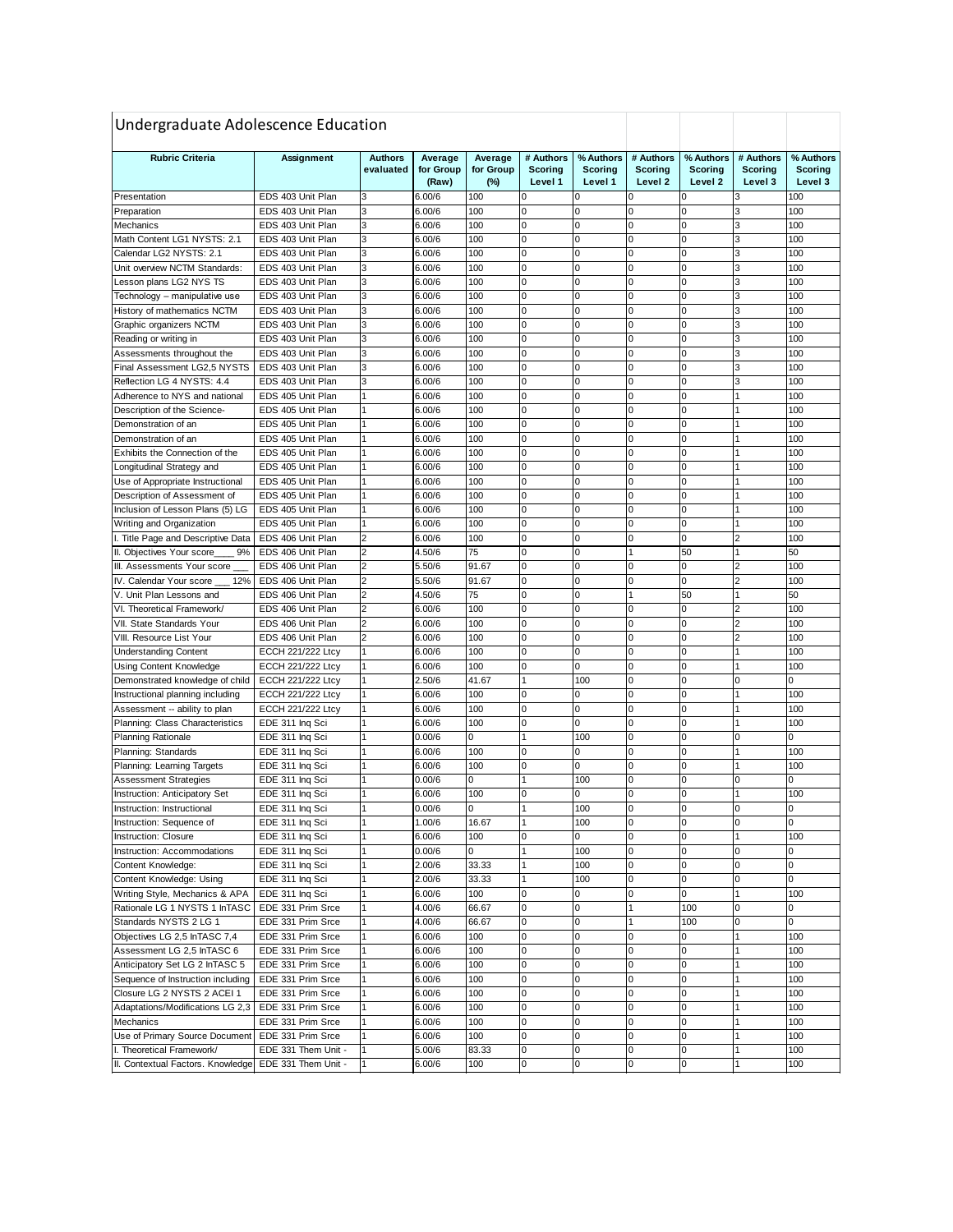| III. Instructional Strategies. Use of EDE 331 Them Unit |                                              | 1  | 4.00/6 | 66.67 | 0                       | 0           | 1                       | 100      | 0              | 0     |
|---------------------------------------------------------|----------------------------------------------|----|--------|-------|-------------------------|-------------|-------------------------|----------|----------------|-------|
| IV. Assessment Assessment                               | EDE 331 Them Unit -                          | 1  | 6.00/6 | 100   | 0                       | 0           | 0                       | 0        | 1              | 100   |
| V. Unit Planning Calendar. Plans                        | EDE 331 Them Unit -                          | 1  | 6.00/6 | 100   | $\mathbf 0$             | 0           | 0                       | 0        | 1              | 100   |
| VI. Content Knowledge. NCSS                             | EDE 331 Them Unit -                          | 1  | 6.00/6 | 100   | 0                       | 0           | 0                       | 0        |                | 100   |
| VII. Unit Resources. Use of                             | EDE 331 Them Unit -                          | 1  | 6.00/6 | 100   | 0                       | 0           | 0                       | 0        |                | 100   |
| VIII. Technology. Integration of                        | EDE 331 Them Unit -                          | 1  | 6.00/6 | 100   | 0                       | 0           | 0                       | $\Omega$ |                | 100   |
| <b>Understanding Content</b>                            | <b>ECCH 221/222 Ltcy</b>                     | 5  | 5.20/6 | 86.67 | $\mathbf 0$             | 0           | 1                       | 20       | 4              | 80    |
| Using Content Knowledge                                 | <b>ECCH 221/222 Ltcy</b>                     | 5  | 5.80/6 | 96.67 | 0                       | $\mathbf 0$ | 0                       | 0        | 5              | 100   |
| Demonstrated knowledge of child                         | <b>ECCH 221/222 Ltcy</b>                     | 5  | 5.80/6 | 96.67 | 0                       | $\mathbf 0$ | 0                       | 0        | 5              | 100   |
| Instructional planning including                        | <b>ECCH 221/222 Ltcy</b>                     | 5  | 5.20/6 | 86.67 |                         | 20          | $\Omega$                | 0        |                | 80    |
| Assessment -- ability to plan                           | <b>ECCH 221/222 Ltcy</b>                     | 5  | 5.00/6 | 83.33 | 0                       | 0           | $\overline{c}$          | 40       | 3              | 60    |
| Planning: Class Characteristics                         | EDE 311 Ing Sci                              |    | 6.00/6 | 100   | 0                       | 0           | 0                       | 0        |                | 100   |
|                                                         |                                              |    |        |       |                         |             |                         |          | 3              |       |
| <b>Planning Rationale</b>                               | EDE 311 Ing Sci                              |    | 3.43/6 | 57.14 | 3                       | 42.86       |                         | 14.29    |                | 42.86 |
| Planning: Standards                                     | EDE 311 Ing Sci                              |    | 5.14/6 | 85.71 | 1                       | 14.29       | 0                       | 0        | 6              | 85.71 |
| Planning: Learning Targets                              | EDE 311 Ing Sci                              | 7  | 4.86/6 | 80.95 | 1                       | 14.29       |                         | 14.29    | 5              | 71.43 |
| Assessment Strategies                                   | EDE 311 Ing Sci                              | 7  | 5.29/6 | 88.1  | 0                       | 0           | 2                       | 28.57    | 5              | 71.43 |
| Instruction: Anticipatory Set                           | EDE 311 Ing Sci                              | 7  | 5.43/6 | 90.48 | 1                       | 14.29       | 0                       | 0        | 6              | 85.71 |
| Instruction: Instructional                              | EDE 311 Inq Sci                              | 7  | 5.71/6 | 95.24 | 0                       | 0           |                         | 14.29    | 6              | 85.71 |
| Instruction: Sequence of                                | EDE 311 Ing Sci                              |    | 5.43/6 | 90.48 | 0                       | 0           | 2                       | 28.57    | 5              | 71.43 |
| <b>Instruction: Closure</b>                             | EDE 311 Inq Sci                              |    | 5.57/6 | 92.86 | 0                       | 0           |                         | 14.29    | 6              | 85.71 |
| Instruction: Accommodations                             | EDE 311 Inq Sci                              |    | 3.00/6 | 50    | 3                       | 42.86       |                         | 14.29    | 3              | 42.86 |
| Content Knowledge:                                      | EDE 311 Ing Sci                              | 7  | 4.43/6 | 73.81 | 0                       | 0           | 4                       | 57.14    | 3              | 42.86 |
| Content Knowledge: Using                                | EDE 311 Ing Sci                              | 7  | 4.86/6 | 80.95 | 0                       | 0           | 3                       | 42.86    | $\overline{4}$ | 57.14 |
| Writing Style, Mechanics & APA                          | EDE 311 Ing Sci                              |    | 5.71/6 | 95.24 | $\mathbf 0$             | $\mathbf 0$ |                         | 14.29    | 6              | 85.71 |
| Rationale LG 1 NYSTS 1 InTASC                           | EDE 331 Primary Srce                         | 6  | 5.50/6 | 91.67 | 0                       | 0           | 1                       | 16.67    | 5              | 83.33 |
| Standards NYSTS 2 LG 1                                  | EDE 331 Primary Srce                         | 6  | 5.17/6 | 86.11 | $\mathbf 0$             | 0           | 2                       | 33.33    | 4              | 66.67 |
| Objectives LG 2,5 InTASC 7,4                            |                                              | 6  | 5.33/6 | 88.89 | $\Omega$                | 0           |                         | 16.67    | 5              | 83.33 |
|                                                         | EDE 331 Primary Srce<br>EDE 331 Primary Srce |    |        |       | $\mathbf 0$             |             | 0                       | 0        |                |       |
| Assessment LG 2,5 InTASC 6                              |                                              | 6  | 5.83/6 | 97.22 | $\Omega$                | 0           | $\Omega$                |          | 6              | 100   |
| Anticipatory Set LG 2 InTASC 5                          | EDE 331 Primary Srce                         | 6  | 6.00/6 | 100   |                         | $\mathbf 0$ |                         | 0        | 6              | 100   |
| Sequence of Instruction including                       | EDE 331 Primary Srce                         | 6  | 6.00/6 | 100   | 0                       | $\mathbf 0$ | 0                       | 0        | 6              | 100   |
| Closure LG 2 NYSTS 2 ACEI 1                             | EDE 331 Primary Srce                         | 6  | 6.00/6 | 100   | 0                       | 0           | $\Omega$                | 0        | 6              | 100   |
| Adaptations/Modifications LG 2,3                        | EDE 331 Primary Srce                         |    | 5.83/6 | 97.22 | 0                       | 0           | 0                       | 0        | 6              | 100   |
| Mechanics                                               | EDE 331 Primary Srce                         | 6  | 6.00/6 | 100   | 0                       | 0           | 0                       | 0        | 6              | 100   |
| Use of Primary Source Document                          | EDE 331 Primary Srce                         | 6  | 6.00/6 | 100   | 0                       | 0           | 0                       | 0        | 6              | 100   |
| Understanding Content                                   | ECCH 221/222                                 | 16 | 5.28/6 | 88.02 | $\overline{\mathbf{c}}$ | 12.5        |                         | 6.25     | 13             | 81.25 |
| <b>Using Content Knowledge</b>                          | ECCH 221/222                                 | 16 | 5.56/6 | 92.71 | 1                       | 6.25        |                         | 6.25     | 14             | 87.5  |
| Demonstrated knowledge of child                         | ECCH 221/222                                 | 16 | 5.56/6 | 92.71 | 1                       | 6.25        | 1                       | 6.25     | 14             | 87.5  |
| Instructional planning including                        | ECCH 221/222                                 | 16 | 5.47/6 | 91.15 | 1                       | 6.25        | $\overline{2}$          | 12.5     | 13             | 81.25 |
| Assessment -- ability to plan                           | ECCH 221/222                                 | 16 | 5.31/6 | 88.54 | 0                       | 0           | $\overline{4}$          | 25       | 12             | 75    |
| Content knowledge mastery LG 1                          | SPE 291 Ing Sci Less                         | 11 | 4.91/6 | 81.82 | 0                       | 0           | 4                       | 36.36    | 7              | 63.64 |
| Demonstrated knowledge of child                         | SPE 291 Ing Sci Less                         | 11 | 5.05/6 | 84.09 | 0                       | $\mathbf 0$ | 3                       | 27.27    | 8              | 72.73 |
| Instructional planning including                        | SPE 291 Ing Sci Less                         | 11 | 4.55/6 | 75.76 | 0                       | 0           | 4                       | 36.36    |                | 63.64 |
| Assessment -- ability to plan                           | SPE 291 Inq Sci Less                         | 11 | 4.45/6 | 74.24 | 0                       | 0           | $\overline{4}$          | 36.36    |                | 63.64 |
| Content knowledge mastery LG 1                          | SPE 291 Soc St                               | 12 | 4.58/6 | 76.39 | 0                       | 0           | 4                       | 33.33    | 8              | 66.67 |
| Demonstrated knowledge of child                         | SPE 291 Soc St                               | 12 | 5.00/6 | 83.33 | 0                       | 0           | $\overline{4}$          | 33.33    | 8              | 66.67 |
|                                                         |                                              |    |        |       | 1                       |             | 8                       |          |                |       |
| Instructional planning including                        | SPE 291 Soc St                               | 12 | 3.83/6 | 63.89 |                         | 8.33        |                         | 66.67    | 3              | 25    |
| Assessment -- ability to plan                           | SPE 291 Soc St                               | 12 | 4.17/6 | 69.44 | 1                       | 8.33        | 5                       | 41.67    | 6              | 50    |
| Assignment Element & Standard                           | SPE 311 Functional                           | 6  | 5.50/6 | 91.67 | 0                       | 0           | $\Omega$                | 0        | 6              | 100   |
| Instructional Goals & Lesson                            | SPE 311 Functional                           | 6  | 5.33/6 | 88.89 | $\mathbf 0$             | $\mathbf 0$ | $\Omega$                | $\Omega$ | 6              | 100   |
| Lesson Elements CEC/IGC/ICC                             | SPE 311 Functional                           | 6  | 5.67/6 | 94.44 | 0                       | 0           | 0                       | 0        | 6              | 100   |
| Modifications CEC/IGC/ICC                               | SPE 311 Functional                           | 6  | 5.83/6 | 97.22 | $\mathbf 0$             | 0           | 0                       | 0        | 6              | 100   |
| Collaboration CEC/IGC/ICC                               | SPE 311 Functional                           | 6  | 5.83/6 | 97.22 | 0                       | 0           | 0                       | 0        | 6              | 100   |
| Assignment Element & Standard                           | <b>SPE 311</b>                               | 1  | 5.00/6 | 83.33 | 0                       | 0           | 0                       | 0        |                | 100   |
| Instructional Goals & Lesson                            | SPE 311                                      |    | 5.00/6 | 83.33 | 0                       | 0           | 0                       | 0        |                | 100   |
| Lesson Elements CEC/IGC/ICC                             | SPE 311                                      | 1  | 6.00/6 | 100   | 0                       | 0           | 0                       | 0        |                | 100   |
| Modifications CEC/IGC/ICC                               | <b>SPE 311</b>                               |    | 6.00/6 | 100   | 0                       | 0           | 0                       | 0        |                | 100   |
| Collaboration CEC/IGC/ICC                               | SPE 311                                      | 1  | 6.00/6 | 100   | 0                       | 0           | Ō                       | 0        |                | 100   |
| Develop and implement                                   | PED 311                                      | 5  | 4.80/6 | 80    | 0                       | 0           |                         | 20       | 4              | 80    |
| Design and implement content                            | PED 311                                      | 5  | 4.70/6 | 78.33 | 0                       | $\mathbf 0$ | 2                       | 40       | 3              | 60    |
| Plan and adapt instruction to                           | PED 311                                      | 5  | 3.00/6 | 50    | 2                       | 40          | 3                       | 60       | 0              | 0     |
| Plan and implement progressive                          | PED 311                                      | 5  | 3.20/6 | 53.33 | $\mathbf{1}$            | 20          | $\overline{\mathbf{4}}$ | 80       | 0              | 0     |
|                                                         |                                              |    |        |       |                         |             |                         |          |                |       |
| Design and implement short and                          | PED 441                                      | 11 | 4.73/6 | 78.79 | $\mathbf 0$             | 0           | 6                       | 54.55    | 5              | 45.45 |
| Select or create appropriate                            | PED 441                                      | 11 | 4.45/6 | 74.24 | 1                       | 9.09        | 6                       | 54.55    | 4              | 36.36 |
| Use appropriate assessments to                          | <b>PED 441</b>                               | 11 | 4.36/6 | 72.73 | 1                       | 9.09        | 4                       | 36.36    | 6              | 54.55 |
| Utilize the reflective cycle to                         | <b>PED 441</b>                               | 11 | 3.64/6 | 60.61 | 3                       | 27.27       | 5                       | 45.45    | 3              | 27.27 |
|                                                         |                                              |    |        |       |                         |             |                         |          |                |       |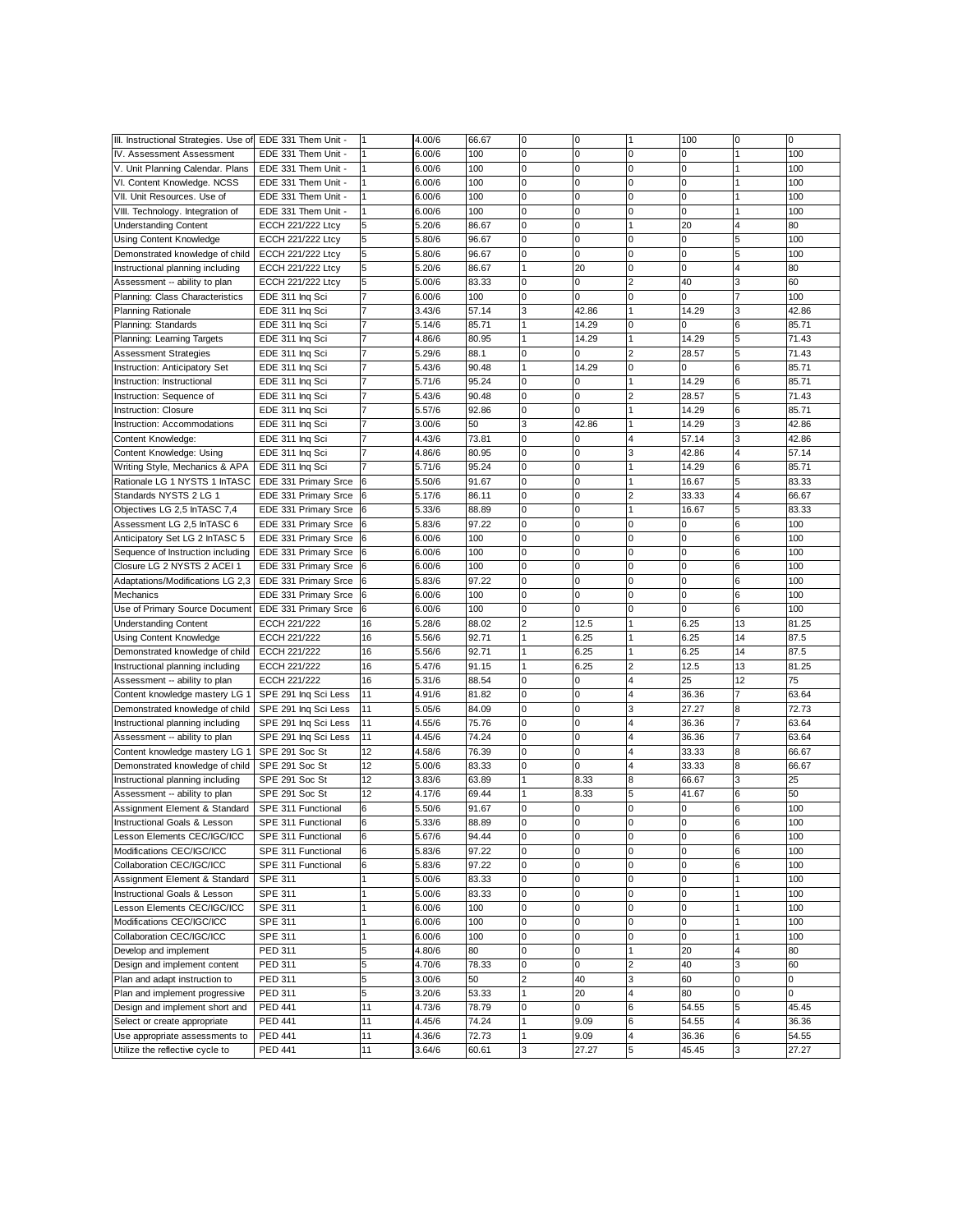| Graduate Adoloscence<br><b>Rubric Criteria</b> | Assignment           | <b>Authors</b><br><b>Evaluated</b> | Average<br>for Group<br>(RAW) | Average<br>for<br>Group(%) | # Authors<br>Scoring 1-<br>$\mathbf{2}$ | % Authors<br>Scoring 1-<br>$\mathbf{2}$ | # Authors<br>Scoring 2-<br>3 | % Authors<br>Scoring 2-<br>3 | # Authors<br>Scoring 4-<br>5 | % Authors<br>Scoring 4-<br>5 |
|------------------------------------------------|----------------------|------------------------------------|-------------------------------|----------------------------|-----------------------------------------|-----------------------------------------|------------------------------|------------------------------|------------------------------|------------------------------|
| NYSTS II InTASC 1,4,5,7,8 NCTE                 | Plan                 | $\overline{4}$                     | 6.00/6                        | 100                        | $\mathbf{0}$                            | $\Omega$                                | $\Omega$                     | 0                            | $\overline{4}$               | 100                          |
| NYSTS I InTASC 9.1.2 NCTE                      | Plan                 | $\overline{4}$                     | 6.00/6                        | 100                        | $\mathbf{0}$                            | $\mathbf 0$                             | $\mathbf{0}$                 | $\mathbf{0}$                 | $\overline{4}$               | 100                          |
| IV InTASC 3 NCTE 3.7.2 LG 2                    | Plan                 | 4                                  | 6.00/6                        | 100                        | $\mathbf{0}$                            | $\Omega$                                | $\Omega$                     | $\mathbf{0}$                 | 4                            | 100                          |
| 1,2,4,5,7,8 NCTE 4.1, 4.2, 4.9 LG              | Plan                 | 4                                  | 6.00/6                        | 100                        | $\mathbf{0}$                            | $\mathbf{0}$                            | $\mathbf{0}$                 | $\mathbf{0}$                 | $\overline{4}$               | 100                          |
| InTASC 1,6 NCTE 4.10 LG 2,5                    | Plan                 | 4                                  | 6.00/6                        | 100                        | $\mathbf{0}$                            | $\mathbf{0}$                            | $\mathbf{0}$                 | $\mathbf{0}$                 | $\overline{4}$               | 100                          |
| InTASC 6 NCTE 4.10 LG 2,5                      | Plan                 | $\overline{\mathbf{4}}$            | 6.00/6                        | 100                        | $\mathbf 0$                             | $\mathbf 0$                             | $\mathbf 0$                  | $\mathbf{0}$                 | $\overline{4}$               | 100                          |
| 9.10 NCTE 4.10 LG 4                            | Plan                 | $\overline{4}$                     | 6.00/6                        | 100                        | $\mathbf{0}$                            | $\mathbf{0}$                            | $\mathbf{0}$                 | $\mathbf{0}$                 | $\overline{4}$               | 100                          |
| 5% of grade LG<br>Your score                   | Unit Plan SS         | $\overline{2}$                     | 5.50/6                        | 91.67                      | $\mathbf{0}$                            | $\mathbf 0$                             | $\mathbf{0}$                 | $\mathbf{0}$                 | $\overline{2}$               | 100                          |
| of grade LG 2, DP 3,4, NSTS I.1,               | Unit Plan SS         | $\overline{2}$                     | 5.50/6                        | 91.67                      | $\mathbf{0}$                            | $\mathbf{0}$                            | $\mathbf 0$                  | $\mathbf 0$                  | $\overline{2}$               | 100                          |
| 9% of grade LG 2,5 DP 3,4                      | Unit Plan SS         | $\overline{2}$                     | 6.00/6                        | 100                        | $\mathbf{0}$                            | $\mathbf{0}$                            | $\Omega$                     | $\mathbf{0}$                 | $\overline{2}$               | 100                          |
| of grade LG2, DP 3,4, NYSTS I.1                | Unit Plan SS         | $\overline{2}$                     | 6.00/6                        | 100                        | $\mathbf{0}$                            | $\Omega$                                | $\mathbf{0}$                 | $\mathbf{0}$                 | $\overline{2}$               | 100                          |
| Activities Your score<br>29% of                | Unit Plan SS         | $\overline{2}$                     | 5.00/6                        | 83.33                      | $\mathbf{0}$                            | $\mathbf{0}$                            | $\mathbf 0$                  | $\mathbf{0}$                 | $\overline{2}$               | 100                          |
| 12% of<br>Rationale Your score                 | 572B Unit Plan SS    | $\overline{2}$                     | 6.00/6                        | 100                        | $\mathbf{0}$                            | $\Omega$                                | $\Omega$                     | $\mathbf{0}$                 | $\overline{2}$               | 100                          |
| 12% of grade<br>score                          | Unit Plan SS         | $\overline{2}$                     | 6.00/6                        | 100                        | $\mathbf{0}$                            | $\mathbf{0}$                            | $\Omega$                     | 0                            | 2                            | 100                          |
| 12% of grade<br>score                          | Unit Plan SS         | $\overline{2}$                     | 6.00/6                        | 100                        | $\mathbf{0}$                            | $\mathbf 0$                             | $\mathbf{0}$                 | $\mathbf 0$                  | $\overline{2}$               | 100                          |
| Presentation                                   | Unit Plan Math       | $\mathbf{1}$                       | 6.00/6                        | 100                        | $\mathbf{0}$                            | $\mathbf{0}$                            | $\Omega$                     | $\mathbf{0}$                 | $\mathbf{1}$                 | 100                          |
| Preparation                                    | Unit Plan Math       | $\mathbf{1}$                       | 6.00/6                        | 100                        | $\mathbf{0}$                            | $\mathbf{0}$                            | $\Omega$                     | 0                            | $\mathbf{1}$                 | 100                          |
| Mechanics                                      | Unit Plan Math       | $\mathbf{1}$                       | 6.00/6                        | 100                        | $\mathbf 0$                             | $\mathbf{0}$                            | $\mathbf{0}$                 | $\mathbf 0$                  | $\mathbf{1}$                 | 100                          |
| Math Content LG1 NYSTS: 2.1                    | E Unit Plan Math     | $\mathbf{1}$                       | 6.00/6                        | 100                        | $\mathbf 0$                             | $\mathbf 0$                             | $\mathbf 0$                  | $\mathbf 0$                  | $\mathbf{1}$                 | 100                          |
| Calendar LG2 NYSTS: 2.1                        | Unit Plan Math       | $\mathbf{1}$                       | 6.00/6                        | 100                        | $\mathbf{0}$                            | $\mathbf{0}$                            | $\mathbf{0}$                 | $\mathbf{0}$                 | $\mathbf{1}$                 | 100                          |
| 8.4 LG1 NYSTS: NYS TS 2.4,                     | Unit Plan Math       | $\mathbf{1}$                       | 6.00/6                        | 100                        | $\mathbf{0}$                            | $\Omega$                                | $\mathbf 0$                  | $\mathbf{0}$                 | $\mathbf{1}$                 | 100                          |
| 3.1, 3.2, 3.3, 3.4 In TASC 1, 4, 5, 7          | Unit Plan Math       | $\mathbf{1}$                       | 6.00/6                        | 100                        | 0                                       | $\mathbf{0}$                            | $\mathbf{0}$                 | 0                            | $\mathbf{1}$                 | 100                          |
| <b>NCTM Standards:</b>                         | Unit Plan Math       | $\mathbf{1}$                       | 6.00/6                        | 100                        | $\mathbf{0}$                            | $\mathbf{0}$                            | $\mathbf{0}$                 | $\mathbf{0}$                 | $\mathbf{1}$                 | 100                          |
| Standards: 8.1,8.3,8.4,8.7 LG 1                | Unit Plan Math       | $\mathbf{1}$                       | 6.00/6                        | 100                        | $\mathbf 0$                             | $\mathbf 0$                             | $\mathbf{0}$                 | $\mathbf{0}$                 | $\mathbf{1}$                 | 100                          |
| Standards: 8.1, 8.3, 8.4, 8.7 LG 2             | Unit Plan Math       | $\mathbf{1}$                       | 6.00/6                        | 100                        | $\mathbf 0$                             | $\mathbf 0$                             | $\mathbf 0$                  | $\mathbf{0}$                 | $\mathbf{1}$                 | 100                          |
| mathematics NCTM Standards:                    | Unit Plan Math       | $\mathbf{1}$                       | 6.00/6                        | 100                        | $\mathbf{0}$                            | $\mathbf{0}$                            | $\Omega$                     | $\overline{0}$               | $\mathbf{1}$                 | 100                          |
| lesson NCTM Standards: 7.5.                    | Unit Plan Math       | $\mathbf{1}$                       | 6.00/6                        | 100                        | 0                                       | $\mathbf{0}$                            | $\Omega$                     | $\mathbf{0}$                 | $\mathbf{1}$                 | 100                          |
| 5.1, 5.5 InTASC 6                              | Unit Plan Math       | $\mathbf{1}$                       | 6.00/6                        | 100                        | $\mathbf{0}$                            | $\mathbf 0$                             | $\Omega$                     | $\mathbf{0}$                 | $\mathbf{1}$                 | 100                          |
| InTASC <sub>9</sub>                            | Unit Plan Math       | $\mathbf{1}$                       | 6.00/6                        | 100                        | $\mathbf 0$                             | $\mathbf{0}$                            | $\mathbf 0$                  | 0                            | $\mathbf{1}$                 | 100                          |
| standards and curriculum (5) LG                | F Unit Plan Business | $\mathbf{1}$                       | 6.00/6                        | 100                        | 0                                       | 0                                       | $\Omega$                     | 0                            | $\mathbf{1}$                 | 100                          |
| learning objectives of the unit (5)            | Unit Plan Business   | $\mathbf{1}$                       | 5.00/6                        | 83.33                      | $\mathbf{0}$                            | $\mathbf 0$                             | $\mathbf{0}$                 | $\mathbf{0}$                 | $\mathbf{1}$                 | 100                          |
| literate citizens (15) LG 3 NYSTS              | Unit Plan Business   | $\mathbf{1}$                       | 5.00/6                        | 83.33                      | $\mathbf 0$                             | $\mathbf 0$                             | $\mathbf 0$                  | $\mathbf{0}$                 | $\mathbf{1}$                 | 100                          |
| skills for participation in a                  | EDAD 572F Unit Plan  | $\mathbf{1}$                       | 6.00/6                        | 100                        | $\mathbf{0}$                            | $\mathbf{0}$                            | $\mathbf{0}$                 | $\mathbf{0}$                 | $\mathbf{1}$                 | 100                          |
| ethical and social responsibilities            | Unit Plan Business   | $\mathbf{1}$                       | 5.00/6                        | 83.33                      | $\mathbf{0}$                            | $\mathbf{0}$                            | $\mathbf{0}$                 | $\mathbf{0}$                 | $\mathbf{1}$                 | 100                          |
| NYSTS I, II InTASC 1                           | Unit Plan Business   | $\mathbf{1}$                       | 6.00/6                        | 100                        | 0                                       | $\mathbf 0$                             | $\mathbf 0$                  | $\mathbf{0}$                 | $\mathbf{1}$                 | 100                          |
| Strategies (10) LG 2,3 NYSTS                   | F Unit Plan Business | $\mathbf{1}$                       | 6.00/6                        | 100                        | $\mathbf{0}$                            | $\mathbf{0}$                            | $\mathbf{0}$                 | $\mathbf{0}$                 | $\mathbf{1}$                 | 100                          |
| Business-learning (15) LG 2,5                  | Unit Plan Business   | $\mathbf{1}$                       | 6.00/6                        | 100                        | $\mathbf{0}$                            | $\mathbf{0}$                            | $\mathbf{0}$                 | $\mathbf{0}$                 | $\mathbf{1}$                 | 100                          |
| 2 NYSTS II InTASC 5                            | Unit Plan Business   | $\mathbf{1}$                       | 6.00/6                        | 100                        | $\mathbf 0$                             | $\mathbf{0}$                            | $\mathbf 0$                  | 0                            | 1                            | 100                          |
| Mechanics (5)                                  | Unit Plan Business   | $\mathbf{1}$                       | 6.00/6                        | 100                        | $\mathbf{0}$                            | $\Omega$                                | $\Omega$                     | $\overline{0}$               | $\mathbf{1}$                 | 100                          |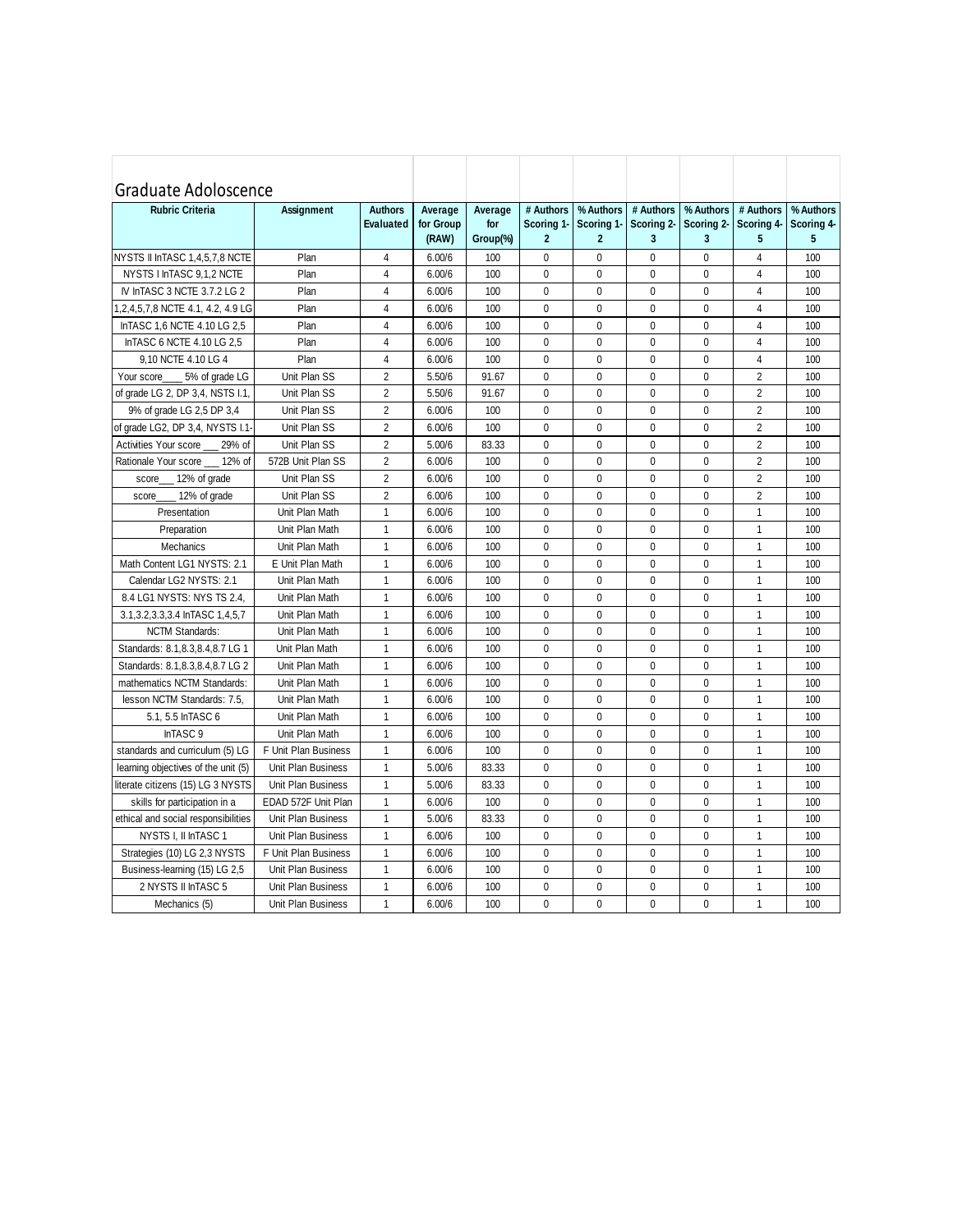| Special Education & Adolescence                                                                           |                       |                             |                               |                            |                                             |                                         |                              |                |                                       |                              |
|-----------------------------------------------------------------------------------------------------------|-----------------------|-----------------------------|-------------------------------|----------------------------|---------------------------------------------|-----------------------------------------|------------------------------|----------------|---------------------------------------|------------------------------|
| <b>Rubric Criteria</b>                                                                                    | Assignment            | <b>Authors</b><br>Evaluated | Average<br>for Group<br>(RAW) | Average<br>for<br>Group(%) | # Authors<br>Scoring 1-<br>$\boldsymbol{2}$ | % Authors<br>Scoring 1-<br>$\mathbf{2}$ | # Authors<br>Scoring 2-<br>3 | % Authors<br>3 | # Authors<br>Scoring 2 Scoring 4<br>5 | % Authors<br>Scoring 4-<br>5 |
| Objectives Purpose of the Lesson<br>Standard 10: Collaboration:<br>Special educators promote and          | Co-taught Lesson Plan | $\mathbf{1}$                | 6.00/6                        | 100                        | $\mathbf{0}$                                | 0                                       | $\Omega$                     | 0              | 1                                     | 100                          |
| <b>Evaluation Independent Practice</b><br>Modifications/Adaptations Role of<br>Support Staff Standard 10: | Co-taught Lesson Plan | 1                           | 6.00/6                        | 100                        | $\theta$                                    | 0                                       | $\Omega$                     | 0              | 1                                     | 100                          |
| Identified Rationale for<br>Arrangement Co-Teaching Roles<br>Defined for General and Special              | Co-taught Lesson Plan | 1                           | 6.00/6                        | 100                        | $\theta$                                    | 0                                       | $\Omega$                     | $\theta$       | 1                                     | 100                          |
| Objectives Purpose of the Lesson<br>Standard 10: Collaboration:<br>Special educators promote and          | Co-taught Lesson Plan | $\mathbf{1}$                | 6.00/6                        | 100                        | 0                                           | 0                                       | $\mathbf{0}$                 | 0              | 1                                     | 100                          |
| <b>Evaluation Independent Practice</b><br>Modifications/Adaptations Role of<br>Support Staff Standard 10: | Co-taught Lesson Plan | 1                           | 6.00/6                        | 100                        | $\mathbf{0}$                                | 0                                       | $\mathbf{0}$                 | 0              | 1                                     | 100                          |
| Identified Rationale for<br>Arrangement Co-Teaching Roles<br>Defined for General and Special              | Co-taught Lesson Plan | 1                           | 6.00/6                        | 100                        | $\Omega$                                    | 0                                       | $\Omega$                     | 0              |                                       | 100                          |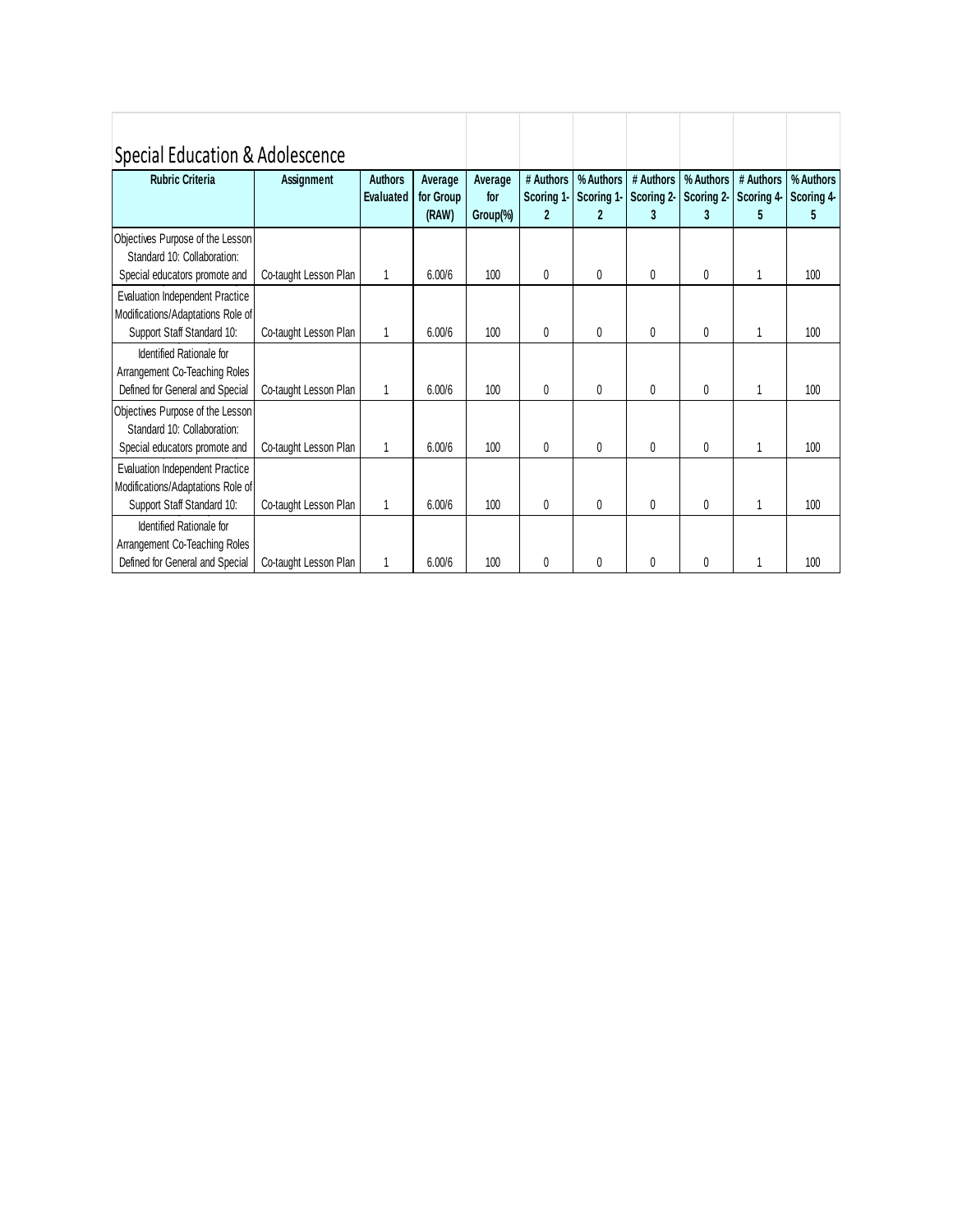| <b>Childhood Urban Education</b><br><b>Rubric Criteria</b><br># Authors<br>% Authors<br># Authors<br>% Authors<br># Authors<br>% Authors<br>Assignment<br><b>Authors</b><br>Average<br>Average<br>evaluated<br>for Group<br>for Group<br><b>Scoring</b><br>Scoring<br><b>Scoring</b><br><b>Scoring</b><br>Scoring<br><b>Scoring</b><br>Level 1<br>Level 1<br>Level 2<br>Level <sub>2</sub><br>Level 3<br>Level 3<br>(Raw)<br>$(\%)$<br>Rationale LG 1 InTASC 4 ACEI<br>EDCH 502 Guided<br>16<br>5.81/6<br>96.88<br>6.25<br>15<br>93.75<br>0<br>0<br>Standards LG 1,2 InTASC 4 ACEI<br>EDCH 502 Guided<br>16<br>6.00/6<br>100<br>$\mathbf 0$<br>0<br>0<br>0<br>16<br>100<br>Objectives LG 2,5 InTASC 6<br>16<br>5.94/6<br>98.96<br>0<br>0<br>0<br>0<br>16<br>100<br>EDCH 502 Guided<br>Assessment LG 2,5 InTASC 6<br>16<br>6.00/6<br>100<br>0<br>0<br>0<br>$\Omega$<br>16<br>100<br>EDCH 502 Guided<br>16<br>98.96<br>0<br>0<br>0<br>0<br>16<br>100<br>Anticipatory Set LG 2 InTASC 7<br>EDCH 502 Guided<br>5.94/6<br>16<br>$\overline{0}$<br>$\mathbf 0$<br>$\overline{\mathbf{c}}$<br>12.5<br>14<br>5.75/6<br>95.83<br>87.5<br>Sequence of Instruction LG 2<br>EDCH 502 Guided<br>15<br>16<br>96.88<br>0<br>0<br>6.25<br>93.75<br>Closure LG 2 InTASC 7.8 ACEI<br>EDCH 502 Guided<br>5.81/6<br>1<br>16<br>$\mathbf 0$<br>$\mathbf 0$<br>0<br>16<br>6.00/6<br>100<br>0<br>100<br>Adaptations/Modifications LG 2,3<br>EDCH 502 Guided<br>16<br>16<br>100<br>0<br>0<br>0<br>100<br>Mechanics<br>EDCH 502 Guided<br>6.00/6<br>0<br>13<br>5.62/6<br>93.59<br>$\mathbf 0$<br>0<br>$\overline{c}$<br>15.38<br>11<br>84.62<br>Mechanics<br>(x 1)<br>EDCH 543 Embed<br>13<br>87.18<br>7.69<br>7.69<br>11<br>84.62<br>Standards/Objectives (x 1) ACEI<br>EDCH 543 Embed<br>5.23/6<br>1<br>1<br>13<br>5.38/6<br>89.74<br>3<br>23.08<br>10<br>Evaluation Criteria (x 1) ACEI<br>EDCH 543 Embed<br>0<br>0<br>76.92<br>71.79<br>Analyzing Whole Class<br>13<br>4.31/6<br>1<br>7.69<br>7<br>53.85<br>5<br>38.46<br>EDCH 543 Embed<br>13<br>3.85/6<br>64.1<br>7.69<br>8<br>61.54<br>30.77<br>Analyzing Whole Class<br>EDCH 543 Embed<br>1<br>4<br>13<br>4.54/6<br>75.64<br>2<br>15.38<br>4<br>30.77<br>53.85<br>Analyzing Individual Student<br>EDCH 543 Embed<br>13<br>12<br>5.54/6<br>92.31<br>7.69<br>92.31<br>Developing Students'<br>O<br>EDCH 543 Embed<br>0<br>13<br>3.92/6<br>65.38<br>3<br>23.08<br>4<br>30.77<br>46.15<br>EDCH 543 Embed<br>6<br>Re-engagement Lesson<br>13<br>$\overline{2}$<br>15.38<br>4.15/6<br>69.23<br>4<br>30.77<br>53.85<br>EDCH 543 Embed<br>Re-engagement Lesson<br>13<br>$\overline{2}$<br>5<br>66.67<br>15.38<br>6<br>46.15<br>Re-engagement Lesson<br>EDCH 543 Embed<br>4.00/6<br>38.46<br>100<br>19<br>6.00/6<br>0<br>19<br>100<br>Planning: Class Characteristics<br>EDCH 545 Ing Sci<br>0<br>0<br>0<br>19<br>6.00/6<br>100<br>$\mathbf 0$<br>0<br>0<br>0<br>19<br>100<br><b>Planning Rationale</b><br>EDCH 545 Ing Sci<br>19<br>6.00/6<br>100<br>0<br>0<br>0<br>0<br>19<br>100<br>Planning: Standards<br>EDCH 545 Ing Sci<br>19<br>6.00/6<br>100<br>$\mathbf 0$<br>0<br>0<br>$\Omega$<br>19<br>100<br>Planning: Learning Targets<br>EDCH 545 Ing Sci<br>19<br>19<br>100<br>0<br>0<br>0<br>0<br>100<br><b>Assessment Strategies</b><br>6.00/6<br>EDCH 545 Ing Sci<br>19<br>6.00/6<br>100<br>$\mathbf 0$<br>0<br>0<br>$\Omega$<br>19<br>100<br>Instruction: Anticipatory Set<br>EDCH 545 Ing Sci<br>19<br>19<br>100<br>0<br>0<br>0<br>$\mathbf 0$<br>100<br>6.00/6<br>Instruction: Instructional<br>EDCH 545 Ing Sci<br>19<br>$\overline{0}$<br>0<br>0<br>19<br>100<br>0<br>100<br>EDCH 545 Ing Sci<br>6.00/6<br>Instruction: Sequence of<br>19<br>19<br>100<br>0<br>0<br>0<br>0<br>100<br><b>Instruction: Closure</b><br>6.00/6<br>EDCH 545 Ing Sci<br>19<br>100<br>$\mathbf 0$<br>$\mathbf 0$<br>0<br>0<br>19<br>6.00/6<br>100<br>Instruction: Accommodations<br>EDCH 545 Ing Sci<br>100<br>19<br>19<br>0<br>0<br>0<br>100<br>Content Knowledge:<br>EDCH 545 Ing Sci<br>6.00/6<br>0<br>19<br>100<br>$\mathbf 0$<br>0<br>$\Omega$<br>$\Omega$<br>19<br>100<br>Content Knowledge: Using<br>EDCH 545 Ing Sci<br>6.00/6<br>19<br>100<br>$\mathbf 0$<br>0<br>0<br>$\Omega$<br>19<br>100<br>Writing Style, Mechanics & APA<br>EDCH 545 Ing Sci<br>6.00/6<br>Rationale LG 1 NYSTS 1 InTASC<br>14<br>89.29<br>$\mathbf 0$<br>0<br>7.14<br>13<br>92.86<br>EDCH 546 Prim Source<br>5.36/6<br>1<br>Standards NYSTS 2 LG 1<br>5.71/6<br>95.24<br>0<br>0<br>0<br>0<br>14<br>100<br>EDCH 546 Prim Source<br>14<br>12<br>5.57/6<br>92.86<br>0<br>0<br>$\overline{c}$<br>14.29<br>85.71<br>Objectives LG 2,5 InTASC 7,4<br>EDCH 546 Prim Source<br>14<br>Assessment LG 2,5 InTASC 6<br>5.43/6<br>90.48<br>0<br>0<br>3<br>21.43<br>11<br>78.57<br>EDCH 546 Prim Source<br>14<br>14<br>5.79/6<br>96.43<br>0<br>0<br>100<br>Anticipatory Set LG 2 InTASC 5<br>EDCH 546 Prim Source<br>14<br>0<br>0<br>7.14<br>13<br>5.71/6<br>95.24<br>0<br>0<br>1<br>92.86<br>Sequence of Instruction including<br>EDCH 546 Prim Source<br>14<br>14<br>Closure LG 2 NYSTS 2 ACEI 1<br>5.93/6<br>98.81<br>0<br>0<br>0<br>100<br>EDCH 546 Prim Source<br>14<br>0<br>5.79/6<br>$\mathbf 0$<br>7.14<br>13<br>96.43<br>1<br>92.86<br>Adaptations/Modifications LG 2,3<br>EDCH 546 Prim Source<br>14<br>0<br>14<br>5.93/6<br>100<br>Mechanics<br>EDCH 546 Prim Source<br>14<br>98.81<br>0<br>0<br>0<br>0<br>EDCH 546 Prim Source<br>5.93/6<br>98.81<br>$\mathbf 0$<br>0<br>0<br>0<br>14<br>100<br>Use of Primary Source Document<br>14<br>EDCH 543 Embed<br>6.00/6<br>100<br>$\mathbf 0$<br>0<br>0<br>0<br>5<br>100<br>Mechanics (x 1)<br>5<br>$\overline{5}$<br>86.67<br>20<br>80<br>Standards/Objectives (x 1) ACEI EDCH 543 Embed<br>5.20/6<br>$\Omega$<br>$\Omega$<br>$\overline{4}$<br>5<br>100<br>$\mathbf 0$<br>Evaluation Criteria (x 1) ACEI<br>EDCH 543 Embed<br>6.00/6<br>0<br>0<br>0<br>5<br>100<br>5<br>40<br>Analyzing Whole Class<br>4.60/6<br>76.67<br>0<br>0<br>2<br>3<br>60<br>EDCH 543 Embed<br>Analyzing Whole Class<br>5<br>76.67<br>0<br>60<br>40<br>4.60/6<br>0<br>3<br>2<br>EDCH 543 Embed<br>5<br>20<br>20<br>60<br>Analyzing Individual Student<br>80<br>1<br>1<br>3<br>EDCH 543 Embed<br>4.80/6<br>5<br>100<br>0<br>0<br>0<br>5<br>100<br>Developing Students'<br>EDCH 543 Embed<br>6.00/6<br>0<br>5<br>$\overline{0}$<br>0<br>20<br>5.20/6<br>86.67<br>4<br>80<br>Re-engagement Lesson<br>EDCH 543 Embed<br>1<br>5<br>90<br>20<br>80<br>Re-engagement Lesson<br>EDCH 543 Embed<br>5.40/6<br>0<br>0<br>4<br>1<br>5<br>5.60/6<br>93.33<br>100<br>Re-engagement Lesson<br>EDCH 543 Embed<br>0<br>0<br>0<br>0<br>5<br>Rationale LG 1 NYSTS 1 InTASC<br>6.00/6<br>100<br>0<br>0<br>0<br>100<br>EDCH 546 Primary<br>1<br>0<br>Standards NYSTS 2 LG 1<br>6.00/6<br>100<br>0<br>0<br>0<br>0<br>100<br>EDCH 546 Primary<br>1<br>Objectives LG 2,5 InTASC 7,4<br>1<br>6.00/6<br>100<br>0<br>0<br>0<br>0<br>100<br>EDCH 546 Primary<br>Assessment LG 2,5 InTASC 6<br>1<br>6.00/6<br>100<br>0<br>0<br>0<br>0<br>100<br>EDCH 546 Primary<br>Anticipatory Set LG 2 InTASC 5<br>1<br>6.00/6<br>100<br>0<br>0<br>100<br>EDCH 546 Primary<br>0<br>0<br>6.00/6<br>100<br>0<br>100<br>Sequence of Instruction including<br>EDCH 546 Primary<br>0<br>0<br>0<br>Closure LG 2 NYSTS 2 ACEI 1<br>1<br>100<br>0<br>100<br>EDCH 546 Primary<br>6.00/6<br>0<br>0<br>0<br>Adaptations/Modifications LG 2,3<br>1<br>100<br>0<br>0<br>100<br>EDCH 546 Primary<br>6.00/6<br>0<br>0<br>$\mathbf{1}$<br>$\overline{0}$<br>Mechanics<br>100<br>0<br>0<br>100<br>EDCH 546 Primary<br>6.00/6<br>0<br>Use of Primary Source Document<br>1<br>100<br>EDCH 546 Primary<br>6.00/6<br>0<br>0<br>0<br>0<br>100<br>$\overline{\mathbf{4}}$<br>NYS Standard/Goal Instructional<br>100<br>0<br>0<br>0<br>100<br>SPE 644 Co-taught<br>6.00/6<br>0<br>4<br>$\overline{\mathbf{4}}$<br>100<br>0<br>0<br>Checking for understanding<br>SPE 644 Co-taught<br>6.00/6<br>0<br>0<br>4<br>100<br>$\overline{\mathbf{4}}$<br>Co-Teaching Arrangement<br>SPE 644 Co-taught<br>6.00/6<br>100<br>0<br>0<br>0<br>100<br>0<br>4 |  |  |  |  |  |  |
|-------------------------------------------------------------------------------------------------------------------------------------------------------------------------------------------------------------------------------------------------------------------------------------------------------------------------------------------------------------------------------------------------------------------------------------------------------------------------------------------------------------------------------------------------------------------------------------------------------------------------------------------------------------------------------------------------------------------------------------------------------------------------------------------------------------------------------------------------------------------------------------------------------------------------------------------------------------------------------------------------------------------------------------------------------------------------------------------------------------------------------------------------------------------------------------------------------------------------------------------------------------------------------------------------------------------------------------------------------------------------------------------------------------------------------------------------------------------------------------------------------------------------------------------------------------------------------------------------------------------------------------------------------------------------------------------------------------------------------------------------------------------------------------------------------------------------------------------------------------------------------------------------------------------------------------------------------------------------------------------------------------------------------------------------------------------------------------------------------------------------------------------------------------------------------------------------------------------------------------------------------------------------------------------------------------------------------------------------------------------------------------------------------------------------------------------------------------------------------------------------------------------------------------------------------------------------------------------------------------------------------------------------------------------------------------------------------------------------------------------------------------------------------------------------------------------------------------------------------------------------------------------------------------------------------------------------------------------------------------------------------------------------------------------------------------------------------------------------------------------------------------------------------------------------------------------------------------------------------------------------------------------------------------------------------------------------------------------------------------------------------------------------------------------------------------------------------------------------------------------------------------------------------------------------------------------------------------------------------------------------------------------------------------------------------------------------------------------------------------------------------------------------------------------------------------------------------------------------------------------------------------------------------------------------------------------------------------------------------------------------------------------------------------------------------------------------------------------------------------------------------------------------------------------------------------------------------------------------------------------------------------------------------------------------------------------------------------------------------------------------------------------------------------------------------------------------------------------------------------------------------------------------------------------------------------------------------------------------------------------------------------------------------------------------------------------------------------------------------------------------------------------------------------------------------------------------------------------------------------------------------------------------------------------------------------------------------------------------------------------------------------------------------------------------------------------------------------------------------------------------------------------------------------------------------------------------------------------------------------------------------------------------------------------------------------------------------------------------------------------------------------------------------------------------------------------------------------------------------------------------------------------------------------------------------------------------------------------------------------------------------------------------------------------------------------------------------------------------------------------------------------------------------------------------------------------------------------------------------------------------------------------------------------------------------------------------------------------------------------------------------------------------------------------------------------------------------------------------------------------------------------------------------------------------------------------------------------------------------------------------------------------------------------------------------------------------------------------------------------------------------------------------------------------------------------------------------------------------------------------------------------------------------------------------------------------------------------------------------------------------------------------------------------------------------------------------------------------------------------------------------------------------------------------------------------------------------------------------------------------------------------------------------------------------------------------------------------------------------------------------------------------------------------------------------------------------------------------------------------------------------------------------------------------------------------------------------------------------------------------------------------------------------------------------------------------------------------------------------------------------------------------------------------------------------------------------------------------------------------------------------------------------------------------------------------------------------------------------------------------------------------------------------------------------------------------------------------------------------------------------------------------------------------------------------------------------------------------------------------------------------------------------------------------------------------------------------------------------------------------------------------------------------------------------------------------------------------|--|--|--|--|--|--|
|                                                                                                                                                                                                                                                                                                                                                                                                                                                                                                                                                                                                                                                                                                                                                                                                                                                                                                                                                                                                                                                                                                                                                                                                                                                                                                                                                                                                                                                                                                                                                                                                                                                                                                                                                                                                                                                                                                                                                                                                                                                                                                                                                                                                                                                                                                                                                                                                                                                                                                                                                                                                                                                                                                                                                                                                                                                                                                                                                                                                                                                                                                                                                                                                                                                                                                                                                                                                                                                                                                                                                                                                                                                                                                                                                                                                                                                                                                                                                                                                                                                                                                                                                                                                                                                                                                                                                                                                                                                                                                                                                                                                                                                                                                                                                                                                                                                                                                                                                                                                                                                                                                                                                                                                                                                                                                                                                                                                                                                                                                                                                                                                                                                                                                                                                                                                                                                                                                                                                                                                                                                                                                                                                                                                                                                                                                                                                                                                                                                                                                                                                                                                                                                                                                                                                                                                                                                                                                                                                                                                                                                                                                                                                                                                                                                                                                                                                                                                                                                                                                                                                                                                                                                                                                                                                                                                                                                                                                                                                                                                                                                                                     |  |  |  |  |  |  |
|                                                                                                                                                                                                                                                                                                                                                                                                                                                                                                                                                                                                                                                                                                                                                                                                                                                                                                                                                                                                                                                                                                                                                                                                                                                                                                                                                                                                                                                                                                                                                                                                                                                                                                                                                                                                                                                                                                                                                                                                                                                                                                                                                                                                                                                                                                                                                                                                                                                                                                                                                                                                                                                                                                                                                                                                                                                                                                                                                                                                                                                                                                                                                                                                                                                                                                                                                                                                                                                                                                                                                                                                                                                                                                                                                                                                                                                                                                                                                                                                                                                                                                                                                                                                                                                                                                                                                                                                                                                                                                                                                                                                                                                                                                                                                                                                                                                                                                                                                                                                                                                                                                                                                                                                                                                                                                                                                                                                                                                                                                                                                                                                                                                                                                                                                                                                                                                                                                                                                                                                                                                                                                                                                                                                                                                                                                                                                                                                                                                                                                                                                                                                                                                                                                                                                                                                                                                                                                                                                                                                                                                                                                                                                                                                                                                                                                                                                                                                                                                                                                                                                                                                                                                                                                                                                                                                                                                                                                                                                                                                                                                                                     |  |  |  |  |  |  |
|                                                                                                                                                                                                                                                                                                                                                                                                                                                                                                                                                                                                                                                                                                                                                                                                                                                                                                                                                                                                                                                                                                                                                                                                                                                                                                                                                                                                                                                                                                                                                                                                                                                                                                                                                                                                                                                                                                                                                                                                                                                                                                                                                                                                                                                                                                                                                                                                                                                                                                                                                                                                                                                                                                                                                                                                                                                                                                                                                                                                                                                                                                                                                                                                                                                                                                                                                                                                                                                                                                                                                                                                                                                                                                                                                                                                                                                                                                                                                                                                                                                                                                                                                                                                                                                                                                                                                                                                                                                                                                                                                                                                                                                                                                                                                                                                                                                                                                                                                                                                                                                                                                                                                                                                                                                                                                                                                                                                                                                                                                                                                                                                                                                                                                                                                                                                                                                                                                                                                                                                                                                                                                                                                                                                                                                                                                                                                                                                                                                                                                                                                                                                                                                                                                                                                                                                                                                                                                                                                                                                                                                                                                                                                                                                                                                                                                                                                                                                                                                                                                                                                                                                                                                                                                                                                                                                                                                                                                                                                                                                                                                                                     |  |  |  |  |  |  |
|                                                                                                                                                                                                                                                                                                                                                                                                                                                                                                                                                                                                                                                                                                                                                                                                                                                                                                                                                                                                                                                                                                                                                                                                                                                                                                                                                                                                                                                                                                                                                                                                                                                                                                                                                                                                                                                                                                                                                                                                                                                                                                                                                                                                                                                                                                                                                                                                                                                                                                                                                                                                                                                                                                                                                                                                                                                                                                                                                                                                                                                                                                                                                                                                                                                                                                                                                                                                                                                                                                                                                                                                                                                                                                                                                                                                                                                                                                                                                                                                                                                                                                                                                                                                                                                                                                                                                                                                                                                                                                                                                                                                                                                                                                                                                                                                                                                                                                                                                                                                                                                                                                                                                                                                                                                                                                                                                                                                                                                                                                                                                                                                                                                                                                                                                                                                                                                                                                                                                                                                                                                                                                                                                                                                                                                                                                                                                                                                                                                                                                                                                                                                                                                                                                                                                                                                                                                                                                                                                                                                                                                                                                                                                                                                                                                                                                                                                                                                                                                                                                                                                                                                                                                                                                                                                                                                                                                                                                                                                                                                                                                                                     |  |  |  |  |  |  |
|                                                                                                                                                                                                                                                                                                                                                                                                                                                                                                                                                                                                                                                                                                                                                                                                                                                                                                                                                                                                                                                                                                                                                                                                                                                                                                                                                                                                                                                                                                                                                                                                                                                                                                                                                                                                                                                                                                                                                                                                                                                                                                                                                                                                                                                                                                                                                                                                                                                                                                                                                                                                                                                                                                                                                                                                                                                                                                                                                                                                                                                                                                                                                                                                                                                                                                                                                                                                                                                                                                                                                                                                                                                                                                                                                                                                                                                                                                                                                                                                                                                                                                                                                                                                                                                                                                                                                                                                                                                                                                                                                                                                                                                                                                                                                                                                                                                                                                                                                                                                                                                                                                                                                                                                                                                                                                                                                                                                                                                                                                                                                                                                                                                                                                                                                                                                                                                                                                                                                                                                                                                                                                                                                                                                                                                                                                                                                                                                                                                                                                                                                                                                                                                                                                                                                                                                                                                                                                                                                                                                                                                                                                                                                                                                                                                                                                                                                                                                                                                                                                                                                                                                                                                                                                                                                                                                                                                                                                                                                                                                                                                                                     |  |  |  |  |  |  |
|                                                                                                                                                                                                                                                                                                                                                                                                                                                                                                                                                                                                                                                                                                                                                                                                                                                                                                                                                                                                                                                                                                                                                                                                                                                                                                                                                                                                                                                                                                                                                                                                                                                                                                                                                                                                                                                                                                                                                                                                                                                                                                                                                                                                                                                                                                                                                                                                                                                                                                                                                                                                                                                                                                                                                                                                                                                                                                                                                                                                                                                                                                                                                                                                                                                                                                                                                                                                                                                                                                                                                                                                                                                                                                                                                                                                                                                                                                                                                                                                                                                                                                                                                                                                                                                                                                                                                                                                                                                                                                                                                                                                                                                                                                                                                                                                                                                                                                                                                                                                                                                                                                                                                                                                                                                                                                                                                                                                                                                                                                                                                                                                                                                                                                                                                                                                                                                                                                                                                                                                                                                                                                                                                                                                                                                                                                                                                                                                                                                                                                                                                                                                                                                                                                                                                                                                                                                                                                                                                                                                                                                                                                                                                                                                                                                                                                                                                                                                                                                                                                                                                                                                                                                                                                                                                                                                                                                                                                                                                                                                                                                                                     |  |  |  |  |  |  |
|                                                                                                                                                                                                                                                                                                                                                                                                                                                                                                                                                                                                                                                                                                                                                                                                                                                                                                                                                                                                                                                                                                                                                                                                                                                                                                                                                                                                                                                                                                                                                                                                                                                                                                                                                                                                                                                                                                                                                                                                                                                                                                                                                                                                                                                                                                                                                                                                                                                                                                                                                                                                                                                                                                                                                                                                                                                                                                                                                                                                                                                                                                                                                                                                                                                                                                                                                                                                                                                                                                                                                                                                                                                                                                                                                                                                                                                                                                                                                                                                                                                                                                                                                                                                                                                                                                                                                                                                                                                                                                                                                                                                                                                                                                                                                                                                                                                                                                                                                                                                                                                                                                                                                                                                                                                                                                                                                                                                                                                                                                                                                                                                                                                                                                                                                                                                                                                                                                                                                                                                                                                                                                                                                                                                                                                                                                                                                                                                                                                                                                                                                                                                                                                                                                                                                                                                                                                                                                                                                                                                                                                                                                                                                                                                                                                                                                                                                                                                                                                                                                                                                                                                                                                                                                                                                                                                                                                                                                                                                                                                                                                                                     |  |  |  |  |  |  |
|                                                                                                                                                                                                                                                                                                                                                                                                                                                                                                                                                                                                                                                                                                                                                                                                                                                                                                                                                                                                                                                                                                                                                                                                                                                                                                                                                                                                                                                                                                                                                                                                                                                                                                                                                                                                                                                                                                                                                                                                                                                                                                                                                                                                                                                                                                                                                                                                                                                                                                                                                                                                                                                                                                                                                                                                                                                                                                                                                                                                                                                                                                                                                                                                                                                                                                                                                                                                                                                                                                                                                                                                                                                                                                                                                                                                                                                                                                                                                                                                                                                                                                                                                                                                                                                                                                                                                                                                                                                                                                                                                                                                                                                                                                                                                                                                                                                                                                                                                                                                                                                                                                                                                                                                                                                                                                                                                                                                                                                                                                                                                                                                                                                                                                                                                                                                                                                                                                                                                                                                                                                                                                                                                                                                                                                                                                                                                                                                                                                                                                                                                                                                                                                                                                                                                                                                                                                                                                                                                                                                                                                                                                                                                                                                                                                                                                                                                                                                                                                                                                                                                                                                                                                                                                                                                                                                                                                                                                                                                                                                                                                                                     |  |  |  |  |  |  |
|                                                                                                                                                                                                                                                                                                                                                                                                                                                                                                                                                                                                                                                                                                                                                                                                                                                                                                                                                                                                                                                                                                                                                                                                                                                                                                                                                                                                                                                                                                                                                                                                                                                                                                                                                                                                                                                                                                                                                                                                                                                                                                                                                                                                                                                                                                                                                                                                                                                                                                                                                                                                                                                                                                                                                                                                                                                                                                                                                                                                                                                                                                                                                                                                                                                                                                                                                                                                                                                                                                                                                                                                                                                                                                                                                                                                                                                                                                                                                                                                                                                                                                                                                                                                                                                                                                                                                                                                                                                                                                                                                                                                                                                                                                                                                                                                                                                                                                                                                                                                                                                                                                                                                                                                                                                                                                                                                                                                                                                                                                                                                                                                                                                                                                                                                                                                                                                                                                                                                                                                                                                                                                                                                                                                                                                                                                                                                                                                                                                                                                                                                                                                                                                                                                                                                                                                                                                                                                                                                                                                                                                                                                                                                                                                                                                                                                                                                                                                                                                                                                                                                                                                                                                                                                                                                                                                                                                                                                                                                                                                                                                                                     |  |  |  |  |  |  |
|                                                                                                                                                                                                                                                                                                                                                                                                                                                                                                                                                                                                                                                                                                                                                                                                                                                                                                                                                                                                                                                                                                                                                                                                                                                                                                                                                                                                                                                                                                                                                                                                                                                                                                                                                                                                                                                                                                                                                                                                                                                                                                                                                                                                                                                                                                                                                                                                                                                                                                                                                                                                                                                                                                                                                                                                                                                                                                                                                                                                                                                                                                                                                                                                                                                                                                                                                                                                                                                                                                                                                                                                                                                                                                                                                                                                                                                                                                                                                                                                                                                                                                                                                                                                                                                                                                                                                                                                                                                                                                                                                                                                                                                                                                                                                                                                                                                                                                                                                                                                                                                                                                                                                                                                                                                                                                                                                                                                                                                                                                                                                                                                                                                                                                                                                                                                                                                                                                                                                                                                                                                                                                                                                                                                                                                                                                                                                                                                                                                                                                                                                                                                                                                                                                                                                                                                                                                                                                                                                                                                                                                                                                                                                                                                                                                                                                                                                                                                                                                                                                                                                                                                                                                                                                                                                                                                                                                                                                                                                                                                                                                                                     |  |  |  |  |  |  |
|                                                                                                                                                                                                                                                                                                                                                                                                                                                                                                                                                                                                                                                                                                                                                                                                                                                                                                                                                                                                                                                                                                                                                                                                                                                                                                                                                                                                                                                                                                                                                                                                                                                                                                                                                                                                                                                                                                                                                                                                                                                                                                                                                                                                                                                                                                                                                                                                                                                                                                                                                                                                                                                                                                                                                                                                                                                                                                                                                                                                                                                                                                                                                                                                                                                                                                                                                                                                                                                                                                                                                                                                                                                                                                                                                                                                                                                                                                                                                                                                                                                                                                                                                                                                                                                                                                                                                                                                                                                                                                                                                                                                                                                                                                                                                                                                                                                                                                                                                                                                                                                                                                                                                                                                                                                                                                                                                                                                                                                                                                                                                                                                                                                                                                                                                                                                                                                                                                                                                                                                                                                                                                                                                                                                                                                                                                                                                                                                                                                                                                                                                                                                                                                                                                                                                                                                                                                                                                                                                                                                                                                                                                                                                                                                                                                                                                                                                                                                                                                                                                                                                                                                                                                                                                                                                                                                                                                                                                                                                                                                                                                                                     |  |  |  |  |  |  |
|                                                                                                                                                                                                                                                                                                                                                                                                                                                                                                                                                                                                                                                                                                                                                                                                                                                                                                                                                                                                                                                                                                                                                                                                                                                                                                                                                                                                                                                                                                                                                                                                                                                                                                                                                                                                                                                                                                                                                                                                                                                                                                                                                                                                                                                                                                                                                                                                                                                                                                                                                                                                                                                                                                                                                                                                                                                                                                                                                                                                                                                                                                                                                                                                                                                                                                                                                                                                                                                                                                                                                                                                                                                                                                                                                                                                                                                                                                                                                                                                                                                                                                                                                                                                                                                                                                                                                                                                                                                                                                                                                                                                                                                                                                                                                                                                                                                                                                                                                                                                                                                                                                                                                                                                                                                                                                                                                                                                                                                                                                                                                                                                                                                                                                                                                                                                                                                                                                                                                                                                                                                                                                                                                                                                                                                                                                                                                                                                                                                                                                                                                                                                                                                                                                                                                                                                                                                                                                                                                                                                                                                                                                                                                                                                                                                                                                                                                                                                                                                                                                                                                                                                                                                                                                                                                                                                                                                                                                                                                                                                                                                                                     |  |  |  |  |  |  |
|                                                                                                                                                                                                                                                                                                                                                                                                                                                                                                                                                                                                                                                                                                                                                                                                                                                                                                                                                                                                                                                                                                                                                                                                                                                                                                                                                                                                                                                                                                                                                                                                                                                                                                                                                                                                                                                                                                                                                                                                                                                                                                                                                                                                                                                                                                                                                                                                                                                                                                                                                                                                                                                                                                                                                                                                                                                                                                                                                                                                                                                                                                                                                                                                                                                                                                                                                                                                                                                                                                                                                                                                                                                                                                                                                                                                                                                                                                                                                                                                                                                                                                                                                                                                                                                                                                                                                                                                                                                                                                                                                                                                                                                                                                                                                                                                                                                                                                                                                                                                                                                                                                                                                                                                                                                                                                                                                                                                                                                                                                                                                                                                                                                                                                                                                                                                                                                                                                                                                                                                                                                                                                                                                                                                                                                                                                                                                                                                                                                                                                                                                                                                                                                                                                                                                                                                                                                                                                                                                                                                                                                                                                                                                                                                                                                                                                                                                                                                                                                                                                                                                                                                                                                                                                                                                                                                                                                                                                                                                                                                                                                                                     |  |  |  |  |  |  |
|                                                                                                                                                                                                                                                                                                                                                                                                                                                                                                                                                                                                                                                                                                                                                                                                                                                                                                                                                                                                                                                                                                                                                                                                                                                                                                                                                                                                                                                                                                                                                                                                                                                                                                                                                                                                                                                                                                                                                                                                                                                                                                                                                                                                                                                                                                                                                                                                                                                                                                                                                                                                                                                                                                                                                                                                                                                                                                                                                                                                                                                                                                                                                                                                                                                                                                                                                                                                                                                                                                                                                                                                                                                                                                                                                                                                                                                                                                                                                                                                                                                                                                                                                                                                                                                                                                                                                                                                                                                                                                                                                                                                                                                                                                                                                                                                                                                                                                                                                                                                                                                                                                                                                                                                                                                                                                                                                                                                                                                                                                                                                                                                                                                                                                                                                                                                                                                                                                                                                                                                                                                                                                                                                                                                                                                                                                                                                                                                                                                                                                                                                                                                                                                                                                                                                                                                                                                                                                                                                                                                                                                                                                                                                                                                                                                                                                                                                                                                                                                                                                                                                                                                                                                                                                                                                                                                                                                                                                                                                                                                                                                                                     |  |  |  |  |  |  |
|                                                                                                                                                                                                                                                                                                                                                                                                                                                                                                                                                                                                                                                                                                                                                                                                                                                                                                                                                                                                                                                                                                                                                                                                                                                                                                                                                                                                                                                                                                                                                                                                                                                                                                                                                                                                                                                                                                                                                                                                                                                                                                                                                                                                                                                                                                                                                                                                                                                                                                                                                                                                                                                                                                                                                                                                                                                                                                                                                                                                                                                                                                                                                                                                                                                                                                                                                                                                                                                                                                                                                                                                                                                                                                                                                                                                                                                                                                                                                                                                                                                                                                                                                                                                                                                                                                                                                                                                                                                                                                                                                                                                                                                                                                                                                                                                                                                                                                                                                                                                                                                                                                                                                                                                                                                                                                                                                                                                                                                                                                                                                                                                                                                                                                                                                                                                                                                                                                                                                                                                                                                                                                                                                                                                                                                                                                                                                                                                                                                                                                                                                                                                                                                                                                                                                                                                                                                                                                                                                                                                                                                                                                                                                                                                                                                                                                                                                                                                                                                                                                                                                                                                                                                                                                                                                                                                                                                                                                                                                                                                                                                                                     |  |  |  |  |  |  |
|                                                                                                                                                                                                                                                                                                                                                                                                                                                                                                                                                                                                                                                                                                                                                                                                                                                                                                                                                                                                                                                                                                                                                                                                                                                                                                                                                                                                                                                                                                                                                                                                                                                                                                                                                                                                                                                                                                                                                                                                                                                                                                                                                                                                                                                                                                                                                                                                                                                                                                                                                                                                                                                                                                                                                                                                                                                                                                                                                                                                                                                                                                                                                                                                                                                                                                                                                                                                                                                                                                                                                                                                                                                                                                                                                                                                                                                                                                                                                                                                                                                                                                                                                                                                                                                                                                                                                                                                                                                                                                                                                                                                                                                                                                                                                                                                                                                                                                                                                                                                                                                                                                                                                                                                                                                                                                                                                                                                                                                                                                                                                                                                                                                                                                                                                                                                                                                                                                                                                                                                                                                                                                                                                                                                                                                                                                                                                                                                                                                                                                                                                                                                                                                                                                                                                                                                                                                                                                                                                                                                                                                                                                                                                                                                                                                                                                                                                                                                                                                                                                                                                                                                                                                                                                                                                                                                                                                                                                                                                                                                                                                                                     |  |  |  |  |  |  |
|                                                                                                                                                                                                                                                                                                                                                                                                                                                                                                                                                                                                                                                                                                                                                                                                                                                                                                                                                                                                                                                                                                                                                                                                                                                                                                                                                                                                                                                                                                                                                                                                                                                                                                                                                                                                                                                                                                                                                                                                                                                                                                                                                                                                                                                                                                                                                                                                                                                                                                                                                                                                                                                                                                                                                                                                                                                                                                                                                                                                                                                                                                                                                                                                                                                                                                                                                                                                                                                                                                                                                                                                                                                                                                                                                                                                                                                                                                                                                                                                                                                                                                                                                                                                                                                                                                                                                                                                                                                                                                                                                                                                                                                                                                                                                                                                                                                                                                                                                                                                                                                                                                                                                                                                                                                                                                                                                                                                                                                                                                                                                                                                                                                                                                                                                                                                                                                                                                                                                                                                                                                                                                                                                                                                                                                                                                                                                                                                                                                                                                                                                                                                                                                                                                                                                                                                                                                                                                                                                                                                                                                                                                                                                                                                                                                                                                                                                                                                                                                                                                                                                                                                                                                                                                                                                                                                                                                                                                                                                                                                                                                                                     |  |  |  |  |  |  |
|                                                                                                                                                                                                                                                                                                                                                                                                                                                                                                                                                                                                                                                                                                                                                                                                                                                                                                                                                                                                                                                                                                                                                                                                                                                                                                                                                                                                                                                                                                                                                                                                                                                                                                                                                                                                                                                                                                                                                                                                                                                                                                                                                                                                                                                                                                                                                                                                                                                                                                                                                                                                                                                                                                                                                                                                                                                                                                                                                                                                                                                                                                                                                                                                                                                                                                                                                                                                                                                                                                                                                                                                                                                                                                                                                                                                                                                                                                                                                                                                                                                                                                                                                                                                                                                                                                                                                                                                                                                                                                                                                                                                                                                                                                                                                                                                                                                                                                                                                                                                                                                                                                                                                                                                                                                                                                                                                                                                                                                                                                                                                                                                                                                                                                                                                                                                                                                                                                                                                                                                                                                                                                                                                                                                                                                                                                                                                                                                                                                                                                                                                                                                                                                                                                                                                                                                                                                                                                                                                                                                                                                                                                                                                                                                                                                                                                                                                                                                                                                                                                                                                                                                                                                                                                                                                                                                                                                                                                                                                                                                                                                                                     |  |  |  |  |  |  |
|                                                                                                                                                                                                                                                                                                                                                                                                                                                                                                                                                                                                                                                                                                                                                                                                                                                                                                                                                                                                                                                                                                                                                                                                                                                                                                                                                                                                                                                                                                                                                                                                                                                                                                                                                                                                                                                                                                                                                                                                                                                                                                                                                                                                                                                                                                                                                                                                                                                                                                                                                                                                                                                                                                                                                                                                                                                                                                                                                                                                                                                                                                                                                                                                                                                                                                                                                                                                                                                                                                                                                                                                                                                                                                                                                                                                                                                                                                                                                                                                                                                                                                                                                                                                                                                                                                                                                                                                                                                                                                                                                                                                                                                                                                                                                                                                                                                                                                                                                                                                                                                                                                                                                                                                                                                                                                                                                                                                                                                                                                                                                                                                                                                                                                                                                                                                                                                                                                                                                                                                                                                                                                                                                                                                                                                                                                                                                                                                                                                                                                                                                                                                                                                                                                                                                                                                                                                                                                                                                                                                                                                                                                                                                                                                                                                                                                                                                                                                                                                                                                                                                                                                                                                                                                                                                                                                                                                                                                                                                                                                                                                                                     |  |  |  |  |  |  |
|                                                                                                                                                                                                                                                                                                                                                                                                                                                                                                                                                                                                                                                                                                                                                                                                                                                                                                                                                                                                                                                                                                                                                                                                                                                                                                                                                                                                                                                                                                                                                                                                                                                                                                                                                                                                                                                                                                                                                                                                                                                                                                                                                                                                                                                                                                                                                                                                                                                                                                                                                                                                                                                                                                                                                                                                                                                                                                                                                                                                                                                                                                                                                                                                                                                                                                                                                                                                                                                                                                                                                                                                                                                                                                                                                                                                                                                                                                                                                                                                                                                                                                                                                                                                                                                                                                                                                                                                                                                                                                                                                                                                                                                                                                                                                                                                                                                                                                                                                                                                                                                                                                                                                                                                                                                                                                                                                                                                                                                                                                                                                                                                                                                                                                                                                                                                                                                                                                                                                                                                                                                                                                                                                                                                                                                                                                                                                                                                                                                                                                                                                                                                                                                                                                                                                                                                                                                                                                                                                                                                                                                                                                                                                                                                                                                                                                                                                                                                                                                                                                                                                                                                                                                                                                                                                                                                                                                                                                                                                                                                                                                                                     |  |  |  |  |  |  |
|                                                                                                                                                                                                                                                                                                                                                                                                                                                                                                                                                                                                                                                                                                                                                                                                                                                                                                                                                                                                                                                                                                                                                                                                                                                                                                                                                                                                                                                                                                                                                                                                                                                                                                                                                                                                                                                                                                                                                                                                                                                                                                                                                                                                                                                                                                                                                                                                                                                                                                                                                                                                                                                                                                                                                                                                                                                                                                                                                                                                                                                                                                                                                                                                                                                                                                                                                                                                                                                                                                                                                                                                                                                                                                                                                                                                                                                                                                                                                                                                                                                                                                                                                                                                                                                                                                                                                                                                                                                                                                                                                                                                                                                                                                                                                                                                                                                                                                                                                                                                                                                                                                                                                                                                                                                                                                                                                                                                                                                                                                                                                                                                                                                                                                                                                                                                                                                                                                                                                                                                                                                                                                                                                                                                                                                                                                                                                                                                                                                                                                                                                                                                                                                                                                                                                                                                                                                                                                                                                                                                                                                                                                                                                                                                                                                                                                                                                                                                                                                                                                                                                                                                                                                                                                                                                                                                                                                                                                                                                                                                                                                                                     |  |  |  |  |  |  |
|                                                                                                                                                                                                                                                                                                                                                                                                                                                                                                                                                                                                                                                                                                                                                                                                                                                                                                                                                                                                                                                                                                                                                                                                                                                                                                                                                                                                                                                                                                                                                                                                                                                                                                                                                                                                                                                                                                                                                                                                                                                                                                                                                                                                                                                                                                                                                                                                                                                                                                                                                                                                                                                                                                                                                                                                                                                                                                                                                                                                                                                                                                                                                                                                                                                                                                                                                                                                                                                                                                                                                                                                                                                                                                                                                                                                                                                                                                                                                                                                                                                                                                                                                                                                                                                                                                                                                                                                                                                                                                                                                                                                                                                                                                                                                                                                                                                                                                                                                                                                                                                                                                                                                                                                                                                                                                                                                                                                                                                                                                                                                                                                                                                                                                                                                                                                                                                                                                                                                                                                                                                                                                                                                                                                                                                                                                                                                                                                                                                                                                                                                                                                                                                                                                                                                                                                                                                                                                                                                                                                                                                                                                                                                                                                                                                                                                                                                                                                                                                                                                                                                                                                                                                                                                                                                                                                                                                                                                                                                                                                                                                                                     |  |  |  |  |  |  |
|                                                                                                                                                                                                                                                                                                                                                                                                                                                                                                                                                                                                                                                                                                                                                                                                                                                                                                                                                                                                                                                                                                                                                                                                                                                                                                                                                                                                                                                                                                                                                                                                                                                                                                                                                                                                                                                                                                                                                                                                                                                                                                                                                                                                                                                                                                                                                                                                                                                                                                                                                                                                                                                                                                                                                                                                                                                                                                                                                                                                                                                                                                                                                                                                                                                                                                                                                                                                                                                                                                                                                                                                                                                                                                                                                                                                                                                                                                                                                                                                                                                                                                                                                                                                                                                                                                                                                                                                                                                                                                                                                                                                                                                                                                                                                                                                                                                                                                                                                                                                                                                                                                                                                                                                                                                                                                                                                                                                                                                                                                                                                                                                                                                                                                                                                                                                                                                                                                                                                                                                                                                                                                                                                                                                                                                                                                                                                                                                                                                                                                                                                                                                                                                                                                                                                                                                                                                                                                                                                                                                                                                                                                                                                                                                                                                                                                                                                                                                                                                                                                                                                                                                                                                                                                                                                                                                                                                                                                                                                                                                                                                                                     |  |  |  |  |  |  |
|                                                                                                                                                                                                                                                                                                                                                                                                                                                                                                                                                                                                                                                                                                                                                                                                                                                                                                                                                                                                                                                                                                                                                                                                                                                                                                                                                                                                                                                                                                                                                                                                                                                                                                                                                                                                                                                                                                                                                                                                                                                                                                                                                                                                                                                                                                                                                                                                                                                                                                                                                                                                                                                                                                                                                                                                                                                                                                                                                                                                                                                                                                                                                                                                                                                                                                                                                                                                                                                                                                                                                                                                                                                                                                                                                                                                                                                                                                                                                                                                                                                                                                                                                                                                                                                                                                                                                                                                                                                                                                                                                                                                                                                                                                                                                                                                                                                                                                                                                                                                                                                                                                                                                                                                                                                                                                                                                                                                                                                                                                                                                                                                                                                                                                                                                                                                                                                                                                                                                                                                                                                                                                                                                                                                                                                                                                                                                                                                                                                                                                                                                                                                                                                                                                                                                                                                                                                                                                                                                                                                                                                                                                                                                                                                                                                                                                                                                                                                                                                                                                                                                                                                                                                                                                                                                                                                                                                                                                                                                                                                                                                                                     |  |  |  |  |  |  |
|                                                                                                                                                                                                                                                                                                                                                                                                                                                                                                                                                                                                                                                                                                                                                                                                                                                                                                                                                                                                                                                                                                                                                                                                                                                                                                                                                                                                                                                                                                                                                                                                                                                                                                                                                                                                                                                                                                                                                                                                                                                                                                                                                                                                                                                                                                                                                                                                                                                                                                                                                                                                                                                                                                                                                                                                                                                                                                                                                                                                                                                                                                                                                                                                                                                                                                                                                                                                                                                                                                                                                                                                                                                                                                                                                                                                                                                                                                                                                                                                                                                                                                                                                                                                                                                                                                                                                                                                                                                                                                                                                                                                                                                                                                                                                                                                                                                                                                                                                                                                                                                                                                                                                                                                                                                                                                                                                                                                                                                                                                                                                                                                                                                                                                                                                                                                                                                                                                                                                                                                                                                                                                                                                                                                                                                                                                                                                                                                                                                                                                                                                                                                                                                                                                                                                                                                                                                                                                                                                                                                                                                                                                                                                                                                                                                                                                                                                                                                                                                                                                                                                                                                                                                                                                                                                                                                                                                                                                                                                                                                                                                                                     |  |  |  |  |  |  |
|                                                                                                                                                                                                                                                                                                                                                                                                                                                                                                                                                                                                                                                                                                                                                                                                                                                                                                                                                                                                                                                                                                                                                                                                                                                                                                                                                                                                                                                                                                                                                                                                                                                                                                                                                                                                                                                                                                                                                                                                                                                                                                                                                                                                                                                                                                                                                                                                                                                                                                                                                                                                                                                                                                                                                                                                                                                                                                                                                                                                                                                                                                                                                                                                                                                                                                                                                                                                                                                                                                                                                                                                                                                                                                                                                                                                                                                                                                                                                                                                                                                                                                                                                                                                                                                                                                                                                                                                                                                                                                                                                                                                                                                                                                                                                                                                                                                                                                                                                                                                                                                                                                                                                                                                                                                                                                                                                                                                                                                                                                                                                                                                                                                                                                                                                                                                                                                                                                                                                                                                                                                                                                                                                                                                                                                                                                                                                                                                                                                                                                                                                                                                                                                                                                                                                                                                                                                                                                                                                                                                                                                                                                                                                                                                                                                                                                                                                                                                                                                                                                                                                                                                                                                                                                                                                                                                                                                                                                                                                                                                                                                                                     |  |  |  |  |  |  |
|                                                                                                                                                                                                                                                                                                                                                                                                                                                                                                                                                                                                                                                                                                                                                                                                                                                                                                                                                                                                                                                                                                                                                                                                                                                                                                                                                                                                                                                                                                                                                                                                                                                                                                                                                                                                                                                                                                                                                                                                                                                                                                                                                                                                                                                                                                                                                                                                                                                                                                                                                                                                                                                                                                                                                                                                                                                                                                                                                                                                                                                                                                                                                                                                                                                                                                                                                                                                                                                                                                                                                                                                                                                                                                                                                                                                                                                                                                                                                                                                                                                                                                                                                                                                                                                                                                                                                                                                                                                                                                                                                                                                                                                                                                                                                                                                                                                                                                                                                                                                                                                                                                                                                                                                                                                                                                                                                                                                                                                                                                                                                                                                                                                                                                                                                                                                                                                                                                                                                                                                                                                                                                                                                                                                                                                                                                                                                                                                                                                                                                                                                                                                                                                                                                                                                                                                                                                                                                                                                                                                                                                                                                                                                                                                                                                                                                                                                                                                                                                                                                                                                                                                                                                                                                                                                                                                                                                                                                                                                                                                                                                                                     |  |  |  |  |  |  |
|                                                                                                                                                                                                                                                                                                                                                                                                                                                                                                                                                                                                                                                                                                                                                                                                                                                                                                                                                                                                                                                                                                                                                                                                                                                                                                                                                                                                                                                                                                                                                                                                                                                                                                                                                                                                                                                                                                                                                                                                                                                                                                                                                                                                                                                                                                                                                                                                                                                                                                                                                                                                                                                                                                                                                                                                                                                                                                                                                                                                                                                                                                                                                                                                                                                                                                                                                                                                                                                                                                                                                                                                                                                                                                                                                                                                                                                                                                                                                                                                                                                                                                                                                                                                                                                                                                                                                                                                                                                                                                                                                                                                                                                                                                                                                                                                                                                                                                                                                                                                                                                                                                                                                                                                                                                                                                                                                                                                                                                                                                                                                                                                                                                                                                                                                                                                                                                                                                                                                                                                                                                                                                                                                                                                                                                                                                                                                                                                                                                                                                                                                                                                                                                                                                                                                                                                                                                                                                                                                                                                                                                                                                                                                                                                                                                                                                                                                                                                                                                                                                                                                                                                                                                                                                                                                                                                                                                                                                                                                                                                                                                                                     |  |  |  |  |  |  |
|                                                                                                                                                                                                                                                                                                                                                                                                                                                                                                                                                                                                                                                                                                                                                                                                                                                                                                                                                                                                                                                                                                                                                                                                                                                                                                                                                                                                                                                                                                                                                                                                                                                                                                                                                                                                                                                                                                                                                                                                                                                                                                                                                                                                                                                                                                                                                                                                                                                                                                                                                                                                                                                                                                                                                                                                                                                                                                                                                                                                                                                                                                                                                                                                                                                                                                                                                                                                                                                                                                                                                                                                                                                                                                                                                                                                                                                                                                                                                                                                                                                                                                                                                                                                                                                                                                                                                                                                                                                                                                                                                                                                                                                                                                                                                                                                                                                                                                                                                                                                                                                                                                                                                                                                                                                                                                                                                                                                                                                                                                                                                                                                                                                                                                                                                                                                                                                                                                                                                                                                                                                                                                                                                                                                                                                                                                                                                                                                                                                                                                                                                                                                                                                                                                                                                                                                                                                                                                                                                                                                                                                                                                                                                                                                                                                                                                                                                                                                                                                                                                                                                                                                                                                                                                                                                                                                                                                                                                                                                                                                                                                                                     |  |  |  |  |  |  |
|                                                                                                                                                                                                                                                                                                                                                                                                                                                                                                                                                                                                                                                                                                                                                                                                                                                                                                                                                                                                                                                                                                                                                                                                                                                                                                                                                                                                                                                                                                                                                                                                                                                                                                                                                                                                                                                                                                                                                                                                                                                                                                                                                                                                                                                                                                                                                                                                                                                                                                                                                                                                                                                                                                                                                                                                                                                                                                                                                                                                                                                                                                                                                                                                                                                                                                                                                                                                                                                                                                                                                                                                                                                                                                                                                                                                                                                                                                                                                                                                                                                                                                                                                                                                                                                                                                                                                                                                                                                                                                                                                                                                                                                                                                                                                                                                                                                                                                                                                                                                                                                                                                                                                                                                                                                                                                                                                                                                                                                                                                                                                                                                                                                                                                                                                                                                                                                                                                                                                                                                                                                                                                                                                                                                                                                                                                                                                                                                                                                                                                                                                                                                                                                                                                                                                                                                                                                                                                                                                                                                                                                                                                                                                                                                                                                                                                                                                                                                                                                                                                                                                                                                                                                                                                                                                                                                                                                                                                                                                                                                                                                                                     |  |  |  |  |  |  |
|                                                                                                                                                                                                                                                                                                                                                                                                                                                                                                                                                                                                                                                                                                                                                                                                                                                                                                                                                                                                                                                                                                                                                                                                                                                                                                                                                                                                                                                                                                                                                                                                                                                                                                                                                                                                                                                                                                                                                                                                                                                                                                                                                                                                                                                                                                                                                                                                                                                                                                                                                                                                                                                                                                                                                                                                                                                                                                                                                                                                                                                                                                                                                                                                                                                                                                                                                                                                                                                                                                                                                                                                                                                                                                                                                                                                                                                                                                                                                                                                                                                                                                                                                                                                                                                                                                                                                                                                                                                                                                                                                                                                                                                                                                                                                                                                                                                                                                                                                                                                                                                                                                                                                                                                                                                                                                                                                                                                                                                                                                                                                                                                                                                                                                                                                                                                                                                                                                                                                                                                                                                                                                                                                                                                                                                                                                                                                                                                                                                                                                                                                                                                                                                                                                                                                                                                                                                                                                                                                                                                                                                                                                                                                                                                                                                                                                                                                                                                                                                                                                                                                                                                                                                                                                                                                                                                                                                                                                                                                                                                                                                                                     |  |  |  |  |  |  |
|                                                                                                                                                                                                                                                                                                                                                                                                                                                                                                                                                                                                                                                                                                                                                                                                                                                                                                                                                                                                                                                                                                                                                                                                                                                                                                                                                                                                                                                                                                                                                                                                                                                                                                                                                                                                                                                                                                                                                                                                                                                                                                                                                                                                                                                                                                                                                                                                                                                                                                                                                                                                                                                                                                                                                                                                                                                                                                                                                                                                                                                                                                                                                                                                                                                                                                                                                                                                                                                                                                                                                                                                                                                                                                                                                                                                                                                                                                                                                                                                                                                                                                                                                                                                                                                                                                                                                                                                                                                                                                                                                                                                                                                                                                                                                                                                                                                                                                                                                                                                                                                                                                                                                                                                                                                                                                                                                                                                                                                                                                                                                                                                                                                                                                                                                                                                                                                                                                                                                                                                                                                                                                                                                                                                                                                                                                                                                                                                                                                                                                                                                                                                                                                                                                                                                                                                                                                                                                                                                                                                                                                                                                                                                                                                                                                                                                                                                                                                                                                                                                                                                                                                                                                                                                                                                                                                                                                                                                                                                                                                                                                                                     |  |  |  |  |  |  |
|                                                                                                                                                                                                                                                                                                                                                                                                                                                                                                                                                                                                                                                                                                                                                                                                                                                                                                                                                                                                                                                                                                                                                                                                                                                                                                                                                                                                                                                                                                                                                                                                                                                                                                                                                                                                                                                                                                                                                                                                                                                                                                                                                                                                                                                                                                                                                                                                                                                                                                                                                                                                                                                                                                                                                                                                                                                                                                                                                                                                                                                                                                                                                                                                                                                                                                                                                                                                                                                                                                                                                                                                                                                                                                                                                                                                                                                                                                                                                                                                                                                                                                                                                                                                                                                                                                                                                                                                                                                                                                                                                                                                                                                                                                                                                                                                                                                                                                                                                                                                                                                                                                                                                                                                                                                                                                                                                                                                                                                                                                                                                                                                                                                                                                                                                                                                                                                                                                                                                                                                                                                                                                                                                                                                                                                                                                                                                                                                                                                                                                                                                                                                                                                                                                                                                                                                                                                                                                                                                                                                                                                                                                                                                                                                                                                                                                                                                                                                                                                                                                                                                                                                                                                                                                                                                                                                                                                                                                                                                                                                                                                                                     |  |  |  |  |  |  |
|                                                                                                                                                                                                                                                                                                                                                                                                                                                                                                                                                                                                                                                                                                                                                                                                                                                                                                                                                                                                                                                                                                                                                                                                                                                                                                                                                                                                                                                                                                                                                                                                                                                                                                                                                                                                                                                                                                                                                                                                                                                                                                                                                                                                                                                                                                                                                                                                                                                                                                                                                                                                                                                                                                                                                                                                                                                                                                                                                                                                                                                                                                                                                                                                                                                                                                                                                                                                                                                                                                                                                                                                                                                                                                                                                                                                                                                                                                                                                                                                                                                                                                                                                                                                                                                                                                                                                                                                                                                                                                                                                                                                                                                                                                                                                                                                                                                                                                                                                                                                                                                                                                                                                                                                                                                                                                                                                                                                                                                                                                                                                                                                                                                                                                                                                                                                                                                                                                                                                                                                                                                                                                                                                                                                                                                                                                                                                                                                                                                                                                                                                                                                                                                                                                                                                                                                                                                                                                                                                                                                                                                                                                                                                                                                                                                                                                                                                                                                                                                                                                                                                                                                                                                                                                                                                                                                                                                                                                                                                                                                                                                                                     |  |  |  |  |  |  |
|                                                                                                                                                                                                                                                                                                                                                                                                                                                                                                                                                                                                                                                                                                                                                                                                                                                                                                                                                                                                                                                                                                                                                                                                                                                                                                                                                                                                                                                                                                                                                                                                                                                                                                                                                                                                                                                                                                                                                                                                                                                                                                                                                                                                                                                                                                                                                                                                                                                                                                                                                                                                                                                                                                                                                                                                                                                                                                                                                                                                                                                                                                                                                                                                                                                                                                                                                                                                                                                                                                                                                                                                                                                                                                                                                                                                                                                                                                                                                                                                                                                                                                                                                                                                                                                                                                                                                                                                                                                                                                                                                                                                                                                                                                                                                                                                                                                                                                                                                                                                                                                                                                                                                                                                                                                                                                                                                                                                                                                                                                                                                                                                                                                                                                                                                                                                                                                                                                                                                                                                                                                                                                                                                                                                                                                                                                                                                                                                                                                                                                                                                                                                                                                                                                                                                                                                                                                                                                                                                                                                                                                                                                                                                                                                                                                                                                                                                                                                                                                                                                                                                                                                                                                                                                                                                                                                                                                                                                                                                                                                                                                                                     |  |  |  |  |  |  |
|                                                                                                                                                                                                                                                                                                                                                                                                                                                                                                                                                                                                                                                                                                                                                                                                                                                                                                                                                                                                                                                                                                                                                                                                                                                                                                                                                                                                                                                                                                                                                                                                                                                                                                                                                                                                                                                                                                                                                                                                                                                                                                                                                                                                                                                                                                                                                                                                                                                                                                                                                                                                                                                                                                                                                                                                                                                                                                                                                                                                                                                                                                                                                                                                                                                                                                                                                                                                                                                                                                                                                                                                                                                                                                                                                                                                                                                                                                                                                                                                                                                                                                                                                                                                                                                                                                                                                                                                                                                                                                                                                                                                                                                                                                                                                                                                                                                                                                                                                                                                                                                                                                                                                                                                                                                                                                                                                                                                                                                                                                                                                                                                                                                                                                                                                                                                                                                                                                                                                                                                                                                                                                                                                                                                                                                                                                                                                                                                                                                                                                                                                                                                                                                                                                                                                                                                                                                                                                                                                                                                                                                                                                                                                                                                                                                                                                                                                                                                                                                                                                                                                                                                                                                                                                                                                                                                                                                                                                                                                                                                                                                                                     |  |  |  |  |  |  |
|                                                                                                                                                                                                                                                                                                                                                                                                                                                                                                                                                                                                                                                                                                                                                                                                                                                                                                                                                                                                                                                                                                                                                                                                                                                                                                                                                                                                                                                                                                                                                                                                                                                                                                                                                                                                                                                                                                                                                                                                                                                                                                                                                                                                                                                                                                                                                                                                                                                                                                                                                                                                                                                                                                                                                                                                                                                                                                                                                                                                                                                                                                                                                                                                                                                                                                                                                                                                                                                                                                                                                                                                                                                                                                                                                                                                                                                                                                                                                                                                                                                                                                                                                                                                                                                                                                                                                                                                                                                                                                                                                                                                                                                                                                                                                                                                                                                                                                                                                                                                                                                                                                                                                                                                                                                                                                                                                                                                                                                                                                                                                                                                                                                                                                                                                                                                                                                                                                                                                                                                                                                                                                                                                                                                                                                                                                                                                                                                                                                                                                                                                                                                                                                                                                                                                                                                                                                                                                                                                                                                                                                                                                                                                                                                                                                                                                                                                                                                                                                                                                                                                                                                                                                                                                                                                                                                                                                                                                                                                                                                                                                                                     |  |  |  |  |  |  |
|                                                                                                                                                                                                                                                                                                                                                                                                                                                                                                                                                                                                                                                                                                                                                                                                                                                                                                                                                                                                                                                                                                                                                                                                                                                                                                                                                                                                                                                                                                                                                                                                                                                                                                                                                                                                                                                                                                                                                                                                                                                                                                                                                                                                                                                                                                                                                                                                                                                                                                                                                                                                                                                                                                                                                                                                                                                                                                                                                                                                                                                                                                                                                                                                                                                                                                                                                                                                                                                                                                                                                                                                                                                                                                                                                                                                                                                                                                                                                                                                                                                                                                                                                                                                                                                                                                                                                                                                                                                                                                                                                                                                                                                                                                                                                                                                                                                                                                                                                                                                                                                                                                                                                                                                                                                                                                                                                                                                                                                                                                                                                                                                                                                                                                                                                                                                                                                                                                                                                                                                                                                                                                                                                                                                                                                                                                                                                                                                                                                                                                                                                                                                                                                                                                                                                                                                                                                                                                                                                                                                                                                                                                                                                                                                                                                                                                                                                                                                                                                                                                                                                                                                                                                                                                                                                                                                                                                                                                                                                                                                                                                                                     |  |  |  |  |  |  |
|                                                                                                                                                                                                                                                                                                                                                                                                                                                                                                                                                                                                                                                                                                                                                                                                                                                                                                                                                                                                                                                                                                                                                                                                                                                                                                                                                                                                                                                                                                                                                                                                                                                                                                                                                                                                                                                                                                                                                                                                                                                                                                                                                                                                                                                                                                                                                                                                                                                                                                                                                                                                                                                                                                                                                                                                                                                                                                                                                                                                                                                                                                                                                                                                                                                                                                                                                                                                                                                                                                                                                                                                                                                                                                                                                                                                                                                                                                                                                                                                                                                                                                                                                                                                                                                                                                                                                                                                                                                                                                                                                                                                                                                                                                                                                                                                                                                                                                                                                                                                                                                                                                                                                                                                                                                                                                                                                                                                                                                                                                                                                                                                                                                                                                                                                                                                                                                                                                                                                                                                                                                                                                                                                                                                                                                                                                                                                                                                                                                                                                                                                                                                                                                                                                                                                                                                                                                                                                                                                                                                                                                                                                                                                                                                                                                                                                                                                                                                                                                                                                                                                                                                                                                                                                                                                                                                                                                                                                                                                                                                                                                                                     |  |  |  |  |  |  |
|                                                                                                                                                                                                                                                                                                                                                                                                                                                                                                                                                                                                                                                                                                                                                                                                                                                                                                                                                                                                                                                                                                                                                                                                                                                                                                                                                                                                                                                                                                                                                                                                                                                                                                                                                                                                                                                                                                                                                                                                                                                                                                                                                                                                                                                                                                                                                                                                                                                                                                                                                                                                                                                                                                                                                                                                                                                                                                                                                                                                                                                                                                                                                                                                                                                                                                                                                                                                                                                                                                                                                                                                                                                                                                                                                                                                                                                                                                                                                                                                                                                                                                                                                                                                                                                                                                                                                                                                                                                                                                                                                                                                                                                                                                                                                                                                                                                                                                                                                                                                                                                                                                                                                                                                                                                                                                                                                                                                                                                                                                                                                                                                                                                                                                                                                                                                                                                                                                                                                                                                                                                                                                                                                                                                                                                                                                                                                                                                                                                                                                                                                                                                                                                                                                                                                                                                                                                                                                                                                                                                                                                                                                                                                                                                                                                                                                                                                                                                                                                                                                                                                                                                                                                                                                                                                                                                                                                                                                                                                                                                                                                                                     |  |  |  |  |  |  |
|                                                                                                                                                                                                                                                                                                                                                                                                                                                                                                                                                                                                                                                                                                                                                                                                                                                                                                                                                                                                                                                                                                                                                                                                                                                                                                                                                                                                                                                                                                                                                                                                                                                                                                                                                                                                                                                                                                                                                                                                                                                                                                                                                                                                                                                                                                                                                                                                                                                                                                                                                                                                                                                                                                                                                                                                                                                                                                                                                                                                                                                                                                                                                                                                                                                                                                                                                                                                                                                                                                                                                                                                                                                                                                                                                                                                                                                                                                                                                                                                                                                                                                                                                                                                                                                                                                                                                                                                                                                                                                                                                                                                                                                                                                                                                                                                                                                                                                                                                                                                                                                                                                                                                                                                                                                                                                                                                                                                                                                                                                                                                                                                                                                                                                                                                                                                                                                                                                                                                                                                                                                                                                                                                                                                                                                                                                                                                                                                                                                                                                                                                                                                                                                                                                                                                                                                                                                                                                                                                                                                                                                                                                                                                                                                                                                                                                                                                                                                                                                                                                                                                                                                                                                                                                                                                                                                                                                                                                                                                                                                                                                                                     |  |  |  |  |  |  |
|                                                                                                                                                                                                                                                                                                                                                                                                                                                                                                                                                                                                                                                                                                                                                                                                                                                                                                                                                                                                                                                                                                                                                                                                                                                                                                                                                                                                                                                                                                                                                                                                                                                                                                                                                                                                                                                                                                                                                                                                                                                                                                                                                                                                                                                                                                                                                                                                                                                                                                                                                                                                                                                                                                                                                                                                                                                                                                                                                                                                                                                                                                                                                                                                                                                                                                                                                                                                                                                                                                                                                                                                                                                                                                                                                                                                                                                                                                                                                                                                                                                                                                                                                                                                                                                                                                                                                                                                                                                                                                                                                                                                                                                                                                                                                                                                                                                                                                                                                                                                                                                                                                                                                                                                                                                                                                                                                                                                                                                                                                                                                                                                                                                                                                                                                                                                                                                                                                                                                                                                                                                                                                                                                                                                                                                                                                                                                                                                                                                                                                                                                                                                                                                                                                                                                                                                                                                                                                                                                                                                                                                                                                                                                                                                                                                                                                                                                                                                                                                                                                                                                                                                                                                                                                                                                                                                                                                                                                                                                                                                                                                                                     |  |  |  |  |  |  |
|                                                                                                                                                                                                                                                                                                                                                                                                                                                                                                                                                                                                                                                                                                                                                                                                                                                                                                                                                                                                                                                                                                                                                                                                                                                                                                                                                                                                                                                                                                                                                                                                                                                                                                                                                                                                                                                                                                                                                                                                                                                                                                                                                                                                                                                                                                                                                                                                                                                                                                                                                                                                                                                                                                                                                                                                                                                                                                                                                                                                                                                                                                                                                                                                                                                                                                                                                                                                                                                                                                                                                                                                                                                                                                                                                                                                                                                                                                                                                                                                                                                                                                                                                                                                                                                                                                                                                                                                                                                                                                                                                                                                                                                                                                                                                                                                                                                                                                                                                                                                                                                                                                                                                                                                                                                                                                                                                                                                                                                                                                                                                                                                                                                                                                                                                                                                                                                                                                                                                                                                                                                                                                                                                                                                                                                                                                                                                                                                                                                                                                                                                                                                                                                                                                                                                                                                                                                                                                                                                                                                                                                                                                                                                                                                                                                                                                                                                                                                                                                                                                                                                                                                                                                                                                                                                                                                                                                                                                                                                                                                                                                                                     |  |  |  |  |  |  |
|                                                                                                                                                                                                                                                                                                                                                                                                                                                                                                                                                                                                                                                                                                                                                                                                                                                                                                                                                                                                                                                                                                                                                                                                                                                                                                                                                                                                                                                                                                                                                                                                                                                                                                                                                                                                                                                                                                                                                                                                                                                                                                                                                                                                                                                                                                                                                                                                                                                                                                                                                                                                                                                                                                                                                                                                                                                                                                                                                                                                                                                                                                                                                                                                                                                                                                                                                                                                                                                                                                                                                                                                                                                                                                                                                                                                                                                                                                                                                                                                                                                                                                                                                                                                                                                                                                                                                                                                                                                                                                                                                                                                                                                                                                                                                                                                                                                                                                                                                                                                                                                                                                                                                                                                                                                                                                                                                                                                                                                                                                                                                                                                                                                                                                                                                                                                                                                                                                                                                                                                                                                                                                                                                                                                                                                                                                                                                                                                                                                                                                                                                                                                                                                                                                                                                                                                                                                                                                                                                                                                                                                                                                                                                                                                                                                                                                                                                                                                                                                                                                                                                                                                                                                                                                                                                                                                                                                                                                                                                                                                                                                                                     |  |  |  |  |  |  |
|                                                                                                                                                                                                                                                                                                                                                                                                                                                                                                                                                                                                                                                                                                                                                                                                                                                                                                                                                                                                                                                                                                                                                                                                                                                                                                                                                                                                                                                                                                                                                                                                                                                                                                                                                                                                                                                                                                                                                                                                                                                                                                                                                                                                                                                                                                                                                                                                                                                                                                                                                                                                                                                                                                                                                                                                                                                                                                                                                                                                                                                                                                                                                                                                                                                                                                                                                                                                                                                                                                                                                                                                                                                                                                                                                                                                                                                                                                                                                                                                                                                                                                                                                                                                                                                                                                                                                                                                                                                                                                                                                                                                                                                                                                                                                                                                                                                                                                                                                                                                                                                                                                                                                                                                                                                                                                                                                                                                                                                                                                                                                                                                                                                                                                                                                                                                                                                                                                                                                                                                                                                                                                                                                                                                                                                                                                                                                                                                                                                                                                                                                                                                                                                                                                                                                                                                                                                                                                                                                                                                                                                                                                                                                                                                                                                                                                                                                                                                                                                                                                                                                                                                                                                                                                                                                                                                                                                                                                                                                                                                                                                                                     |  |  |  |  |  |  |
|                                                                                                                                                                                                                                                                                                                                                                                                                                                                                                                                                                                                                                                                                                                                                                                                                                                                                                                                                                                                                                                                                                                                                                                                                                                                                                                                                                                                                                                                                                                                                                                                                                                                                                                                                                                                                                                                                                                                                                                                                                                                                                                                                                                                                                                                                                                                                                                                                                                                                                                                                                                                                                                                                                                                                                                                                                                                                                                                                                                                                                                                                                                                                                                                                                                                                                                                                                                                                                                                                                                                                                                                                                                                                                                                                                                                                                                                                                                                                                                                                                                                                                                                                                                                                                                                                                                                                                                                                                                                                                                                                                                                                                                                                                                                                                                                                                                                                                                                                                                                                                                                                                                                                                                                                                                                                                                                                                                                                                                                                                                                                                                                                                                                                                                                                                                                                                                                                                                                                                                                                                                                                                                                                                                                                                                                                                                                                                                                                                                                                                                                                                                                                                                                                                                                                                                                                                                                                                                                                                                                                                                                                                                                                                                                                                                                                                                                                                                                                                                                                                                                                                                                                                                                                                                                                                                                                                                                                                                                                                                                                                                                                     |  |  |  |  |  |  |
|                                                                                                                                                                                                                                                                                                                                                                                                                                                                                                                                                                                                                                                                                                                                                                                                                                                                                                                                                                                                                                                                                                                                                                                                                                                                                                                                                                                                                                                                                                                                                                                                                                                                                                                                                                                                                                                                                                                                                                                                                                                                                                                                                                                                                                                                                                                                                                                                                                                                                                                                                                                                                                                                                                                                                                                                                                                                                                                                                                                                                                                                                                                                                                                                                                                                                                                                                                                                                                                                                                                                                                                                                                                                                                                                                                                                                                                                                                                                                                                                                                                                                                                                                                                                                                                                                                                                                                                                                                                                                                                                                                                                                                                                                                                                                                                                                                                                                                                                                                                                                                                                                                                                                                                                                                                                                                                                                                                                                                                                                                                                                                                                                                                                                                                                                                                                                                                                                                                                                                                                                                                                                                                                                                                                                                                                                                                                                                                                                                                                                                                                                                                                                                                                                                                                                                                                                                                                                                                                                                                                                                                                                                                                                                                                                                                                                                                                                                                                                                                                                                                                                                                                                                                                                                                                                                                                                                                                                                                                                                                                                                                                                     |  |  |  |  |  |  |
|                                                                                                                                                                                                                                                                                                                                                                                                                                                                                                                                                                                                                                                                                                                                                                                                                                                                                                                                                                                                                                                                                                                                                                                                                                                                                                                                                                                                                                                                                                                                                                                                                                                                                                                                                                                                                                                                                                                                                                                                                                                                                                                                                                                                                                                                                                                                                                                                                                                                                                                                                                                                                                                                                                                                                                                                                                                                                                                                                                                                                                                                                                                                                                                                                                                                                                                                                                                                                                                                                                                                                                                                                                                                                                                                                                                                                                                                                                                                                                                                                                                                                                                                                                                                                                                                                                                                                                                                                                                                                                                                                                                                                                                                                                                                                                                                                                                                                                                                                                                                                                                                                                                                                                                                                                                                                                                                                                                                                                                                                                                                                                                                                                                                                                                                                                                                                                                                                                                                                                                                                                                                                                                                                                                                                                                                                                                                                                                                                                                                                                                                                                                                                                                                                                                                                                                                                                                                                                                                                                                                                                                                                                                                                                                                                                                                                                                                                                                                                                                                                                                                                                                                                                                                                                                                                                                                                                                                                                                                                                                                                                                                                     |  |  |  |  |  |  |
|                                                                                                                                                                                                                                                                                                                                                                                                                                                                                                                                                                                                                                                                                                                                                                                                                                                                                                                                                                                                                                                                                                                                                                                                                                                                                                                                                                                                                                                                                                                                                                                                                                                                                                                                                                                                                                                                                                                                                                                                                                                                                                                                                                                                                                                                                                                                                                                                                                                                                                                                                                                                                                                                                                                                                                                                                                                                                                                                                                                                                                                                                                                                                                                                                                                                                                                                                                                                                                                                                                                                                                                                                                                                                                                                                                                                                                                                                                                                                                                                                                                                                                                                                                                                                                                                                                                                                                                                                                                                                                                                                                                                                                                                                                                                                                                                                                                                                                                                                                                                                                                                                                                                                                                                                                                                                                                                                                                                                                                                                                                                                                                                                                                                                                                                                                                                                                                                                                                                                                                                                                                                                                                                                                                                                                                                                                                                                                                                                                                                                                                                                                                                                                                                                                                                                                                                                                                                                                                                                                                                                                                                                                                                                                                                                                                                                                                                                                                                                                                                                                                                                                                                                                                                                                                                                                                                                                                                                                                                                                                                                                                                                     |  |  |  |  |  |  |
|                                                                                                                                                                                                                                                                                                                                                                                                                                                                                                                                                                                                                                                                                                                                                                                                                                                                                                                                                                                                                                                                                                                                                                                                                                                                                                                                                                                                                                                                                                                                                                                                                                                                                                                                                                                                                                                                                                                                                                                                                                                                                                                                                                                                                                                                                                                                                                                                                                                                                                                                                                                                                                                                                                                                                                                                                                                                                                                                                                                                                                                                                                                                                                                                                                                                                                                                                                                                                                                                                                                                                                                                                                                                                                                                                                                                                                                                                                                                                                                                                                                                                                                                                                                                                                                                                                                                                                                                                                                                                                                                                                                                                                                                                                                                                                                                                                                                                                                                                                                                                                                                                                                                                                                                                                                                                                                                                                                                                                                                                                                                                                                                                                                                                                                                                                                                                                                                                                                                                                                                                                                                                                                                                                                                                                                                                                                                                                                                                                                                                                                                                                                                                                                                                                                                                                                                                                                                                                                                                                                                                                                                                                                                                                                                                                                                                                                                                                                                                                                                                                                                                                                                                                                                                                                                                                                                                                                                                                                                                                                                                                                                                     |  |  |  |  |  |  |
|                                                                                                                                                                                                                                                                                                                                                                                                                                                                                                                                                                                                                                                                                                                                                                                                                                                                                                                                                                                                                                                                                                                                                                                                                                                                                                                                                                                                                                                                                                                                                                                                                                                                                                                                                                                                                                                                                                                                                                                                                                                                                                                                                                                                                                                                                                                                                                                                                                                                                                                                                                                                                                                                                                                                                                                                                                                                                                                                                                                                                                                                                                                                                                                                                                                                                                                                                                                                                                                                                                                                                                                                                                                                                                                                                                                                                                                                                                                                                                                                                                                                                                                                                                                                                                                                                                                                                                                                                                                                                                                                                                                                                                                                                                                                                                                                                                                                                                                                                                                                                                                                                                                                                                                                                                                                                                                                                                                                                                                                                                                                                                                                                                                                                                                                                                                                                                                                                                                                                                                                                                                                                                                                                                                                                                                                                                                                                                                                                                                                                                                                                                                                                                                                                                                                                                                                                                                                                                                                                                                                                                                                                                                                                                                                                                                                                                                                                                                                                                                                                                                                                                                                                                                                                                                                                                                                                                                                                                                                                                                                                                                                                     |  |  |  |  |  |  |
|                                                                                                                                                                                                                                                                                                                                                                                                                                                                                                                                                                                                                                                                                                                                                                                                                                                                                                                                                                                                                                                                                                                                                                                                                                                                                                                                                                                                                                                                                                                                                                                                                                                                                                                                                                                                                                                                                                                                                                                                                                                                                                                                                                                                                                                                                                                                                                                                                                                                                                                                                                                                                                                                                                                                                                                                                                                                                                                                                                                                                                                                                                                                                                                                                                                                                                                                                                                                                                                                                                                                                                                                                                                                                                                                                                                                                                                                                                                                                                                                                                                                                                                                                                                                                                                                                                                                                                                                                                                                                                                                                                                                                                                                                                                                                                                                                                                                                                                                                                                                                                                                                                                                                                                                                                                                                                                                                                                                                                                                                                                                                                                                                                                                                                                                                                                                                                                                                                                                                                                                                                                                                                                                                                                                                                                                                                                                                                                                                                                                                                                                                                                                                                                                                                                                                                                                                                                                                                                                                                                                                                                                                                                                                                                                                                                                                                                                                                                                                                                                                                                                                                                                                                                                                                                                                                                                                                                                                                                                                                                                                                                                                     |  |  |  |  |  |  |
|                                                                                                                                                                                                                                                                                                                                                                                                                                                                                                                                                                                                                                                                                                                                                                                                                                                                                                                                                                                                                                                                                                                                                                                                                                                                                                                                                                                                                                                                                                                                                                                                                                                                                                                                                                                                                                                                                                                                                                                                                                                                                                                                                                                                                                                                                                                                                                                                                                                                                                                                                                                                                                                                                                                                                                                                                                                                                                                                                                                                                                                                                                                                                                                                                                                                                                                                                                                                                                                                                                                                                                                                                                                                                                                                                                                                                                                                                                                                                                                                                                                                                                                                                                                                                                                                                                                                                                                                                                                                                                                                                                                                                                                                                                                                                                                                                                                                                                                                                                                                                                                                                                                                                                                                                                                                                                                                                                                                                                                                                                                                                                                                                                                                                                                                                                                                                                                                                                                                                                                                                                                                                                                                                                                                                                                                                                                                                                                                                                                                                                                                                                                                                                                                                                                                                                                                                                                                                                                                                                                                                                                                                                                                                                                                                                                                                                                                                                                                                                                                                                                                                                                                                                                                                                                                                                                                                                                                                                                                                                                                                                                                                     |  |  |  |  |  |  |
|                                                                                                                                                                                                                                                                                                                                                                                                                                                                                                                                                                                                                                                                                                                                                                                                                                                                                                                                                                                                                                                                                                                                                                                                                                                                                                                                                                                                                                                                                                                                                                                                                                                                                                                                                                                                                                                                                                                                                                                                                                                                                                                                                                                                                                                                                                                                                                                                                                                                                                                                                                                                                                                                                                                                                                                                                                                                                                                                                                                                                                                                                                                                                                                                                                                                                                                                                                                                                                                                                                                                                                                                                                                                                                                                                                                                                                                                                                                                                                                                                                                                                                                                                                                                                                                                                                                                                                                                                                                                                                                                                                                                                                                                                                                                                                                                                                                                                                                                                                                                                                                                                                                                                                                                                                                                                                                                                                                                                                                                                                                                                                                                                                                                                                                                                                                                                                                                                                                                                                                                                                                                                                                                                                                                                                                                                                                                                                                                                                                                                                                                                                                                                                                                                                                                                                                                                                                                                                                                                                                                                                                                                                                                                                                                                                                                                                                                                                                                                                                                                                                                                                                                                                                                                                                                                                                                                                                                                                                                                                                                                                                                                     |  |  |  |  |  |  |
|                                                                                                                                                                                                                                                                                                                                                                                                                                                                                                                                                                                                                                                                                                                                                                                                                                                                                                                                                                                                                                                                                                                                                                                                                                                                                                                                                                                                                                                                                                                                                                                                                                                                                                                                                                                                                                                                                                                                                                                                                                                                                                                                                                                                                                                                                                                                                                                                                                                                                                                                                                                                                                                                                                                                                                                                                                                                                                                                                                                                                                                                                                                                                                                                                                                                                                                                                                                                                                                                                                                                                                                                                                                                                                                                                                                                                                                                                                                                                                                                                                                                                                                                                                                                                                                                                                                                                                                                                                                                                                                                                                                                                                                                                                                                                                                                                                                                                                                                                                                                                                                                                                                                                                                                                                                                                                                                                                                                                                                                                                                                                                                                                                                                                                                                                                                                                                                                                                                                                                                                                                                                                                                                                                                                                                                                                                                                                                                                                                                                                                                                                                                                                                                                                                                                                                                                                                                                                                                                                                                                                                                                                                                                                                                                                                                                                                                                                                                                                                                                                                                                                                                                                                                                                                                                                                                                                                                                                                                                                                                                                                                                                     |  |  |  |  |  |  |
|                                                                                                                                                                                                                                                                                                                                                                                                                                                                                                                                                                                                                                                                                                                                                                                                                                                                                                                                                                                                                                                                                                                                                                                                                                                                                                                                                                                                                                                                                                                                                                                                                                                                                                                                                                                                                                                                                                                                                                                                                                                                                                                                                                                                                                                                                                                                                                                                                                                                                                                                                                                                                                                                                                                                                                                                                                                                                                                                                                                                                                                                                                                                                                                                                                                                                                                                                                                                                                                                                                                                                                                                                                                                                                                                                                                                                                                                                                                                                                                                                                                                                                                                                                                                                                                                                                                                                                                                                                                                                                                                                                                                                                                                                                                                                                                                                                                                                                                                                                                                                                                                                                                                                                                                                                                                                                                                                                                                                                                                                                                                                                                                                                                                                                                                                                                                                                                                                                                                                                                                                                                                                                                                                                                                                                                                                                                                                                                                                                                                                                                                                                                                                                                                                                                                                                                                                                                                                                                                                                                                                                                                                                                                                                                                                                                                                                                                                                                                                                                                                                                                                                                                                                                                                                                                                                                                                                                                                                                                                                                                                                                                                     |  |  |  |  |  |  |
|                                                                                                                                                                                                                                                                                                                                                                                                                                                                                                                                                                                                                                                                                                                                                                                                                                                                                                                                                                                                                                                                                                                                                                                                                                                                                                                                                                                                                                                                                                                                                                                                                                                                                                                                                                                                                                                                                                                                                                                                                                                                                                                                                                                                                                                                                                                                                                                                                                                                                                                                                                                                                                                                                                                                                                                                                                                                                                                                                                                                                                                                                                                                                                                                                                                                                                                                                                                                                                                                                                                                                                                                                                                                                                                                                                                                                                                                                                                                                                                                                                                                                                                                                                                                                                                                                                                                                                                                                                                                                                                                                                                                                                                                                                                                                                                                                                                                                                                                                                                                                                                                                                                                                                                                                                                                                                                                                                                                                                                                                                                                                                                                                                                                                                                                                                                                                                                                                                                                                                                                                                                                                                                                                                                                                                                                                                                                                                                                                                                                                                                                                                                                                                                                                                                                                                                                                                                                                                                                                                                                                                                                                                                                                                                                                                                                                                                                                                                                                                                                                                                                                                                                                                                                                                                                                                                                                                                                                                                                                                                                                                                                                     |  |  |  |  |  |  |
|                                                                                                                                                                                                                                                                                                                                                                                                                                                                                                                                                                                                                                                                                                                                                                                                                                                                                                                                                                                                                                                                                                                                                                                                                                                                                                                                                                                                                                                                                                                                                                                                                                                                                                                                                                                                                                                                                                                                                                                                                                                                                                                                                                                                                                                                                                                                                                                                                                                                                                                                                                                                                                                                                                                                                                                                                                                                                                                                                                                                                                                                                                                                                                                                                                                                                                                                                                                                                                                                                                                                                                                                                                                                                                                                                                                                                                                                                                                                                                                                                                                                                                                                                                                                                                                                                                                                                                                                                                                                                                                                                                                                                                                                                                                                                                                                                                                                                                                                                                                                                                                                                                                                                                                                                                                                                                                                                                                                                                                                                                                                                                                                                                                                                                                                                                                                                                                                                                                                                                                                                                                                                                                                                                                                                                                                                                                                                                                                                                                                                                                                                                                                                                                                                                                                                                                                                                                                                                                                                                                                                                                                                                                                                                                                                                                                                                                                                                                                                                                                                                                                                                                                                                                                                                                                                                                                                                                                                                                                                                                                                                                                                     |  |  |  |  |  |  |
|                                                                                                                                                                                                                                                                                                                                                                                                                                                                                                                                                                                                                                                                                                                                                                                                                                                                                                                                                                                                                                                                                                                                                                                                                                                                                                                                                                                                                                                                                                                                                                                                                                                                                                                                                                                                                                                                                                                                                                                                                                                                                                                                                                                                                                                                                                                                                                                                                                                                                                                                                                                                                                                                                                                                                                                                                                                                                                                                                                                                                                                                                                                                                                                                                                                                                                                                                                                                                                                                                                                                                                                                                                                                                                                                                                                                                                                                                                                                                                                                                                                                                                                                                                                                                                                                                                                                                                                                                                                                                                                                                                                                                                                                                                                                                                                                                                                                                                                                                                                                                                                                                                                                                                                                                                                                                                                                                                                                                                                                                                                                                                                                                                                                                                                                                                                                                                                                                                                                                                                                                                                                                                                                                                                                                                                                                                                                                                                                                                                                                                                                                                                                                                                                                                                                                                                                                                                                                                                                                                                                                                                                                                                                                                                                                                                                                                                                                                                                                                                                                                                                                                                                                                                                                                                                                                                                                                                                                                                                                                                                                                                                                     |  |  |  |  |  |  |
|                                                                                                                                                                                                                                                                                                                                                                                                                                                                                                                                                                                                                                                                                                                                                                                                                                                                                                                                                                                                                                                                                                                                                                                                                                                                                                                                                                                                                                                                                                                                                                                                                                                                                                                                                                                                                                                                                                                                                                                                                                                                                                                                                                                                                                                                                                                                                                                                                                                                                                                                                                                                                                                                                                                                                                                                                                                                                                                                                                                                                                                                                                                                                                                                                                                                                                                                                                                                                                                                                                                                                                                                                                                                                                                                                                                                                                                                                                                                                                                                                                                                                                                                                                                                                                                                                                                                                                                                                                                                                                                                                                                                                                                                                                                                                                                                                                                                                                                                                                                                                                                                                                                                                                                                                                                                                                                                                                                                                                                                                                                                                                                                                                                                                                                                                                                                                                                                                                                                                                                                                                                                                                                                                                                                                                                                                                                                                                                                                                                                                                                                                                                                                                                                                                                                                                                                                                                                                                                                                                                                                                                                                                                                                                                                                                                                                                                                                                                                                                                                                                                                                                                                                                                                                                                                                                                                                                                                                                                                                                                                                                                                                     |  |  |  |  |  |  |
|                                                                                                                                                                                                                                                                                                                                                                                                                                                                                                                                                                                                                                                                                                                                                                                                                                                                                                                                                                                                                                                                                                                                                                                                                                                                                                                                                                                                                                                                                                                                                                                                                                                                                                                                                                                                                                                                                                                                                                                                                                                                                                                                                                                                                                                                                                                                                                                                                                                                                                                                                                                                                                                                                                                                                                                                                                                                                                                                                                                                                                                                                                                                                                                                                                                                                                                                                                                                                                                                                                                                                                                                                                                                                                                                                                                                                                                                                                                                                                                                                                                                                                                                                                                                                                                                                                                                                                                                                                                                                                                                                                                                                                                                                                                                                                                                                                                                                                                                                                                                                                                                                                                                                                                                                                                                                                                                                                                                                                                                                                                                                                                                                                                                                                                                                                                                                                                                                                                                                                                                                                                                                                                                                                                                                                                                                                                                                                                                                                                                                                                                                                                                                                                                                                                                                                                                                                                                                                                                                                                                                                                                                                                                                                                                                                                                                                                                                                                                                                                                                                                                                                                                                                                                                                                                                                                                                                                                                                                                                                                                                                                                                     |  |  |  |  |  |  |
|                                                                                                                                                                                                                                                                                                                                                                                                                                                                                                                                                                                                                                                                                                                                                                                                                                                                                                                                                                                                                                                                                                                                                                                                                                                                                                                                                                                                                                                                                                                                                                                                                                                                                                                                                                                                                                                                                                                                                                                                                                                                                                                                                                                                                                                                                                                                                                                                                                                                                                                                                                                                                                                                                                                                                                                                                                                                                                                                                                                                                                                                                                                                                                                                                                                                                                                                                                                                                                                                                                                                                                                                                                                                                                                                                                                                                                                                                                                                                                                                                                                                                                                                                                                                                                                                                                                                                                                                                                                                                                                                                                                                                                                                                                                                                                                                                                                                                                                                                                                                                                                                                                                                                                                                                                                                                                                                                                                                                                                                                                                                                                                                                                                                                                                                                                                                                                                                                                                                                                                                                                                                                                                                                                                                                                                                                                                                                                                                                                                                                                                                                                                                                                                                                                                                                                                                                                                                                                                                                                                                                                                                                                                                                                                                                                                                                                                                                                                                                                                                                                                                                                                                                                                                                                                                                                                                                                                                                                                                                                                                                                                                                     |  |  |  |  |  |  |
|                                                                                                                                                                                                                                                                                                                                                                                                                                                                                                                                                                                                                                                                                                                                                                                                                                                                                                                                                                                                                                                                                                                                                                                                                                                                                                                                                                                                                                                                                                                                                                                                                                                                                                                                                                                                                                                                                                                                                                                                                                                                                                                                                                                                                                                                                                                                                                                                                                                                                                                                                                                                                                                                                                                                                                                                                                                                                                                                                                                                                                                                                                                                                                                                                                                                                                                                                                                                                                                                                                                                                                                                                                                                                                                                                                                                                                                                                                                                                                                                                                                                                                                                                                                                                                                                                                                                                                                                                                                                                                                                                                                                                                                                                                                                                                                                                                                                                                                                                                                                                                                                                                                                                                                                                                                                                                                                                                                                                                                                                                                                                                                                                                                                                                                                                                                                                                                                                                                                                                                                                                                                                                                                                                                                                                                                                                                                                                                                                                                                                                                                                                                                                                                                                                                                                                                                                                                                                                                                                                                                                                                                                                                                                                                                                                                                                                                                                                                                                                                                                                                                                                                                                                                                                                                                                                                                                                                                                                                                                                                                                                                                                     |  |  |  |  |  |  |
|                                                                                                                                                                                                                                                                                                                                                                                                                                                                                                                                                                                                                                                                                                                                                                                                                                                                                                                                                                                                                                                                                                                                                                                                                                                                                                                                                                                                                                                                                                                                                                                                                                                                                                                                                                                                                                                                                                                                                                                                                                                                                                                                                                                                                                                                                                                                                                                                                                                                                                                                                                                                                                                                                                                                                                                                                                                                                                                                                                                                                                                                                                                                                                                                                                                                                                                                                                                                                                                                                                                                                                                                                                                                                                                                                                                                                                                                                                                                                                                                                                                                                                                                                                                                                                                                                                                                                                                                                                                                                                                                                                                                                                                                                                                                                                                                                                                                                                                                                                                                                                                                                                                                                                                                                                                                                                                                                                                                                                                                                                                                                                                                                                                                                                                                                                                                                                                                                                                                                                                                                                                                                                                                                                                                                                                                                                                                                                                                                                                                                                                                                                                                                                                                                                                                                                                                                                                                                                                                                                                                                                                                                                                                                                                                                                                                                                                                                                                                                                                                                                                                                                                                                                                                                                                                                                                                                                                                                                                                                                                                                                                                                     |  |  |  |  |  |  |
|                                                                                                                                                                                                                                                                                                                                                                                                                                                                                                                                                                                                                                                                                                                                                                                                                                                                                                                                                                                                                                                                                                                                                                                                                                                                                                                                                                                                                                                                                                                                                                                                                                                                                                                                                                                                                                                                                                                                                                                                                                                                                                                                                                                                                                                                                                                                                                                                                                                                                                                                                                                                                                                                                                                                                                                                                                                                                                                                                                                                                                                                                                                                                                                                                                                                                                                                                                                                                                                                                                                                                                                                                                                                                                                                                                                                                                                                                                                                                                                                                                                                                                                                                                                                                                                                                                                                                                                                                                                                                                                                                                                                                                                                                                                                                                                                                                                                                                                                                                                                                                                                                                                                                                                                                                                                                                                                                                                                                                                                                                                                                                                                                                                                                                                                                                                                                                                                                                                                                                                                                                                                                                                                                                                                                                                                                                                                                                                                                                                                                                                                                                                                                                                                                                                                                                                                                                                                                                                                                                                                                                                                                                                                                                                                                                                                                                                                                                                                                                                                                                                                                                                                                                                                                                                                                                                                                                                                                                                                                                                                                                                                                     |  |  |  |  |  |  |
|                                                                                                                                                                                                                                                                                                                                                                                                                                                                                                                                                                                                                                                                                                                                                                                                                                                                                                                                                                                                                                                                                                                                                                                                                                                                                                                                                                                                                                                                                                                                                                                                                                                                                                                                                                                                                                                                                                                                                                                                                                                                                                                                                                                                                                                                                                                                                                                                                                                                                                                                                                                                                                                                                                                                                                                                                                                                                                                                                                                                                                                                                                                                                                                                                                                                                                                                                                                                                                                                                                                                                                                                                                                                                                                                                                                                                                                                                                                                                                                                                                                                                                                                                                                                                                                                                                                                                                                                                                                                                                                                                                                                                                                                                                                                                                                                                                                                                                                                                                                                                                                                                                                                                                                                                                                                                                                                                                                                                                                                                                                                                                                                                                                                                                                                                                                                                                                                                                                                                                                                                                                                                                                                                                                                                                                                                                                                                                                                                                                                                                                                                                                                                                                                                                                                                                                                                                                                                                                                                                                                                                                                                                                                                                                                                                                                                                                                                                                                                                                                                                                                                                                                                                                                                                                                                                                                                                                                                                                                                                                                                                                                                     |  |  |  |  |  |  |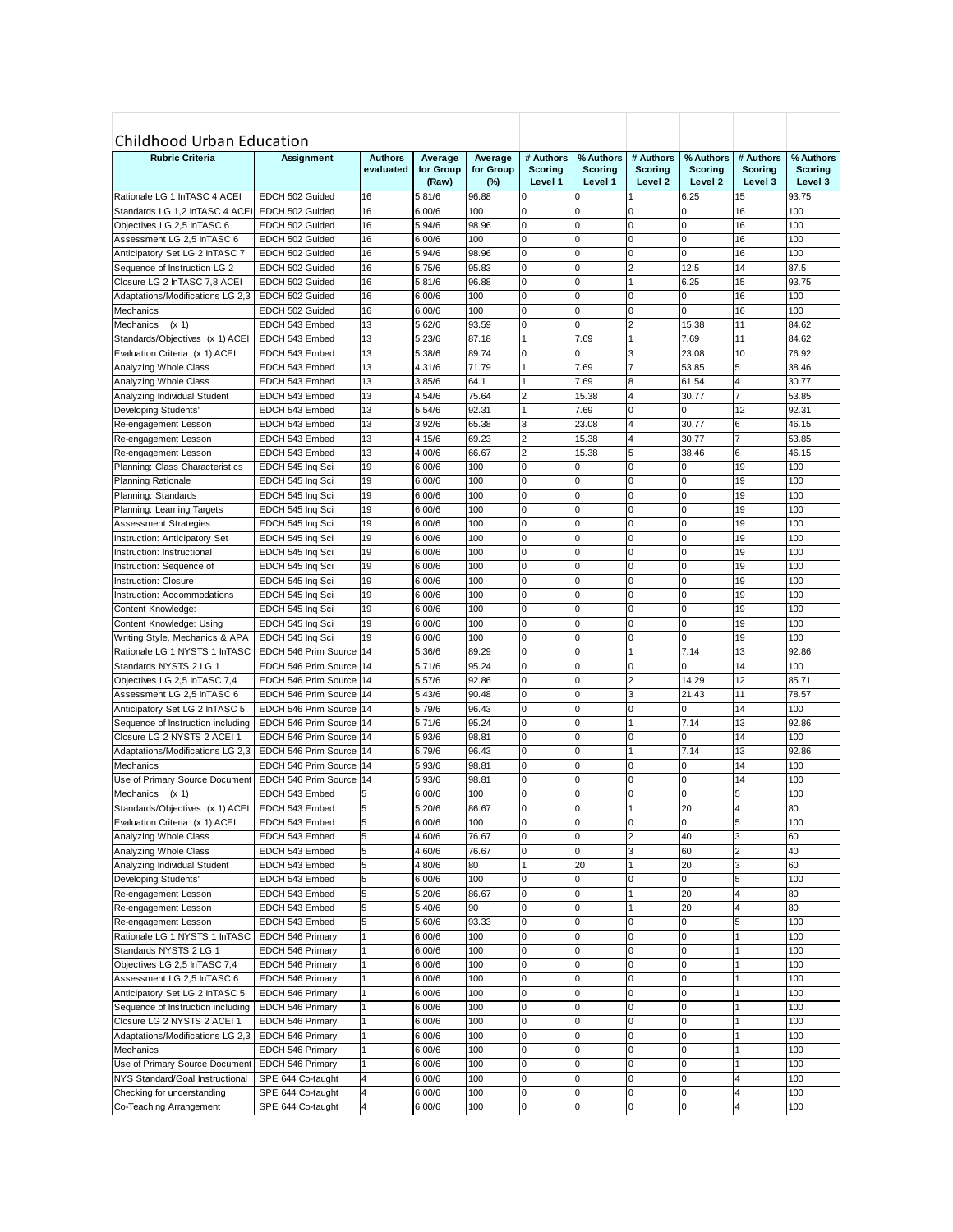| Graduate Childhood                |                                                |                |                    |                 |                            |                            |                 |                 |                 |                 |
|-----------------------------------|------------------------------------------------|----------------|--------------------|-----------------|----------------------------|----------------------------|-----------------|-----------------|-----------------|-----------------|
| <b>Rubric Criteria</b>            | <b>Assignment</b>                              | <b>Authors</b> | Average            | Average         | # Authors                  | % Authors                  | # Authors       | % Authors       | # Authors       | % Authors       |
|                                   |                                                | Evaluated      | for Group<br>(RAW) | for<br>Group(%) | Scoring 1-<br>$\mathbf{2}$ | Scoring 1-<br>$\mathbf{2}$ | Scoring 2-<br>3 | Scoring 2-<br>3 | Scoring 4-<br>5 | Scoring 4-<br>5 |
| Rationale LG 1 InTASC 4 ACEI 1.0  | Guided Rding Less Pln                          | 16             |                    | 96.88           | 0                          | 0                          | 1               | 6.25            | 15              | 93.75           |
| Standards LG 1,2 InTASC 4 ACEI    |                                                | 16             | 5.81/6<br>6.00/6   | 100             | 0                          | 0                          | 0               | 0               | 16              | 100             |
| Objectives LG 2,5 InTASC 6 ACEI   | Guided Rding Less Pln<br>Guided Rding Less Pln | 16             | 5.94/6             | 98.96           | 0                          | 0                          | 0               | $\mathbf{0}$    | 16              | 100             |
| Assessment LG 2,5 InTASC 6        | Guided Rding Less Pln                          | 16             | 6.00/6             | 100             | 0                          | 0                          | 0               | 0               | 16              | 100             |
| Anticipatory Set LG 2 In TASC 7   | E Guided Rding Less                            | 16             | 5.94/6             | 98.96           | 0                          | 0                          | 0               | 0               | 16              | 100             |
| Sequence of Instruction LG 2      | Guided Rding Less Pln                          | 16             | 5.75/6             | 95.83           | 0                          | 0                          | $\overline{2}$  | 12.5            | 14              | 87.5            |
| Closure LG 2 InTASC 7,8 ACEI 1.0  | Guided Rding Less Pln                          | 16             | 5.81/6             | 96.88           | 0                          | 0                          | $1\,$           | 6.25            | 15              | 93.75           |
| Adaptations/Modifications LG      | Guided Rding Less Pln                          | 16             | 6.00/6             | 100             | 0                          | 0                          | $\mathbf{0}$    | 0               | 16              | 100             |
| Mechanics                         | Guided Rding Less Pln                          | 16             | 6.00/6             | 100             | 0                          | 0                          | 0               | 0               | 16              | 100             |
| Mechanics                         | <b>Embed Signat Assign</b>                     | 13             | 5.62/6             | 93.59           | 0                          | 0                          | $\overline{2}$  | 15.38           | 11              | 84.62           |
| Standards/ObjectivesACEI 2.3      | <b>Embed Signat Assign</b>                     | 13             | 5.23/6             | 87.18           | 1                          | 7.69                       | 1               | 7.69            | 11              | 84.62           |
| Evaluation Criteria(x 1) ACEI 4.0 | <b>Embed Signat Assign</b>                     | 13             | 5.38/6             | 89.74           | 0                          | 0                          | 3               | 23.08           | 10              | 76.92           |
| Analyzing Whole Class             | <b>Embed Signat Assign</b>                     | 13             | 4.31/6             | 71.79           | $\mathbf{1}$               | 7.69                       | $\overline{7}$  | 53.85           | 5               | 38.46           |
| Analyzing Whole Class             | <b>Embed Signat Assign</b>                     | 13             | 3.85/6             | 64.1            | $\mathbf{1}$               | 7.69                       | 8               | 61.54           | 4               | 30.77           |
| Analyzing Individual Student      | <b>Embed Signat Assign</b>                     | 13             | 4.54/6             | 75.64           | $\overline{2}$             | 15.38                      | 4               | 30.77           | $\overline{7}$  | 53.85           |
| Developing Students'              | <b>Embed Signat Assign</b>                     | 13             | 5.54/6             | 92.31           | $\mathbf{1}$               | 7.69                       | 0               | 0               | 12              | 92.31           |
| Re-engagement Lesson              | <b>Embed Signat Assign</b>                     | 13             | 3.92/6             | 65.38           | 3                          | 23.08                      | 4               | 30.77           | 6               | 46.15           |
| Re-engagement Lesson              | <b>Embed Signat Assign</b>                     | 13             | 4.15/6             | 69.23           | 2                          | 15.38                      | 4               | 30.77           | 7               | 53.85           |
| Re-engagement Lesson              | <b>Embed Signat Assign</b>                     | 13             | 4.00/6             | 66.67           | $\overline{2}$             | 15.38                      | 5               | 38.46           | 6               | 46.15           |
| Planning: Class Characteristics   | Ing Sci Lesson Plan                            | 19             | 6.00/6             | 100             | 0                          | 0                          | 0               | 0               | 19              | 100             |
| <b>Planning Rationale</b>         | E Ing Sci Lesson Plan                          | 19             | 6.00/6             | 100             | 0                          | 0                          | 0               | 0               | 19              | 100             |
| Planning: Standards               | Ing Sci Lesson Plan                            | 19             | 6.00/6             | 100             | 0                          | 0                          | 0               | 0               | 19              | 100             |
| Planning: Learning Targets        | Ing Sci Lesson Plan                            | 19             | 6.00/6             | 100             | 0                          | 0                          | 0               | 0               | 19              | 100             |
| Assessment Strategies             | Ing Sci Lesson Plan                            | 19             | 6.00/6             | 100             | 0                          | 0                          | 0               | 0               | 19              | 100             |
| Instruction: Anticipatory Set     | Ing Sci Lesson Plan                            | 19             | 6.00/6             | 100             | $\mathbf{0}$               | 0                          | $\mathbf{0}$    | 0               | 19              | 100             |
| Instruction: Instructional        | Ing Sci Lesson Plan                            | 19             | 6.00/6             | 100             | 0                          | 0                          | $\mathbf{0}$    | 0               | 19              | 100             |
| Instruction: Sequence of          | Ing Sci Lesson Plan                            | 19             | 6.00/6             | 100             | 0                          | 0                          | 0               | 0               | 19              | 100             |
| <b>Instruction: Closure</b>       | Inq Sci Lesson Plan                            | 19             | 6.00/6             | 100             | 0                          | 0                          | 0               | 0               | 19              | 100             |
| Instruction: Accommodations       | Ing Sci Lesson Plan                            | 19             | 6.00/6             | 100             | 0                          | 0                          | 0               | 0               | 19              | 100             |
| Content Knowledge:                | Ing Sci Lesson Plan                            | 19             | 6.00/6             | 100             | 0                          | 0                          | 0               | 0               | 19              | 100             |
| Content Knowledge: Using          | Ing Sci Lesson Plan                            | 19             | 6.00/6             | 100             | 0                          | 0                          | 0               | 0               | 19              | 100             |
| Writing Style, Mechanics & APA    | Ing Sci Lesson Plan                            | 19             | 6.00/6             | 100             | 0                          | 0                          | 0               | 0               | 19              | 100             |
| Rationale LG 1 NYSTS 1 InTASC     | Prim Source Less Plan                          | 14             | 5.36/6             | 89.29           | 0                          | 0                          | $\mathbf{1}$    | 7.14            | 13              | 92.86           |
| Standards NYSTS 2 LG 1 InTASC     | Prim Source Less Plan                          | 14             | 5.71/6             | 95.24           | $\mathbf 0$                | 0                          | 0               | 0               | 14              | 100             |
| Objectives LG 2,5 InTASC 7,4      | Prim Source Less Plan                          | 14             | 5.57/6             | 92.86           | 0                          | 0                          | $\overline{2}$  | 14.29           | 12              | 85.71           |
| Assessment LG 2,5 InTASC 6        | 6 Prim Source Less Plan                        | 14             | 5.43/6             | 90.48           | 0                          | 0                          | 3               | 21.43           | 11              | 78.57           |
| Anticipatory Set LG 2 InTASC 5    | Prim Source Less Plan                          | 14             | 5.79/6             | 96.43           | 0                          | 0                          | 0               | 0               | 14              | 100             |
| Sequence of Instruction           | Prim Source Less Plan                          | 14             | 5.71/6             | 95.24           | 0                          | 0                          | $\mathbf{1}$    | 7.14            | 13              | 92.86           |
| Closure LG 2 NYSTS 2 ACEI 1       | Prim Source Less Plan                          | 14             | 5.93/6             | 98.81           | 0                          | 0                          | 0               | 0               | 14              | 100             |
| Adaptations/Modifications LG      | Prim Source Less Plan                          | 14             | 5.79/6             | 96.43           | 0                          | 0                          | $\mathbf{1}$    | 7.14            | 13              | 92.86           |
| Mechanics                         | Prim Source Less Plan                          | 14             | 5.93/6             | 98.81           | 0                          | 0                          | 0               | 0               | 14              | 100             |
| Use of Primary Source             | Prim Source Less Plan                          | 14             | 5.93/6             | 98.81           | 0                          | 0                          | 0               | 0               | 14              | 100             |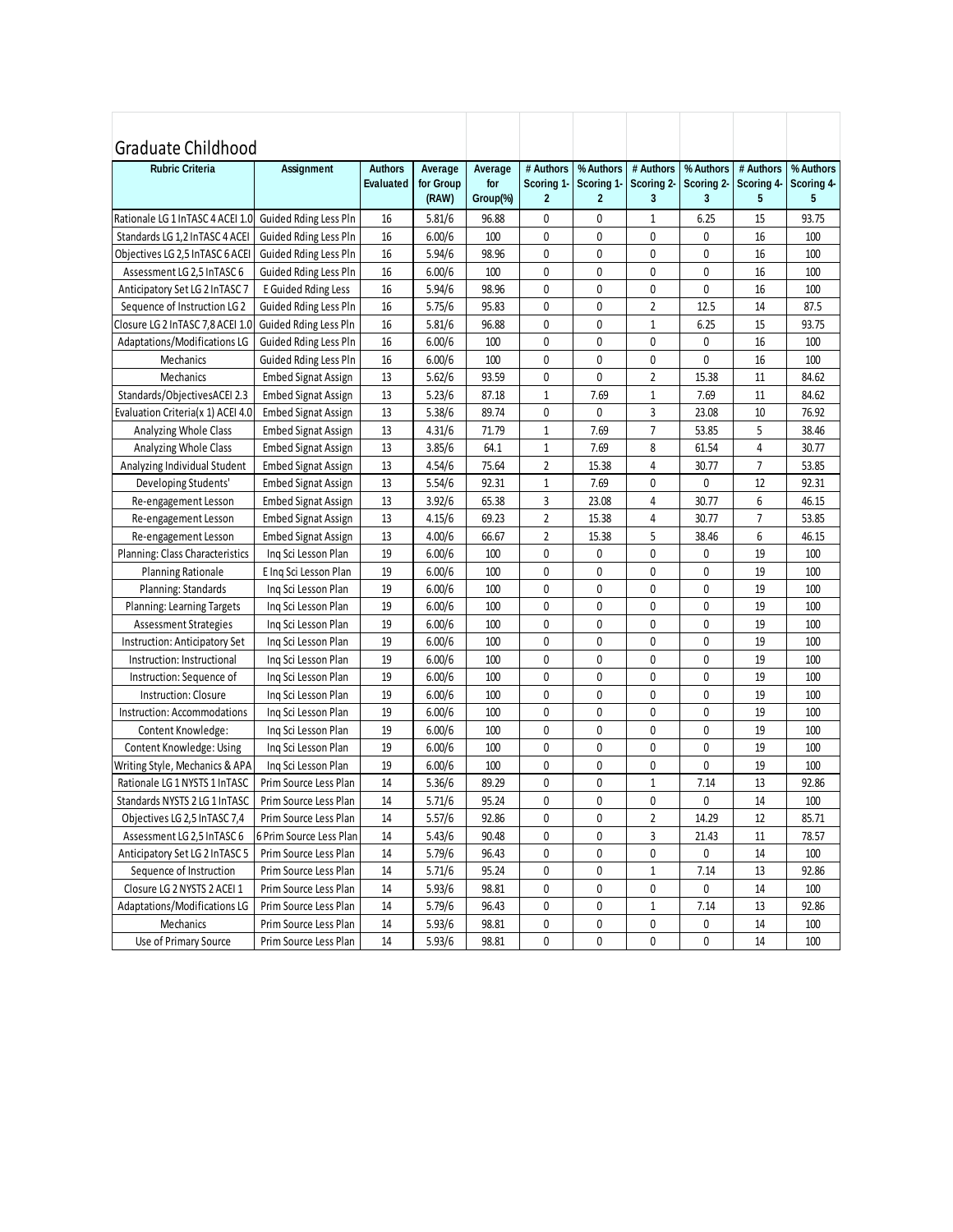| Special Ed & Childhood Eduation<br><b>Rubric Criteria</b>     | Assignment                          | <b>Authors</b>   | Average            | Average         | # Authors                  | % Authors                    | # Authors       | % Authors       | # Authors       | % Authors       |
|---------------------------------------------------------------|-------------------------------------|------------------|--------------------|-----------------|----------------------------|------------------------------|-----------------|-----------------|-----------------|-----------------|
|                                                               |                                     | <b>Evaluated</b> | for Group<br>(RAW) | for<br>Group(%) | Scoring 1-<br>$\mathbf{2}$ | Scoring 1-<br>$\overline{2}$ | Scoring 2-<br>3 | Scoring 2-<br>3 | Scoring 4-<br>5 | Scoring 4-<br>5 |
|                                                               |                                     |                  |                    |                 |                            |                              |                 |                 |                 |                 |
| Mechanics                                                     | <b>Embed Signat Assign</b>          | 5                | 6.00/6             | 100             | 0                          | 0                            | 0               | 0               | 5               | 100             |
| Standards/Objectives (x 1)                                    |                                     |                  |                    |                 |                            |                              |                 |                 |                 |                 |
| ACEI 2.3                                                      | <b>Embed Signat Assign</b>          | 5                | 5.20/6             | 86.67           | 0                          | 0                            | $\mathbf 1$     | 20              | 4               | 80              |
| Evaluation Criteria (x 1) ACEI                                |                                     |                  |                    |                 |                            |                              |                 |                 |                 |                 |
| 4.0                                                           | <b>Embed Signat Assign</b>          | 5                | 6.00/6             | 100             | 0                          | 0                            | 0               | 0               | 5               | 100             |
| Analyzing Whole Class<br>Understandings Graphic and           | <b>EDCH 543: EDCH 543</b>           |                  |                    |                 |                            |                              |                 |                 |                 |                 |
| narrative (x 3) InTASC 6                                      | <b>Embed Signat Assign</b>          | 5                | 4.60/6             | 76.67           | 0                          | 0                            | $\overline{2}$  | 40              | 3               | 60              |
| Analyzing Whole Class                                         |                                     |                  |                    |                 |                            |                              |                 |                 |                 |                 |
| Understandings Conceptual<br>Understanding, Procedural        | <b>Embed Signat Assign</b>          | 5                | 4.60/6             | 76.67           | 0                          | 0                            | 3               | 60              | $\overline{2}$  | 40              |
|                                                               |                                     |                  |                    |                 |                            |                              |                 |                 |                 |                 |
| Analyzing Individual Student<br>Work Samples (x 3) InTASC 6   | <b>Embed Signat Assign</b>          | 5                | 4.80/6             | 80              | $\mathbf 1$                | 20                           | $\mathbf 1$     | 20              | 3               | 60              |
| Developing Students'                                          |                                     |                  |                    |                 |                            |                              |                 |                 |                 |                 |
| Mathematical                                                  |                                     |                  |                    |                 |                            |                              |                 |                 |                 |                 |
| Understanding (x 1) InTASC 6                                  | <b>Embed Signat Assign</b>          | 5                | 6.00/6             | 100             | 0                          | 0                            | 0               | 0               | 5               | 100             |
| Re-engagement Lesson                                          |                                     |                  |                    |                 |                            |                              |                 |                 |                 |                 |
| Design (x 3) InTASC 7                                         | <b>Embed Signat Assign</b>          | 5                | 5.20/6             | 86.67           | 0                          | 0                            | $\mathbf 1$     | 20              | $\sqrt{4}$      | 80              |
| Re-engagement Lesson                                          |                                     |                  |                    |                 |                            |                              |                 |                 |                 |                 |
| Strategies and Tasks (x 2)                                    | <b>Embed Signat Assign</b>          | 5                | 5.40/6             | 90              | 0                          | 0                            | $1\,$           | 20              | 4               | 80              |
| Re-engagement Lesson                                          |                                     |                  |                    |                 |                            |                              |                 |                 |                 |                 |
| Assessments (x 2)                                             | <b>Embed Signat Assign</b>          | 5                | 5.60/6             | 93.33           | 0                          | 0                            | 0               | 0               | 5               | 100             |
| Rationale LG 1 NYSTS 1 InTASC                                 | <b>Primary Sources</b>              |                  |                    |                 |                            |                              |                 |                 |                 |                 |
| 1,2 ACEI 1                                                    | Lesson                              | $\mathbf{1}$     | 6.00/6             | 100             | 0                          | 0                            | 0               | 0               | $1\,$           | 100             |
| Standards NYSTS 2 LG 1 InTASC                                 |                                     |                  |                    |                 |                            |                              |                 |                 |                 |                 |
| 4 ACEI 2.4                                                    | <b>Primary Sources</b><br>Lesson    | $\mathbf{1}$     | 6.00/6             | 100             | 0                          | 0                            | 0               | $\pmb{0}$       | $1\,$           | 100             |
|                                                               |                                     |                  |                    |                 |                            |                              |                 |                 |                 |                 |
| Objectives LG 2,5 InTASC 7,4<br>NYSTS 2 ACEI 3.1              | <b>Primary Sources</b><br>Lesson    | $\mathbf{1}$     | 6.00/6             | 100             | 0                          | 0                            | 0               | 0               | $1\,$           | 100             |
|                                                               |                                     |                  |                    |                 |                            |                              |                 |                 |                 |                 |
| Assessment LG 2,5 InTASC 6                                    | <b>Primary Sources</b>              |                  |                    | 100             | 0                          | 0                            | 0               | 0               |                 |                 |
| DP1 NYSTS 5 ACEI 4                                            | Lesson                              | $\mathbf{1}$     | 6.00/6             |                 |                            |                              |                 |                 | $\,1\,$         | 100             |
| Anticipatory Set LG 2 In TASC 5                               | <b>Primary Sources</b>              |                  |                    |                 |                            |                              |                 |                 |                 |                 |
| NYSTS 2 ACEI 3.4<br>Sequence of Instruction                   | Lesson<br><b>EDCH 546: EDCH 546</b> | $\mathbf{1}$     | 6.00/6             | 100             | 0                          | 0                            | 0               | 0               | $\,1\,$         | 100             |
| including primary sources LG 2                                | <b>Primary Sources</b>              |                  |                    |                 |                            |                              |                 |                 |                 |                 |
| InTASC 7.5 DP4 NYSTS 2 ACEI 3.1                               | Lesson                              | 1                | 6.00/6             | 100             | 0                          | 0                            | 0               | 0               | 1               | 100             |
|                                                               | <b>Primary Sources</b>              |                  |                    |                 |                            |                              |                 |                 |                 |                 |
| Closure LG 2 NYSTS 2 ACEI 1                                   | Lesson                              | $\mathbf{1}$     | 6.00/6             | 100             | 0                          | 0                            | $\pmb{0}$       | 0               | $\mathbf{1}$    | 100             |
| Adaptations/Modifications LG<br>2,3 InTASC 2 DP 1 NYSTS1 ACEI | <b>Primary Sources</b>              |                  |                    |                 |                            |                              |                 |                 |                 |                 |
| 3.2                                                           | Lesson                              | $\mathbf{1}$     | 6.00/6             | 100             | 0                          | 0                            | $\pmb{0}$       | 0               | $\mathbf{1}$    | 100             |
|                                                               |                                     |                  |                    |                 |                            |                              |                 |                 |                 |                 |
| Mechanics                                                     | <b>Primary Sources</b><br>Lesson    | $\mathbf{1}$     | 6.00/6             | 100             | 0                          | 0                            | $\pmb{0}$       | 0               | $\mathbf{1}$    | 100             |
|                                                               |                                     |                  |                    |                 |                            |                              |                 |                 |                 |                 |
| Use of Primary Source<br>Document InTASC 8 NYSTS 2            | <b>Primary Sources</b><br>Lesson    | $\mathbf{1}$     | 6.00/6             | 100             | 0                          | 0                            | $\pmb{0}$       | $\pmb{0}$       | $\,1\,$         | 100             |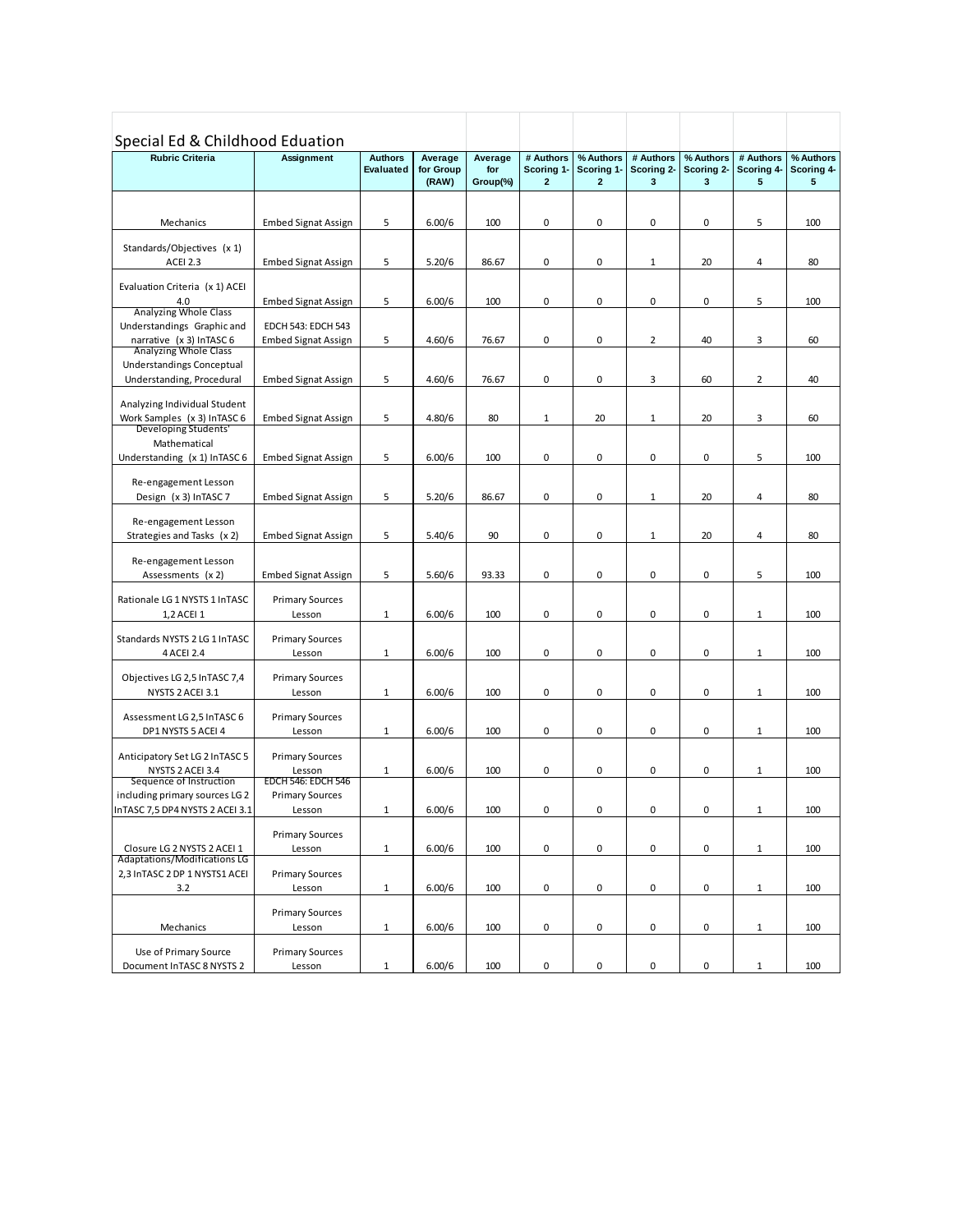| Graduate Advanced Physical Education (PEM)                                                              |                                      |                             |                               |                                |                                        |                                        |                                        |                                 |                                 |                                        |
|---------------------------------------------------------------------------------------------------------|--------------------------------------|-----------------------------|-------------------------------|--------------------------------|----------------------------------------|----------------------------------------|----------------------------------------|---------------------------------|---------------------------------|----------------------------------------|
| <b>Rubric Criteria</b>                                                                                  | <b>Assignment</b>                    | <b>Authors</b><br>evaluated | Average<br>for Group<br>(Raw) | Average<br>for Group<br>$(\%)$ | # Authors<br><b>Scoring</b><br>Level 1 | % Authors<br><b>Scoring</b><br>Level 1 | # Authors<br><b>Scoring</b><br>Level 2 | % Authors<br>Scoring<br>Level 2 | # Authors<br>Scoring<br>Level 3 | % Authors<br><b>Scoring</b><br>Level 3 |
| NBPTS Proposition #1, 2<br>Mastery of Subject Matter                                                    | PEG 650 Curriculum<br>Framework Proj | 1                           | 4.50/6                        | $\overline{75}$                | $\overline{0}$                         | $\Omega$                               |                                        | 100                             | U                               | $\overline{0}$                         |
| NBPTS Proposition #1, 2<br>Developmentally Appropriate                                                  | PEG 650 Curriculum<br>Framework Proj | 1                           | 4.50/6                        | 75                             | 0                                      | $\Omega$                               | $\overline{1}$                         | 100                             | $\overline{0}$                  | $\Omega$                               |
| NBPTS Proposition #1, 2 DP4<br>Diverse Instructional Strategies                                         | PEG 650 Curriculum<br>Framework Proj | 1                           | 5.00/6                        | 83.33                          | 0                                      | 0                                      | 0                                      | 0                               | $\mathbf{1}$                    | 100                                    |
| NBPTS Proposition #3 T<br>Learning Environment                                                          | PEG 671 Assessment 3<br>Project      |                             | 4.67/6                        | 77.78                          | 0                                      | 0                                      | 1                                      | 33.33                           | $\overline{2}$                  | 66.67                                  |
| NBPTS Proposition #3 T<br>Knowledge of assessing the<br>progress of individual students                 | PEG 671 Assessment 3<br>Project      |                             | 3.67/6                        | 61.11                          | 1                                      | 33.33                                  | 1                                      | 33.33                           | $\mathbf{1}$                    | 33.33                                  |
| NBPTS Proposition #3 T<br>Knowledge of assessing the<br>progress of the class as a whole                | PEG 671 Assessment 3<br>Project      |                             | 5.00/6                        | 83.33                          | $\overline{0}$                         | $\Omega$                               | 1                                      | 33.33                           | $\overline{2}$                  | 66.67                                  |
| Develop and implement<br>appropriate (e.g. measurable,<br>developmentally appropriate,                  | PEG 511 Lesson Plan                  | 9                           | 5.78/6                        | 96.3                           | $\mathbf 0$                            | $\mathbf 0$                            | 0                                      | 0                               | 9                               | 100                                    |
| Design and implement content<br>that is aligned with lesson<br>objectives. InTASC 7 NASPE 3.3           | PEG 511 Lesson Plan                  | 9                           | 5.72/6                        | 95.37                          | 0                                      | 0                                      | 0                                      | 0                               | 9                               | 100                                    |
| Plan and adapt instruction to<br>diverse student needs, adding<br>specific accommodations and/or        | PEG 511 Lesson Plan                  | 9                           | 4.22/6                        | 70.37                          | 1                                      | 11.11                                  | 3                                      | 33.33                           | 5                               | 55.56                                  |
| Plan and implement progressive<br>sequential instruction that<br>addresses the diverse needs of         | PEG 511 Lesson Plan                  | 9                           | 4.44/6                        | 74.07                          | 1                                      | 11.11                                  | 3                                      | 33.33                           | 5                               | 55.56                                  |
| Design and implement short and<br>long term plans that are linked to<br>program and instructional goals | PEG 541B Unit Plan                   |                             | 5.71/6                        | 95.24                          | $\mathbf 0$                            | 0                                      | 1                                      | 14.29                           | 6                               | 85.71                                  |
| Select or create appropriate<br>assessments that will measure<br>student achievement of the goals       | PEG 541B Unit Plan                   |                             | 5.29/6                        | 88.1                           | $\mathbf 0$                            | 0                                      | $\overline{2}$                         | 28.57                           | 5                               | 71.43                                  |
| Use appropriate assessments to<br>evaluate student learning before,<br>during, and after instruction    | PEG 541B Unit Plan                   |                             | 6.00/6                        | 100                            | 0                                      | 0                                      | 0                                      | 0                               | $\overline{7}$                  | 100                                    |
| Utilize the reflective cycle to<br>implement change in teacher<br>performance, student learning,        | PEG 541B Unit Plan                   |                             | 4.29/6                        | 71.43                          | $\mathbf{1}$                           | 14.29                                  | 3                                      | 42.86                           | 3                               | 42.86                                  |
| NBPTS Proposition #1, 2<br>Mastery of Subject Matter                                                    | PEG 650 Curriculum<br>Framework Proj | 23                          | 5.36/6                        | 89.31                          | 0                                      | 0                                      | 4                                      | 17.39                           | 19                              | 82.61                                  |
| NBPTS Proposition #1, 2<br>Developmentally Appropriate                                                  | PEG 650 Curriculum<br>Framework Proj | 23                          | 5.41/6                        | 90.22                          | 0                                      | $\Omega$                               | 4                                      | 17.39                           | 19                              | 82.61                                  |
| NBPTS Proposition #1, 2 DP4<br><b>Diverse Instructional Strategies</b>                                  | PEG 650 Curriculum<br>Framework Proj | 23                          | 5.41/6                        | 90.22                          | $\mathbf 0$                            | 0                                      | 4                                      | 17.39                           | 19                              | 82.61                                  |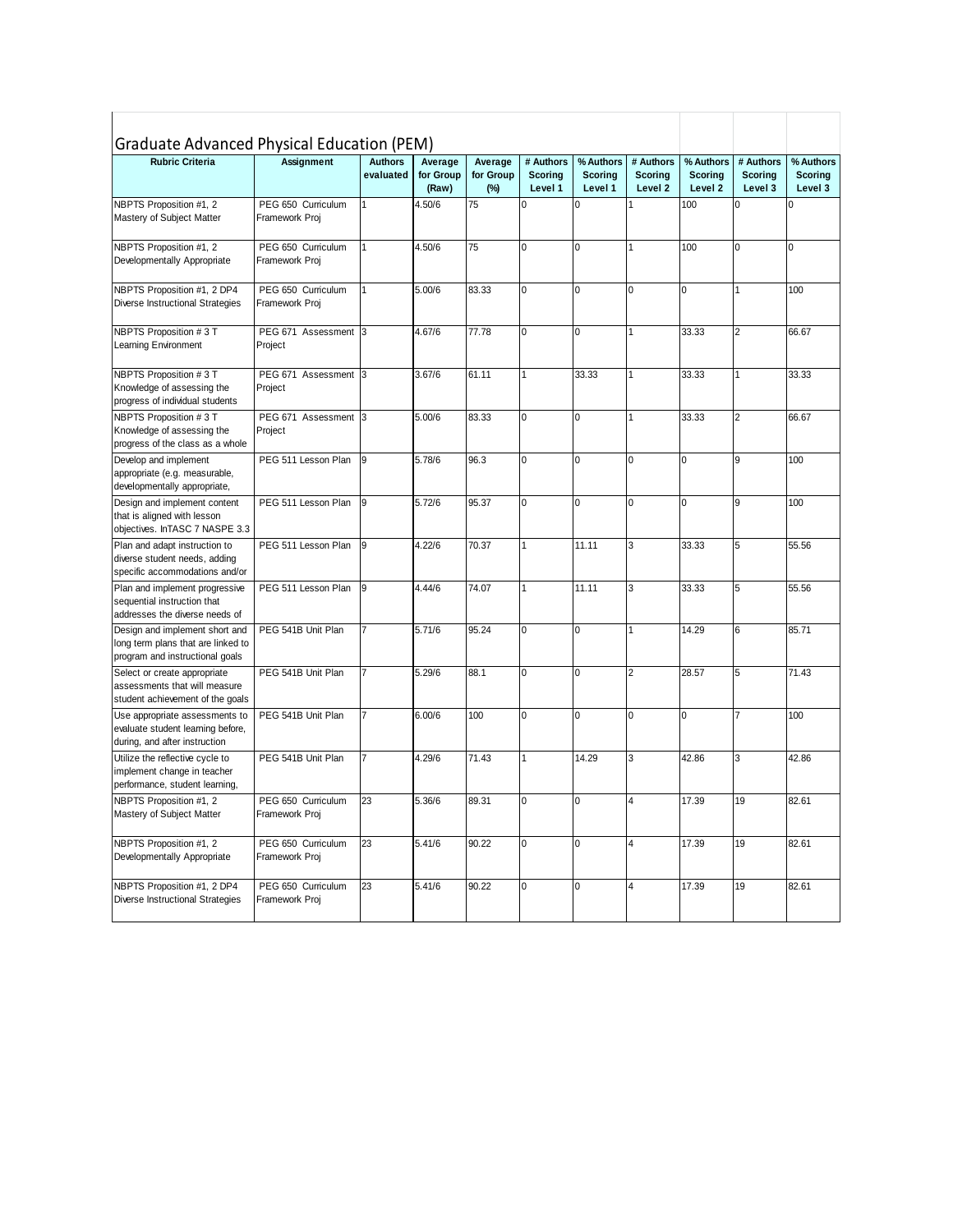## Undergraduate Adolescence Education

| <b>Rubric Criteria</b>                                                                    | Assignment                                          | <b>Authors</b><br><b>Evaluated</b>        | Average<br>for Group<br>(RAW) | Average<br>for<br>Group(%) | # Authors<br>Scoring 1-<br>$\mathbf{2}$ | % Authors<br>Scoring 1-<br>$\overline{2}$ | # Authors<br>Scoring 2-<br>3 | % Authors<br>Scoring 2-<br>3 | # Authors<br>Scoring 4-<br>5                       | % Authors<br>Scoring 4-<br>5 |
|-------------------------------------------------------------------------------------------|-----------------------------------------------------|-------------------------------------------|-------------------------------|----------------------------|-----------------------------------------|-------------------------------------------|------------------------------|------------------------------|----------------------------------------------------|------------------------------|
| Presentation                                                                              | Unit Plan Math                                      | 3                                         | 6.00/6                        | 100                        | 0                                       | 0                                         | 0                            | 0                            | 3                                                  | 100                          |
| Preparation                                                                               | Unit Plan Math                                      | 3                                         | 6.00/6                        | 100                        | 0                                       | 0                                         | 0                            | 0                            | 3                                                  | 100                          |
| Mechanics                                                                                 | Unit Plan Math                                      | 3                                         | 6.00/6                        | 100                        | 0                                       | 0                                         | $\mathbf 0$                  | 0                            | 3                                                  | 100                          |
| Math Content LG1 NYSTS: 2.1                                                               | Unit Plan Math                                      | 3                                         | 6.00/6                        | 100                        | 0                                       | 0                                         | 0                            | 0                            | 3                                                  | 100                          |
| Calendar LG2 NYSTS: 2.1<br>Unit overview NCTM Standards:                                  | Unit Plan Math                                      | 3                                         | 6.00/6                        | 100                        | 0                                       | 0                                         | $\mathbf 0$                  | 0                            | 3                                                  | 100                          |
| 8.4 LG1 NYSTS: NYS TS 2.4,<br>Lesson plans LG2 NYS TS                                     | Unit Plan Math                                      | 3                                         | 6.00/6                        | 100                        | 0                                       | 0                                         | $\mathbf 0$                  | 0                            | 3                                                  | 100                          |
| 3.1, 3.2, 3.3, 3.4 In TASC 1, 4, 5, 7                                                     | Unit Plan Math                                      | 3                                         | 6.00/6                        | 100                        | 0                                       | 0                                         | 0                            | 0                            | 3                                                  | 100                          |
| Technology - manipulative use<br>NCTM Standards:                                          | Unit Plan Math                                      | 3                                         | 6.00/6                        | 100                        | $\mathbf 0$                             | 0                                         | 0                            | 0                            | 3                                                  | 100                          |
| History of mathematics NCTM<br>Standards: 8.1, 8.3, 8.4, 8.7 LG 1                         | Unit Plan Math                                      | 3                                         | 6.00/6                        | 100                        | $\mathbf 0$                             | 0                                         | $\mathbf 0$                  | 0                            | 3                                                  | 100                          |
| Graphic organizers NCTM<br>Standards: 8.1, 8.3, 8.4, 8.7 LG 2                             | Unit Plan Math                                      | 3                                         | 6.00/6                        | 100                        | $\mathbf 0$                             | 0                                         | $\mathbf 0$                  | 0                            | 3                                                  | 100                          |
| Reading or writing in<br>mathematics NCTM Standards:                                      | 3 Unit Plan Math                                    | 3                                         | 6.00/6                        | 100                        | 0                                       | 0                                         | 0                            | 0                            | 3                                                  | 100                          |
| Assessments throughout the<br>lesson NCTM Standards: 7.5,<br>Final Assessment LG2,5 NYSTS | 3 Unit Plan Math                                    | 3                                         | 6.00/6                        | 100                        | 0                                       | 0                                         | $\mathbf 0$                  | 0                            | 3                                                  | 100                          |
| 5.1, 5.5 In TASC 6                                                                        | Unit Plan Math                                      | 3                                         | 6.00/6                        | 100                        | 0                                       | 0                                         | 0                            | 0                            | 3                                                  | 100                          |
| Reflection LG 4 NYSTS: 4.4<br>InTASC <sub>9</sub>                                         | Unit Plan Math                                      | 3                                         | 6.00/6                        | 100                        | $\mathbf 0$                             | 0                                         | $\mathbf 0$                  | 0                            | 3                                                  | 100                          |
| Adherence to NYS and national<br>standards and curriculum (5) LG                          | Unit Plan Science                                   | $\mathbf{1}$                              | 6.00/6                        | 100                        | 0                                       | 0                                         | 0                            | 0                            | $\mathbf{1}$                                       | 100                          |
| Description of the Science-<br>learning Objectives of the Unit (5)                        | Unit Plan Science                                   | $\mathbf{1}$                              | 6.00/6                        | 100                        | 0                                       | 0                                         | $\mathbf 0$                  | 0                            | $\mathbf{1}$                                       | 100                          |
| Demonstration of an<br>Understanding of the Role of                                       | Unit Plan Science                                   | $\mathbf{1}$                              | 6.00/6                        | 100                        | 0                                       | 0                                         | 0                            | 0                            | $\mathbf{1}$                                       | 100                          |
| Demonstration of an<br>Understanding of the Nature of                                     | Unit Plan Science                                   | $\mathbf{1}$                              | 6.00/6                        | 100                        | 0                                       | 0                                         | 0                            | 0                            | $\mathbf{1}$                                       | 100                          |
| Exhibits the Connection of the<br>Science Unit to Citizenship (10)                        | Unit Plan Science                                   | $\mathbf{1}$                              | 6.00/6                        | 100                        | 0                                       | 0                                         | 0                            | 0                            | $\mathbf{1}$                                       | 100                          |
| Longitudinal Strategy and<br>Knowledge of Science Content                                 | Unit Plan Science                                   | $\mathbf{1}$                              | 6.00/6                        | 100                        | 0                                       | 0                                         | $\mathbf 0$                  | 0                            | $\mathbf{1}$                                       | 100                          |
| Use of Appropriate Instructional<br>Strategies and Knowledge of                           | EDS 405: EDS 405 Unit<br>Plan Science               | $\mathbf{1}$                              | 6.00/6                        | 100                        | $\mathbf 0$                             | 0                                         | $\mathbf 0$                  | 0                            | $\mathbf{1}$                                       | 100                          |
| Description of Assessment of<br>Science-learning (15) LG 2,5                              | Unit Plan Science                                   | $\mathbf{1}$                              | 6.00/6                        | 100                        | 0                                       | 0                                         | 0                            | 0                            | $\mathbf{1}$                                       | 100                          |
| Inclusion of Lesson Plans (5) LG<br>2 NYS 2                                               | Unit Plan Science                                   | $\mathbf{1}$                              | 6.00/6                        | 100                        | 0                                       | 0                                         | 0                            | 0                            | $\mathbf{1}$                                       | 100                          |
| Writing and Organization<br>Mechanics (5)                                                 | Unit Plan Science                                   | $\mathbf{1}$                              | 6.00/6                        | 100                        | 0                                       | 0                                         | 0                            | 0                            | $\mathbf{1}$                                       | 100                          |
| I. Title Page and Descriptive Data<br>5% of grade LG<br>Your score                        | Unit Plan Social<br><b>Studies</b>                  | $\overline{2}$                            | 6.00/6                        | 100                        | $\mathbf 0$                             | 0                                         | $\mathbf 0$                  | 0                            | $\overline{2}$                                     | 100                          |
| II. Objectives Your score<br>9%<br>of grade LG 2, DP 3,4, NSTS I.1,                       | Unit Plan Social<br><b>Studies</b>                  | $\overline{2}$                            | 4.50/6                        | 75                         | 0                                       | 0                                         | $\mathbf{1}$                 | 50                           | $\mathbf{1}$                                       | 50                           |
| III. Assessments Your score<br>9% of grade LG 2,5 DP 3,4                                  | Unit Plan Social<br><b>Studies</b>                  | $\overline{2}$                            | 5.50/6                        | 91.67                      | 0                                       | 0                                         | 0                            | 0                            | $\overline{2}$                                     | 100                          |
| IV. Calendar Your score __ 12%<br>of grade LG2, DP 3,4, NYSTS I.1-                        | Unit Plan Social<br>Studies                         | $\overline{\mathbf{c}}$                   | 5.50/6                        | 91.67                      | 0                                       | 0                                         | 0                            | 0                            | $\overline{\mathbf{c}}$                            | 100                          |
| V. Unit Plan Lessons and<br>Activities Your score<br>29% of                               | EDS 406: EDS 406 Unit<br>Plan Social Studies        | $\overline{c}$                            | 4.50/6                        | 75                         | 0                                       | 0                                         | $\mathbf{1}$                 | 50                           | $\mathbf{1}$                                       | 50                           |
| VI. Theoretical Framework/<br>Rationale Your score __ 12% of                              | EDS 406: EDS 406 Unit<br><b>Plan Social Studies</b> | $\overline{a}$                            | 6.00/6                        | 100                        | 0                                       | 0                                         | $\pmb{0}$                    | 0                            | $\overline{\mathbf{c}}$                            | 100                          |
| VII. State Standards Your<br>score 12% of grade                                           | Unit Plan Social<br><b>Studies</b>                  |                                           | 6.00/6                        |                            | 0                                       | 0                                         | 0                            | 0                            |                                                    | 100                          |
| VIII. Resource List Your<br>score 12% of grade                                            | Unit Plan Social<br><b>Studies</b>                  | $\overline{\mathbf{c}}$<br>$\overline{2}$ | 6.00/6                        | 100<br>100                 | 0                                       | 0                                         | 0                            | 0                            | $\overline{\mathbf{c}}$<br>$\overline{\mathbf{c}}$ | 100                          |
| <b>Understanding Content</b><br>knowledge and resources                                   | Ltcy Lesson Plan                                    |                                           |                               |                            |                                         |                                           |                              |                              |                                                    | 100                          |
| <b>Using Content Knowledge</b>                                                            |                                                     | $\mathbf{1}$                              | 6.00/6                        | 100                        | 0                                       | 0                                         | 0                            | 0                            | $\mathbf{1}$                                       |                              |
| NAEYC 5b NYSTS II InTASC                                                                  | Ltcy Lesson Plan                                    | $\mathbf{1}$                              | 6.00/6                        | 100                        | 0                                       | 0                                         | $\mathsf{O}\xspace$          | 0                            | $\mathbf{1}$                                       | 100                          |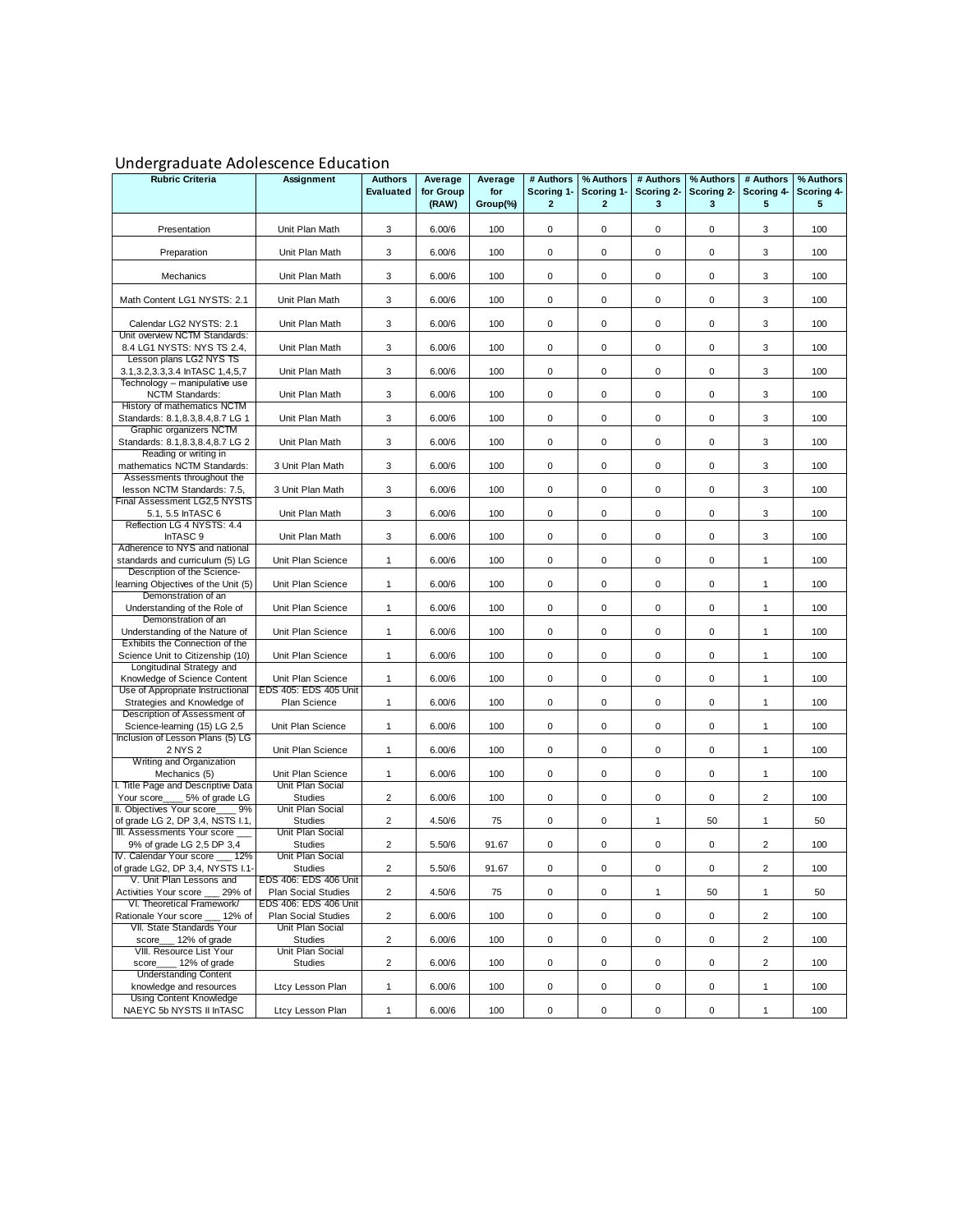| <b>Rubric Criteria</b><br>Assignment<br><b>Authors</b><br>Average<br># Authors<br>% Authors<br># Authors<br>% Authors<br># Authors<br>% Authors<br>Average<br>for Group<br>Scoring 1-<br>Scoring 1-<br>Scoring 2-<br>Scoring 2-<br>Scoring 4-<br>Scoring 4-<br>Evaluated<br>for<br>5<br>(RAW)<br>Group(%)<br>$\mathbf{2}$<br>$\overline{2}$<br>3<br>3<br>5<br>Demonstrated knowledge of child<br>0<br>0<br>0<br>$\mathbf 0$<br>development and ability to adapt<br>Ltcy Lesson Plan<br>1<br>2.50/6<br>41.67<br>1<br>100<br>Instructional planning including<br>$\mathbf 0$<br>0<br>$\mathbf{1}$<br>6.00/6<br>100<br>$\mathbf 0$<br>0<br>100<br>ability to write objectives, seek<br>Ltcy Lesson Plan<br>1<br>Assessment -- ability to plan<br>$\mathbf{1}$<br>100<br>0<br>0<br>0<br>0<br>class-wide assessment for all<br>Ltcy Lesson Plan<br>6.00/6<br>1<br>100<br>$\mathbf{1}$<br>0<br>0<br>0<br>0<br>Planning: Class Characteristics<br>Ing Sci Lesson Plan<br>6.00/6<br>100<br>1<br>100<br>0<br>$\mathbf{1}$<br>0<br>1<br>0<br>0<br>0<br><b>Planning Rationale</b><br>Ing Sci Lesson Plan<br>0.00/6<br>100<br>$\mathbf 0$<br>0<br>100<br>0<br>0<br>100<br>Planning: Standards<br>Ing Sci Lesson Plan<br>1<br>6.00/6<br>1<br>$\mathbf 0$<br>Ing Sci Lesson Plan<br>$\mathbf{1}$<br>100<br>0<br>0<br>0<br>100<br>Planning: Learning Targets<br>6.00/6<br>1<br>$\pmb{0}$<br>0<br>$\mathbf 0$<br>$\mathbf{1}$<br>0<br>$\mathbf 0$<br><b>Assessment Strategies</b><br>Ing Sci Lesson Plan<br>$\mathbf{1}$<br>0.00/6<br>100<br>$\mathbf{1}$<br>6.00/6<br>100<br>0<br>0<br>0<br>0<br>$\mathbf{1}$<br>100<br>Ing Sci Lesson Plan<br><b>Instruction: Anticipatory Set</b><br>Instruction: Instructional<br>0<br>$\mathbf{1}$<br>0.00/6<br>0<br>$\mathbf{1}$<br>100<br>0<br>0<br>$\mathbf 0$<br>Materials, Equipment &<br>Ing Sci Lesson Plan<br>Instruction: Sequence of<br>$\mathbf{1}$<br>1.00/6<br>16.67<br>$\mathbf{1}$<br>0<br>0<br>0<br>0<br>Instruction<br>Ing Sci Lesson Plan<br>100<br>$\mathbf{1}$<br>6.00/6<br>100<br>0<br>0<br>0<br>0<br>100<br>Instruction: Closure<br>Ing Sci Lesson Plan<br>1<br>$\mathbf{1}$<br>0.00/6<br>0<br>1<br>0<br>0<br>0<br>0<br>Instruction: Accommodations<br>Ing Sci Lesson Plan<br>100<br>Content Knowledge:<br>$\mathbf{1}$<br>$\mathbf{1}$<br>100<br>0<br>0<br>0<br>0<br><b>Understanding Content</b><br>Ing Sci Lesson Plan<br>2.00/6<br>33.33<br>Content Knowledge: Using<br>0<br>Content Knowledge ACEI 2.1<br>$\mathbf{1}$<br>2.00/6<br>33.33<br>$\mathbf{1}$<br>100<br>0<br>0<br>0<br>Ing Sci Lesson Plan<br>Ing Sci Lesson Plan<br>$\mathbf{1}$<br>6.00/6<br>100<br>0<br>0<br>0<br>0<br>100<br>Writing Style, Mechanics & APA<br>1<br>Rationale LG 1 NYSTS 1 InTASC<br>$\mathbf{1}$<br>4.00/6<br>0<br>0<br>$\mathbf{1}$<br>100<br>0<br>0<br>1,2 ACEI 1<br>Prim Srce Lesson Plan<br>66.67<br>Standards NYSTS 2 LG 1<br>InTASC 4 ACEI 2.4<br>$\mathbf{1}$<br>4.00/6<br>66.67<br>0<br>0<br>$\mathbf{1}$<br>100<br>0<br>0<br>Prim Srce Lesson Plan<br>Objectives LG 2,5 InTASC 7,4<br>$\mathbf 0$<br>0<br>NYSTS 2 ACEI 3.1<br>$\mathbf{1}$<br>6.00/6<br>100<br>0<br>0<br>100<br>Prim Srce Lesson Plan<br>1<br>Assessment LG 2,5 InTASC 6<br>DP1 NYSTS 5 ACEI 4<br>$\mathbf{1}$<br>100<br>0<br>0<br>0<br>0<br>Prim Srce Lesson Plan<br>6.00/6<br>1<br>100<br>Anticipatory Set LG 2 In TASC 5<br>0<br>NYSTS 2 ACEI 3.4<br>$\mathbf{1}$<br>100<br>0<br>0<br>0<br>$\mathbf{1}$<br>Prim Srce Lesson Plan<br>6.00/6<br>100<br>Sequence of Instruction including<br>$\mathbf{1}$<br>100<br>$\mathbf 0$<br>0<br>0<br>0<br>$\mathbf{1}$<br>primary sources LG 2 InTASC 7,5<br>Prim Srce Lesson Plan<br>6.00/6<br>100<br>0<br>6.00/6<br>100<br>0<br>0<br>0<br>100<br>Closure LG 2 NYSTS 2 ACEI 1<br>Prim Srce Lesson Plan<br>1<br>1<br>Adaptations/Modifications LG 2,3<br>InTASC 2 DP 1 NYSTS1 ACEI<br>6.00/6<br>100<br>100<br>Prim Srce Lesson Plan<br>$\mathbf{1}$<br>0<br>0<br>0<br>0<br>1<br>0<br>0<br>6.00/6<br>0<br>0<br>100<br>Mechanics<br>Prim Srce Lesson Plan<br>$\mathbf{1}$<br>100<br>1<br>$\mathbf{1}$<br>$\pmb{0}$<br>0<br>0<br>100<br>0<br>$\mathbf{1}$<br>100<br>InTASC 8 NYSTS 2<br>Prim Srce Lesson Plan<br>6.00/6<br>I. Theoretical Framework/<br>$\pmb{0}$<br>0<br>0<br>0<br>Rationale for the Unit NYSTS 1<br>Them Unit - Soc Stud<br>$\mathbf{1}$<br>5.00/6<br>83.33<br>100<br>$\mathbf{1}$<br>Them Unit - Soc Stud<br>$\mathbf{1}$<br>0<br>0<br>0<br>0<br>of students' characteristics<br>6.00/6<br>100<br>$\mathbf{1}$<br>100<br>III. Instructional Strategies. Use of<br>Multiple Teaching Strategies Unit<br>Them Unit - Soc Stud<br>$\mathbf{1}$<br>4.00/6<br>$\pmb{0}$<br>0<br>100<br>$\mathbf 0$<br>0<br>66.67<br>1<br>IV. Assessment Assessment<br>design and description. Use of<br>Them Unit - Soc Stud<br>$\mathbf{1}$<br>6.00/6<br>0<br>0<br>0<br>0<br>$\mathbf{1}$<br>100<br>100<br>V. Unit Planning Calendar. Plans<br>for instruction NYSTS 2 InTASC<br>Them Unit - Soc Stud<br>$\mathbf{1}$<br>6.00/6<br>100<br>0<br>0<br>0<br>0<br>100<br>1<br>VI. Content Knowledge. NCSS<br>$\mathbf{1}$<br>$\pmb{0}$<br>$\pmb{0}$<br>Standards and State Content<br>Them Unit - Soc Stud<br>6.00/6<br>100<br>0<br>0<br>$\mathbf{1}$<br>100<br>VII. Unit Resources. Use of<br>Variety of resources. DP4<br>Them Unit - Soc Stud<br>$\mathbf{1}$<br>6.00/6<br>100<br>0<br>0<br>0<br>0<br>$\mathbf{1}$<br>100<br>VIII. Technology. Integration of | UG Childhood                      |  |  |  |  |  |
|------------------------------------------------------------------------------------------------------------------------------------------------------------------------------------------------------------------------------------------------------------------------------------------------------------------------------------------------------------------------------------------------------------------------------------------------------------------------------------------------------------------------------------------------------------------------------------------------------------------------------------------------------------------------------------------------------------------------------------------------------------------------------------------------------------------------------------------------------------------------------------------------------------------------------------------------------------------------------------------------------------------------------------------------------------------------------------------------------------------------------------------------------------------------------------------------------------------------------------------------------------------------------------------------------------------------------------------------------------------------------------------------------------------------------------------------------------------------------------------------------------------------------------------------------------------------------------------------------------------------------------------------------------------------------------------------------------------------------------------------------------------------------------------------------------------------------------------------------------------------------------------------------------------------------------------------------------------------------------------------------------------------------------------------------------------------------------------------------------------------------------------------------------------------------------------------------------------------------------------------------------------------------------------------------------------------------------------------------------------------------------------------------------------------------------------------------------------------------------------------------------------------------------------------------------------------------------------------------------------------------------------------------------------------------------------------------------------------------------------------------------------------------------------------------------------------------------------------------------------------------------------------------------------------------------------------------------------------------------------------------------------------------------------------------------------------------------------------------------------------------------------------------------------------------------------------------------------------------------------------------------------------------------------------------------------------------------------------------------------------------------------------------------------------------------------------------------------------------------------------------------------------------------------------------------------------------------------------------------------------------------------------------------------------------------------------------------------------------------------------------------------------------------------------------------------------------------------------------------------------------------------------------------------------------------------------------------------------------------------------------------------------------------------------------------------------------------------------------------------------------------------------------------------------------------------------------------------------------------------------------------------------------------------------------------------------------------------------------------------------------------------------------------------------------------------------------------------------------------------------------------------------------------------------------------------------------------------------------------------------------------------------------------------------------------------------------------------------------------------------------------------------------------------------------------------------------------------------------------------------------------------------------------------------------------------------------------------------------------------------------------------------------------------------------------------------------------------------------------------------------------------------------------------------------------------------------------------------------------------------------------------------------------------------------------------------------------------------------------------------------------------------------------|-----------------------------------|--|--|--|--|--|
|                                                                                                                                                                                                                                                                                                                                                                                                                                                                                                                                                                                                                                                                                                                                                                                                                                                                                                                                                                                                                                                                                                                                                                                                                                                                                                                                                                                                                                                                                                                                                                                                                                                                                                                                                                                                                                                                                                                                                                                                                                                                                                                                                                                                                                                                                                                                                                                                                                                                                                                                                                                                                                                                                                                                                                                                                                                                                                                                                                                                                                                                                                                                                                                                                                                                                                                                                                                                                                                                                                                                                                                                                                                                                                                                                                                                                                                                                                                                                                                                                                                                                                                                                                                                                                                                                                                                                                                                                                                                                                                                                                                                                                                                                                                                                                                                                                                                                                                                                                                                                                                                                                                                                                                                                                                                                                                                                                                                            |                                   |  |  |  |  |  |
|                                                                                                                                                                                                                                                                                                                                                                                                                                                                                                                                                                                                                                                                                                                                                                                                                                                                                                                                                                                                                                                                                                                                                                                                                                                                                                                                                                                                                                                                                                                                                                                                                                                                                                                                                                                                                                                                                                                                                                                                                                                                                                                                                                                                                                                                                                                                                                                                                                                                                                                                                                                                                                                                                                                                                                                                                                                                                                                                                                                                                                                                                                                                                                                                                                                                                                                                                                                                                                                                                                                                                                                                                                                                                                                                                                                                                                                                                                                                                                                                                                                                                                                                                                                                                                                                                                                                                                                                                                                                                                                                                                                                                                                                                                                                                                                                                                                                                                                                                                                                                                                                                                                                                                                                                                                                                                                                                                                                            |                                   |  |  |  |  |  |
|                                                                                                                                                                                                                                                                                                                                                                                                                                                                                                                                                                                                                                                                                                                                                                                                                                                                                                                                                                                                                                                                                                                                                                                                                                                                                                                                                                                                                                                                                                                                                                                                                                                                                                                                                                                                                                                                                                                                                                                                                                                                                                                                                                                                                                                                                                                                                                                                                                                                                                                                                                                                                                                                                                                                                                                                                                                                                                                                                                                                                                                                                                                                                                                                                                                                                                                                                                                                                                                                                                                                                                                                                                                                                                                                                                                                                                                                                                                                                                                                                                                                                                                                                                                                                                                                                                                                                                                                                                                                                                                                                                                                                                                                                                                                                                                                                                                                                                                                                                                                                                                                                                                                                                                                                                                                                                                                                                                                            |                                   |  |  |  |  |  |
|                                                                                                                                                                                                                                                                                                                                                                                                                                                                                                                                                                                                                                                                                                                                                                                                                                                                                                                                                                                                                                                                                                                                                                                                                                                                                                                                                                                                                                                                                                                                                                                                                                                                                                                                                                                                                                                                                                                                                                                                                                                                                                                                                                                                                                                                                                                                                                                                                                                                                                                                                                                                                                                                                                                                                                                                                                                                                                                                                                                                                                                                                                                                                                                                                                                                                                                                                                                                                                                                                                                                                                                                                                                                                                                                                                                                                                                                                                                                                                                                                                                                                                                                                                                                                                                                                                                                                                                                                                                                                                                                                                                                                                                                                                                                                                                                                                                                                                                                                                                                                                                                                                                                                                                                                                                                                                                                                                                                            |                                   |  |  |  |  |  |
|                                                                                                                                                                                                                                                                                                                                                                                                                                                                                                                                                                                                                                                                                                                                                                                                                                                                                                                                                                                                                                                                                                                                                                                                                                                                                                                                                                                                                                                                                                                                                                                                                                                                                                                                                                                                                                                                                                                                                                                                                                                                                                                                                                                                                                                                                                                                                                                                                                                                                                                                                                                                                                                                                                                                                                                                                                                                                                                                                                                                                                                                                                                                                                                                                                                                                                                                                                                                                                                                                                                                                                                                                                                                                                                                                                                                                                                                                                                                                                                                                                                                                                                                                                                                                                                                                                                                                                                                                                                                                                                                                                                                                                                                                                                                                                                                                                                                                                                                                                                                                                                                                                                                                                                                                                                                                                                                                                                                            |                                   |  |  |  |  |  |
|                                                                                                                                                                                                                                                                                                                                                                                                                                                                                                                                                                                                                                                                                                                                                                                                                                                                                                                                                                                                                                                                                                                                                                                                                                                                                                                                                                                                                                                                                                                                                                                                                                                                                                                                                                                                                                                                                                                                                                                                                                                                                                                                                                                                                                                                                                                                                                                                                                                                                                                                                                                                                                                                                                                                                                                                                                                                                                                                                                                                                                                                                                                                                                                                                                                                                                                                                                                                                                                                                                                                                                                                                                                                                                                                                                                                                                                                                                                                                                                                                                                                                                                                                                                                                                                                                                                                                                                                                                                                                                                                                                                                                                                                                                                                                                                                                                                                                                                                                                                                                                                                                                                                                                                                                                                                                                                                                                                                            |                                   |  |  |  |  |  |
|                                                                                                                                                                                                                                                                                                                                                                                                                                                                                                                                                                                                                                                                                                                                                                                                                                                                                                                                                                                                                                                                                                                                                                                                                                                                                                                                                                                                                                                                                                                                                                                                                                                                                                                                                                                                                                                                                                                                                                                                                                                                                                                                                                                                                                                                                                                                                                                                                                                                                                                                                                                                                                                                                                                                                                                                                                                                                                                                                                                                                                                                                                                                                                                                                                                                                                                                                                                                                                                                                                                                                                                                                                                                                                                                                                                                                                                                                                                                                                                                                                                                                                                                                                                                                                                                                                                                                                                                                                                                                                                                                                                                                                                                                                                                                                                                                                                                                                                                                                                                                                                                                                                                                                                                                                                                                                                                                                                                            |                                   |  |  |  |  |  |
|                                                                                                                                                                                                                                                                                                                                                                                                                                                                                                                                                                                                                                                                                                                                                                                                                                                                                                                                                                                                                                                                                                                                                                                                                                                                                                                                                                                                                                                                                                                                                                                                                                                                                                                                                                                                                                                                                                                                                                                                                                                                                                                                                                                                                                                                                                                                                                                                                                                                                                                                                                                                                                                                                                                                                                                                                                                                                                                                                                                                                                                                                                                                                                                                                                                                                                                                                                                                                                                                                                                                                                                                                                                                                                                                                                                                                                                                                                                                                                                                                                                                                                                                                                                                                                                                                                                                                                                                                                                                                                                                                                                                                                                                                                                                                                                                                                                                                                                                                                                                                                                                                                                                                                                                                                                                                                                                                                                                            |                                   |  |  |  |  |  |
|                                                                                                                                                                                                                                                                                                                                                                                                                                                                                                                                                                                                                                                                                                                                                                                                                                                                                                                                                                                                                                                                                                                                                                                                                                                                                                                                                                                                                                                                                                                                                                                                                                                                                                                                                                                                                                                                                                                                                                                                                                                                                                                                                                                                                                                                                                                                                                                                                                                                                                                                                                                                                                                                                                                                                                                                                                                                                                                                                                                                                                                                                                                                                                                                                                                                                                                                                                                                                                                                                                                                                                                                                                                                                                                                                                                                                                                                                                                                                                                                                                                                                                                                                                                                                                                                                                                                                                                                                                                                                                                                                                                                                                                                                                                                                                                                                                                                                                                                                                                                                                                                                                                                                                                                                                                                                                                                                                                                            |                                   |  |  |  |  |  |
|                                                                                                                                                                                                                                                                                                                                                                                                                                                                                                                                                                                                                                                                                                                                                                                                                                                                                                                                                                                                                                                                                                                                                                                                                                                                                                                                                                                                                                                                                                                                                                                                                                                                                                                                                                                                                                                                                                                                                                                                                                                                                                                                                                                                                                                                                                                                                                                                                                                                                                                                                                                                                                                                                                                                                                                                                                                                                                                                                                                                                                                                                                                                                                                                                                                                                                                                                                                                                                                                                                                                                                                                                                                                                                                                                                                                                                                                                                                                                                                                                                                                                                                                                                                                                                                                                                                                                                                                                                                                                                                                                                                                                                                                                                                                                                                                                                                                                                                                                                                                                                                                                                                                                                                                                                                                                                                                                                                                            |                                   |  |  |  |  |  |
|                                                                                                                                                                                                                                                                                                                                                                                                                                                                                                                                                                                                                                                                                                                                                                                                                                                                                                                                                                                                                                                                                                                                                                                                                                                                                                                                                                                                                                                                                                                                                                                                                                                                                                                                                                                                                                                                                                                                                                                                                                                                                                                                                                                                                                                                                                                                                                                                                                                                                                                                                                                                                                                                                                                                                                                                                                                                                                                                                                                                                                                                                                                                                                                                                                                                                                                                                                                                                                                                                                                                                                                                                                                                                                                                                                                                                                                                                                                                                                                                                                                                                                                                                                                                                                                                                                                                                                                                                                                                                                                                                                                                                                                                                                                                                                                                                                                                                                                                                                                                                                                                                                                                                                                                                                                                                                                                                                                                            |                                   |  |  |  |  |  |
|                                                                                                                                                                                                                                                                                                                                                                                                                                                                                                                                                                                                                                                                                                                                                                                                                                                                                                                                                                                                                                                                                                                                                                                                                                                                                                                                                                                                                                                                                                                                                                                                                                                                                                                                                                                                                                                                                                                                                                                                                                                                                                                                                                                                                                                                                                                                                                                                                                                                                                                                                                                                                                                                                                                                                                                                                                                                                                                                                                                                                                                                                                                                                                                                                                                                                                                                                                                                                                                                                                                                                                                                                                                                                                                                                                                                                                                                                                                                                                                                                                                                                                                                                                                                                                                                                                                                                                                                                                                                                                                                                                                                                                                                                                                                                                                                                                                                                                                                                                                                                                                                                                                                                                                                                                                                                                                                                                                                            |                                   |  |  |  |  |  |
|                                                                                                                                                                                                                                                                                                                                                                                                                                                                                                                                                                                                                                                                                                                                                                                                                                                                                                                                                                                                                                                                                                                                                                                                                                                                                                                                                                                                                                                                                                                                                                                                                                                                                                                                                                                                                                                                                                                                                                                                                                                                                                                                                                                                                                                                                                                                                                                                                                                                                                                                                                                                                                                                                                                                                                                                                                                                                                                                                                                                                                                                                                                                                                                                                                                                                                                                                                                                                                                                                                                                                                                                                                                                                                                                                                                                                                                                                                                                                                                                                                                                                                                                                                                                                                                                                                                                                                                                                                                                                                                                                                                                                                                                                                                                                                                                                                                                                                                                                                                                                                                                                                                                                                                                                                                                                                                                                                                                            |                                   |  |  |  |  |  |
|                                                                                                                                                                                                                                                                                                                                                                                                                                                                                                                                                                                                                                                                                                                                                                                                                                                                                                                                                                                                                                                                                                                                                                                                                                                                                                                                                                                                                                                                                                                                                                                                                                                                                                                                                                                                                                                                                                                                                                                                                                                                                                                                                                                                                                                                                                                                                                                                                                                                                                                                                                                                                                                                                                                                                                                                                                                                                                                                                                                                                                                                                                                                                                                                                                                                                                                                                                                                                                                                                                                                                                                                                                                                                                                                                                                                                                                                                                                                                                                                                                                                                                                                                                                                                                                                                                                                                                                                                                                                                                                                                                                                                                                                                                                                                                                                                                                                                                                                                                                                                                                                                                                                                                                                                                                                                                                                                                                                            |                                   |  |  |  |  |  |
|                                                                                                                                                                                                                                                                                                                                                                                                                                                                                                                                                                                                                                                                                                                                                                                                                                                                                                                                                                                                                                                                                                                                                                                                                                                                                                                                                                                                                                                                                                                                                                                                                                                                                                                                                                                                                                                                                                                                                                                                                                                                                                                                                                                                                                                                                                                                                                                                                                                                                                                                                                                                                                                                                                                                                                                                                                                                                                                                                                                                                                                                                                                                                                                                                                                                                                                                                                                                                                                                                                                                                                                                                                                                                                                                                                                                                                                                                                                                                                                                                                                                                                                                                                                                                                                                                                                                                                                                                                                                                                                                                                                                                                                                                                                                                                                                                                                                                                                                                                                                                                                                                                                                                                                                                                                                                                                                                                                                            |                                   |  |  |  |  |  |
|                                                                                                                                                                                                                                                                                                                                                                                                                                                                                                                                                                                                                                                                                                                                                                                                                                                                                                                                                                                                                                                                                                                                                                                                                                                                                                                                                                                                                                                                                                                                                                                                                                                                                                                                                                                                                                                                                                                                                                                                                                                                                                                                                                                                                                                                                                                                                                                                                                                                                                                                                                                                                                                                                                                                                                                                                                                                                                                                                                                                                                                                                                                                                                                                                                                                                                                                                                                                                                                                                                                                                                                                                                                                                                                                                                                                                                                                                                                                                                                                                                                                                                                                                                                                                                                                                                                                                                                                                                                                                                                                                                                                                                                                                                                                                                                                                                                                                                                                                                                                                                                                                                                                                                                                                                                                                                                                                                                                            |                                   |  |  |  |  |  |
|                                                                                                                                                                                                                                                                                                                                                                                                                                                                                                                                                                                                                                                                                                                                                                                                                                                                                                                                                                                                                                                                                                                                                                                                                                                                                                                                                                                                                                                                                                                                                                                                                                                                                                                                                                                                                                                                                                                                                                                                                                                                                                                                                                                                                                                                                                                                                                                                                                                                                                                                                                                                                                                                                                                                                                                                                                                                                                                                                                                                                                                                                                                                                                                                                                                                                                                                                                                                                                                                                                                                                                                                                                                                                                                                                                                                                                                                                                                                                                                                                                                                                                                                                                                                                                                                                                                                                                                                                                                                                                                                                                                                                                                                                                                                                                                                                                                                                                                                                                                                                                                                                                                                                                                                                                                                                                                                                                                                            |                                   |  |  |  |  |  |
|                                                                                                                                                                                                                                                                                                                                                                                                                                                                                                                                                                                                                                                                                                                                                                                                                                                                                                                                                                                                                                                                                                                                                                                                                                                                                                                                                                                                                                                                                                                                                                                                                                                                                                                                                                                                                                                                                                                                                                                                                                                                                                                                                                                                                                                                                                                                                                                                                                                                                                                                                                                                                                                                                                                                                                                                                                                                                                                                                                                                                                                                                                                                                                                                                                                                                                                                                                                                                                                                                                                                                                                                                                                                                                                                                                                                                                                                                                                                                                                                                                                                                                                                                                                                                                                                                                                                                                                                                                                                                                                                                                                                                                                                                                                                                                                                                                                                                                                                                                                                                                                                                                                                                                                                                                                                                                                                                                                                            |                                   |  |  |  |  |  |
|                                                                                                                                                                                                                                                                                                                                                                                                                                                                                                                                                                                                                                                                                                                                                                                                                                                                                                                                                                                                                                                                                                                                                                                                                                                                                                                                                                                                                                                                                                                                                                                                                                                                                                                                                                                                                                                                                                                                                                                                                                                                                                                                                                                                                                                                                                                                                                                                                                                                                                                                                                                                                                                                                                                                                                                                                                                                                                                                                                                                                                                                                                                                                                                                                                                                                                                                                                                                                                                                                                                                                                                                                                                                                                                                                                                                                                                                                                                                                                                                                                                                                                                                                                                                                                                                                                                                                                                                                                                                                                                                                                                                                                                                                                                                                                                                                                                                                                                                                                                                                                                                                                                                                                                                                                                                                                                                                                                                            |                                   |  |  |  |  |  |
|                                                                                                                                                                                                                                                                                                                                                                                                                                                                                                                                                                                                                                                                                                                                                                                                                                                                                                                                                                                                                                                                                                                                                                                                                                                                                                                                                                                                                                                                                                                                                                                                                                                                                                                                                                                                                                                                                                                                                                                                                                                                                                                                                                                                                                                                                                                                                                                                                                                                                                                                                                                                                                                                                                                                                                                                                                                                                                                                                                                                                                                                                                                                                                                                                                                                                                                                                                                                                                                                                                                                                                                                                                                                                                                                                                                                                                                                                                                                                                                                                                                                                                                                                                                                                                                                                                                                                                                                                                                                                                                                                                                                                                                                                                                                                                                                                                                                                                                                                                                                                                                                                                                                                                                                                                                                                                                                                                                                            |                                   |  |  |  |  |  |
|                                                                                                                                                                                                                                                                                                                                                                                                                                                                                                                                                                                                                                                                                                                                                                                                                                                                                                                                                                                                                                                                                                                                                                                                                                                                                                                                                                                                                                                                                                                                                                                                                                                                                                                                                                                                                                                                                                                                                                                                                                                                                                                                                                                                                                                                                                                                                                                                                                                                                                                                                                                                                                                                                                                                                                                                                                                                                                                                                                                                                                                                                                                                                                                                                                                                                                                                                                                                                                                                                                                                                                                                                                                                                                                                                                                                                                                                                                                                                                                                                                                                                                                                                                                                                                                                                                                                                                                                                                                                                                                                                                                                                                                                                                                                                                                                                                                                                                                                                                                                                                                                                                                                                                                                                                                                                                                                                                                                            |                                   |  |  |  |  |  |
|                                                                                                                                                                                                                                                                                                                                                                                                                                                                                                                                                                                                                                                                                                                                                                                                                                                                                                                                                                                                                                                                                                                                                                                                                                                                                                                                                                                                                                                                                                                                                                                                                                                                                                                                                                                                                                                                                                                                                                                                                                                                                                                                                                                                                                                                                                                                                                                                                                                                                                                                                                                                                                                                                                                                                                                                                                                                                                                                                                                                                                                                                                                                                                                                                                                                                                                                                                                                                                                                                                                                                                                                                                                                                                                                                                                                                                                                                                                                                                                                                                                                                                                                                                                                                                                                                                                                                                                                                                                                                                                                                                                                                                                                                                                                                                                                                                                                                                                                                                                                                                                                                                                                                                                                                                                                                                                                                                                                            |                                   |  |  |  |  |  |
|                                                                                                                                                                                                                                                                                                                                                                                                                                                                                                                                                                                                                                                                                                                                                                                                                                                                                                                                                                                                                                                                                                                                                                                                                                                                                                                                                                                                                                                                                                                                                                                                                                                                                                                                                                                                                                                                                                                                                                                                                                                                                                                                                                                                                                                                                                                                                                                                                                                                                                                                                                                                                                                                                                                                                                                                                                                                                                                                                                                                                                                                                                                                                                                                                                                                                                                                                                                                                                                                                                                                                                                                                                                                                                                                                                                                                                                                                                                                                                                                                                                                                                                                                                                                                                                                                                                                                                                                                                                                                                                                                                                                                                                                                                                                                                                                                                                                                                                                                                                                                                                                                                                                                                                                                                                                                                                                                                                                            |                                   |  |  |  |  |  |
|                                                                                                                                                                                                                                                                                                                                                                                                                                                                                                                                                                                                                                                                                                                                                                                                                                                                                                                                                                                                                                                                                                                                                                                                                                                                                                                                                                                                                                                                                                                                                                                                                                                                                                                                                                                                                                                                                                                                                                                                                                                                                                                                                                                                                                                                                                                                                                                                                                                                                                                                                                                                                                                                                                                                                                                                                                                                                                                                                                                                                                                                                                                                                                                                                                                                                                                                                                                                                                                                                                                                                                                                                                                                                                                                                                                                                                                                                                                                                                                                                                                                                                                                                                                                                                                                                                                                                                                                                                                                                                                                                                                                                                                                                                                                                                                                                                                                                                                                                                                                                                                                                                                                                                                                                                                                                                                                                                                                            |                                   |  |  |  |  |  |
|                                                                                                                                                                                                                                                                                                                                                                                                                                                                                                                                                                                                                                                                                                                                                                                                                                                                                                                                                                                                                                                                                                                                                                                                                                                                                                                                                                                                                                                                                                                                                                                                                                                                                                                                                                                                                                                                                                                                                                                                                                                                                                                                                                                                                                                                                                                                                                                                                                                                                                                                                                                                                                                                                                                                                                                                                                                                                                                                                                                                                                                                                                                                                                                                                                                                                                                                                                                                                                                                                                                                                                                                                                                                                                                                                                                                                                                                                                                                                                                                                                                                                                                                                                                                                                                                                                                                                                                                                                                                                                                                                                                                                                                                                                                                                                                                                                                                                                                                                                                                                                                                                                                                                                                                                                                                                                                                                                                                            |                                   |  |  |  |  |  |
|                                                                                                                                                                                                                                                                                                                                                                                                                                                                                                                                                                                                                                                                                                                                                                                                                                                                                                                                                                                                                                                                                                                                                                                                                                                                                                                                                                                                                                                                                                                                                                                                                                                                                                                                                                                                                                                                                                                                                                                                                                                                                                                                                                                                                                                                                                                                                                                                                                                                                                                                                                                                                                                                                                                                                                                                                                                                                                                                                                                                                                                                                                                                                                                                                                                                                                                                                                                                                                                                                                                                                                                                                                                                                                                                                                                                                                                                                                                                                                                                                                                                                                                                                                                                                                                                                                                                                                                                                                                                                                                                                                                                                                                                                                                                                                                                                                                                                                                                                                                                                                                                                                                                                                                                                                                                                                                                                                                                            |                                   |  |  |  |  |  |
|                                                                                                                                                                                                                                                                                                                                                                                                                                                                                                                                                                                                                                                                                                                                                                                                                                                                                                                                                                                                                                                                                                                                                                                                                                                                                                                                                                                                                                                                                                                                                                                                                                                                                                                                                                                                                                                                                                                                                                                                                                                                                                                                                                                                                                                                                                                                                                                                                                                                                                                                                                                                                                                                                                                                                                                                                                                                                                                                                                                                                                                                                                                                                                                                                                                                                                                                                                                                                                                                                                                                                                                                                                                                                                                                                                                                                                                                                                                                                                                                                                                                                                                                                                                                                                                                                                                                                                                                                                                                                                                                                                                                                                                                                                                                                                                                                                                                                                                                                                                                                                                                                                                                                                                                                                                                                                                                                                                                            |                                   |  |  |  |  |  |
|                                                                                                                                                                                                                                                                                                                                                                                                                                                                                                                                                                                                                                                                                                                                                                                                                                                                                                                                                                                                                                                                                                                                                                                                                                                                                                                                                                                                                                                                                                                                                                                                                                                                                                                                                                                                                                                                                                                                                                                                                                                                                                                                                                                                                                                                                                                                                                                                                                                                                                                                                                                                                                                                                                                                                                                                                                                                                                                                                                                                                                                                                                                                                                                                                                                                                                                                                                                                                                                                                                                                                                                                                                                                                                                                                                                                                                                                                                                                                                                                                                                                                                                                                                                                                                                                                                                                                                                                                                                                                                                                                                                                                                                                                                                                                                                                                                                                                                                                                                                                                                                                                                                                                                                                                                                                                                                                                                                                            | Use of Primary Source Document    |  |  |  |  |  |
|                                                                                                                                                                                                                                                                                                                                                                                                                                                                                                                                                                                                                                                                                                                                                                                                                                                                                                                                                                                                                                                                                                                                                                                                                                                                                                                                                                                                                                                                                                                                                                                                                                                                                                                                                                                                                                                                                                                                                                                                                                                                                                                                                                                                                                                                                                                                                                                                                                                                                                                                                                                                                                                                                                                                                                                                                                                                                                                                                                                                                                                                                                                                                                                                                                                                                                                                                                                                                                                                                                                                                                                                                                                                                                                                                                                                                                                                                                                                                                                                                                                                                                                                                                                                                                                                                                                                                                                                                                                                                                                                                                                                                                                                                                                                                                                                                                                                                                                                                                                                                                                                                                                                                                                                                                                                                                                                                                                                            |                                   |  |  |  |  |  |
|                                                                                                                                                                                                                                                                                                                                                                                                                                                                                                                                                                                                                                                                                                                                                                                                                                                                                                                                                                                                                                                                                                                                                                                                                                                                                                                                                                                                                                                                                                                                                                                                                                                                                                                                                                                                                                                                                                                                                                                                                                                                                                                                                                                                                                                                                                                                                                                                                                                                                                                                                                                                                                                                                                                                                                                                                                                                                                                                                                                                                                                                                                                                                                                                                                                                                                                                                                                                                                                                                                                                                                                                                                                                                                                                                                                                                                                                                                                                                                                                                                                                                                                                                                                                                                                                                                                                                                                                                                                                                                                                                                                                                                                                                                                                                                                                                                                                                                                                                                                                                                                                                                                                                                                                                                                                                                                                                                                                            | II. Contextual Factors. Knowledge |  |  |  |  |  |
|                                                                                                                                                                                                                                                                                                                                                                                                                                                                                                                                                                                                                                                                                                                                                                                                                                                                                                                                                                                                                                                                                                                                                                                                                                                                                                                                                                                                                                                                                                                                                                                                                                                                                                                                                                                                                                                                                                                                                                                                                                                                                                                                                                                                                                                                                                                                                                                                                                                                                                                                                                                                                                                                                                                                                                                                                                                                                                                                                                                                                                                                                                                                                                                                                                                                                                                                                                                                                                                                                                                                                                                                                                                                                                                                                                                                                                                                                                                                                                                                                                                                                                                                                                                                                                                                                                                                                                                                                                                                                                                                                                                                                                                                                                                                                                                                                                                                                                                                                                                                                                                                                                                                                                                                                                                                                                                                                                                                            |                                   |  |  |  |  |  |
|                                                                                                                                                                                                                                                                                                                                                                                                                                                                                                                                                                                                                                                                                                                                                                                                                                                                                                                                                                                                                                                                                                                                                                                                                                                                                                                                                                                                                                                                                                                                                                                                                                                                                                                                                                                                                                                                                                                                                                                                                                                                                                                                                                                                                                                                                                                                                                                                                                                                                                                                                                                                                                                                                                                                                                                                                                                                                                                                                                                                                                                                                                                                                                                                                                                                                                                                                                                                                                                                                                                                                                                                                                                                                                                                                                                                                                                                                                                                                                                                                                                                                                                                                                                                                                                                                                                                                                                                                                                                                                                                                                                                                                                                                                                                                                                                                                                                                                                                                                                                                                                                                                                                                                                                                                                                                                                                                                                                            |                                   |  |  |  |  |  |
|                                                                                                                                                                                                                                                                                                                                                                                                                                                                                                                                                                                                                                                                                                                                                                                                                                                                                                                                                                                                                                                                                                                                                                                                                                                                                                                                                                                                                                                                                                                                                                                                                                                                                                                                                                                                                                                                                                                                                                                                                                                                                                                                                                                                                                                                                                                                                                                                                                                                                                                                                                                                                                                                                                                                                                                                                                                                                                                                                                                                                                                                                                                                                                                                                                                                                                                                                                                                                                                                                                                                                                                                                                                                                                                                                                                                                                                                                                                                                                                                                                                                                                                                                                                                                                                                                                                                                                                                                                                                                                                                                                                                                                                                                                                                                                                                                                                                                                                                                                                                                                                                                                                                                                                                                                                                                                                                                                                                            |                                   |  |  |  |  |  |
|                                                                                                                                                                                                                                                                                                                                                                                                                                                                                                                                                                                                                                                                                                                                                                                                                                                                                                                                                                                                                                                                                                                                                                                                                                                                                                                                                                                                                                                                                                                                                                                                                                                                                                                                                                                                                                                                                                                                                                                                                                                                                                                                                                                                                                                                                                                                                                                                                                                                                                                                                                                                                                                                                                                                                                                                                                                                                                                                                                                                                                                                                                                                                                                                                                                                                                                                                                                                                                                                                                                                                                                                                                                                                                                                                                                                                                                                                                                                                                                                                                                                                                                                                                                                                                                                                                                                                                                                                                                                                                                                                                                                                                                                                                                                                                                                                                                                                                                                                                                                                                                                                                                                                                                                                                                                                                                                                                                                            |                                   |  |  |  |  |  |
|                                                                                                                                                                                                                                                                                                                                                                                                                                                                                                                                                                                                                                                                                                                                                                                                                                                                                                                                                                                                                                                                                                                                                                                                                                                                                                                                                                                                                                                                                                                                                                                                                                                                                                                                                                                                                                                                                                                                                                                                                                                                                                                                                                                                                                                                                                                                                                                                                                                                                                                                                                                                                                                                                                                                                                                                                                                                                                                                                                                                                                                                                                                                                                                                                                                                                                                                                                                                                                                                                                                                                                                                                                                                                                                                                                                                                                                                                                                                                                                                                                                                                                                                                                                                                                                                                                                                                                                                                                                                                                                                                                                                                                                                                                                                                                                                                                                                                                                                                                                                                                                                                                                                                                                                                                                                                                                                                                                                            |                                   |  |  |  |  |  |
| $\mathbf{1}$<br>$\pmb{0}$<br>$\pmb{0}$<br>0<br>0<br>tools of technology T NYSTS 3<br>Them Unit - Soc Stud<br>6.00/6<br>100<br>$\mathbf{1}$<br>100                                                                                                                                                                                                                                                                                                                                                                                                                                                                                                                                                                                                                                                                                                                                                                                                                                                                                                                                                                                                                                                                                                                                                                                                                                                                                                                                                                                                                                                                                                                                                                                                                                                                                                                                                                                                                                                                                                                                                                                                                                                                                                                                                                                                                                                                                                                                                                                                                                                                                                                                                                                                                                                                                                                                                                                                                                                                                                                                                                                                                                                                                                                                                                                                                                                                                                                                                                                                                                                                                                                                                                                                                                                                                                                                                                                                                                                                                                                                                                                                                                                                                                                                                                                                                                                                                                                                                                                                                                                                                                                                                                                                                                                                                                                                                                                                                                                                                                                                                                                                                                                                                                                                                                                                                                                          |                                   |  |  |  |  |  |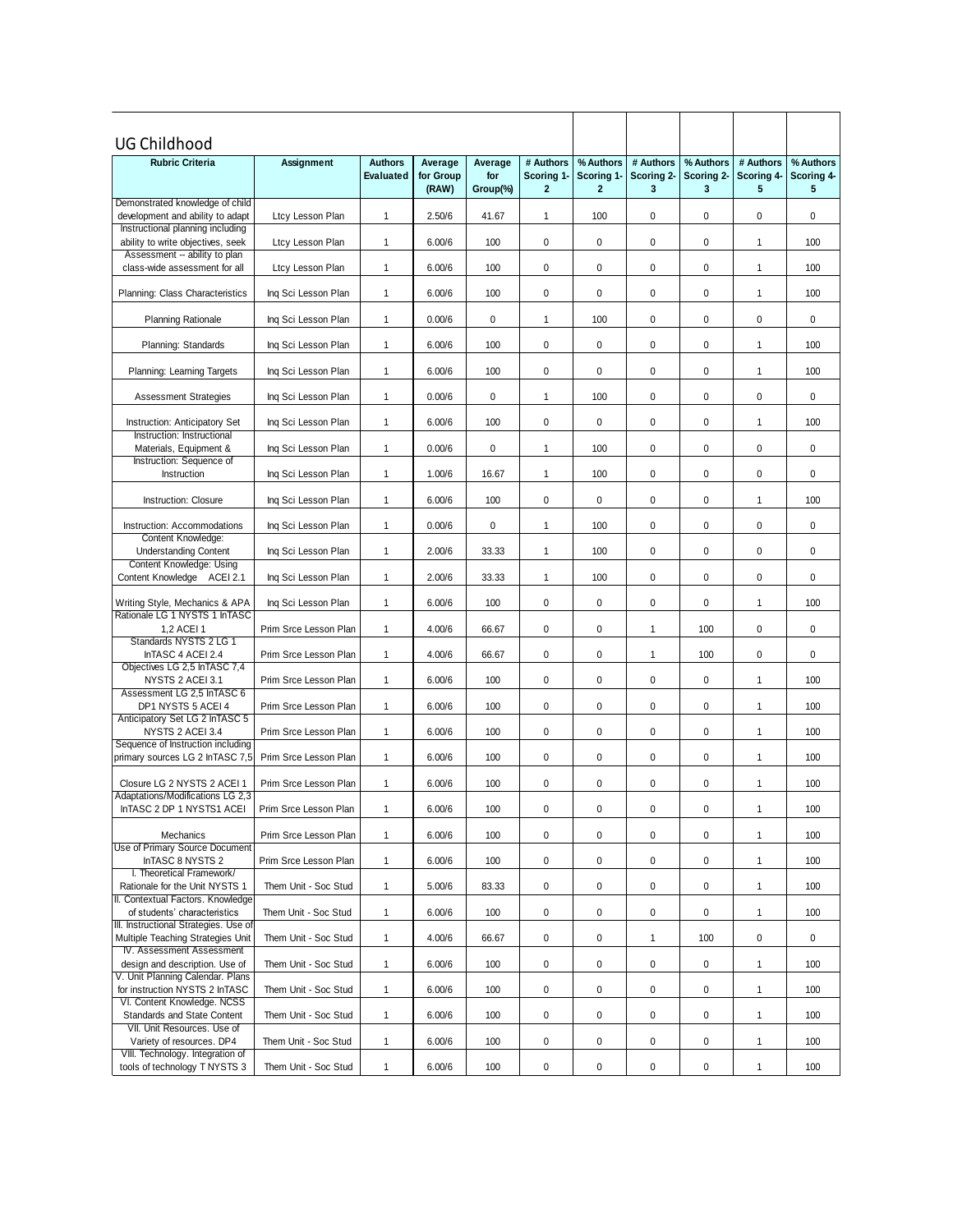| UG Child/Early Childhood                                              |                                         |                             |                               |                            |                                         |                                         |                              |                              |                              |                              |
|-----------------------------------------------------------------------|-----------------------------------------|-----------------------------|-------------------------------|----------------------------|-----------------------------------------|-----------------------------------------|------------------------------|------------------------------|------------------------------|------------------------------|
| <b>Rubric Criteria</b>                                                | Assignment                              | <b>Authors</b><br>Evaluated | Average<br>for Group<br>(RAW) | Average<br>for<br>Group(%) | # Authors<br>Scoring 1-<br>$\mathbf{2}$ | % Authors<br>Scoring 1-<br>$\mathbf{z}$ | # Authors<br>Scoring 2-<br>3 | % Authors<br>Scoring 2-<br>3 | # Authors<br>Scoring 4-<br>5 | % Authors<br>Scoring 4-<br>5 |
| knowledge and resources<br>NAEYC 5a InTASC 4,7,8,9                    | Ltcy Lesson Plan                        | 5                           | 5.20/6                        | 86.67                      | 0                                       | 0                                       | 1                            | 20                           | 4                            | 80                           |
| NAEYC 5b NYSTS II InTASC<br>1,5,7,9 ACEI 2.1                          | Ltcy Lesson Plan                        | 5                           | 5.80/6                        | 96.67                      | 0                                       | 0                                       | $\mathsf 0$                  | 0                            | 5                            | 100                          |
| development and ability to adapt<br>instruction for diverse learners. | Ltcy Lesson Plan                        | $\sqrt{5}$                  | 5.80/6                        | 96.67                      | 0                                       | 0                                       | 0                            | 0                            | 5                            | 100                          |
| ability to write objectives, seek<br>higher-level thinking, use NYS   | Ltcy Lesson Plan                        | 5                           | 5.20/6                        | 86.67                      | 1                                       | 20                                      | 0                            | 0                            | 4                            | 80                           |
| class-wide assessment for all<br>objectives NYSTS V NAEYC 3b          | Ltcy Lesson Plan                        | 5                           | 5.00/6                        | 83.33                      | 0                                       | 0                                       | $\overline{2}$               | 40                           | 3                            | 60                           |
| Planning: Class Characteristics                                       | EDE 311: EDE 311 Ing<br>Sci Lesson Plan | 7                           | 6.00/6                        | 100                        | 0                                       | 0                                       | 0                            | 0                            | 7                            | 100                          |
| <b>Planning Rationale</b>                                             | EDE 311: EDE 311 Inq<br>Sci Lesson Plan | $\overline{7}$              | 3.43/6                        | 57.14                      | 3                                       | 42.86                                   | $\mathbf{1}$                 | 14.29                        | 3                            | 42.86                        |
| Planning: Standards                                                   | EDE 311: EDE 311 Inq<br>Sci Lesson Plan | $\overline{7}$              | 5.14/6                        | 85.71                      | 1                                       | 14.29                                   | 0                            | 0                            | 6                            | 85.71                        |
| Planning: Learning Targets                                            | Ing Sci Lesson Plan                     | $\overline{7}$              | 4.86/6                        | 80.95                      | 1                                       | 14.29                                   | $\mathbf{1}$                 | 14.29                        | 5                            | 71.43                        |
| <b>Assessment Strategies</b>                                          | Inq Sci Lesson Plan                     | $\overline{7}$              | 5.29/6                        | 88.1                       | 0                                       | 0                                       | $\overline{2}$               | 28.57                        | 5                            | 71.43                        |
| <b>Instruction: Anticipatory Set</b>                                  | Inq Sci Lesson Plan                     | $\overline{7}$              | 5.43/6                        | 90.48                      | 1                                       | 14.29                                   | 0                            | 0                            | 6                            | 85.71                        |
| Materials, Equipment &<br>Technology                                  | Inq Sci Lesson Plan                     | $\overline{7}$              | 5.71/6                        | 95.24                      | 0                                       | 0                                       | $\mathbf{1}$                 | 14.29                        | 6                            | 85.71                        |
| Instruction: Sequence of<br>Instruction                               | Inq Sci Lesson Plan                     | $\overline{7}$              | 5.43/6                        | 90.48                      | 0                                       | 0                                       | $\overline{c}$               | 28.57                        | 5                            | 71.43                        |
| Instruction: Closure                                                  | Ing Sci Lesson Plan                     | $\overline{7}$              | 5.57/6                        | 92.86                      | 0                                       | 0                                       | $\mathbf{1}$                 | 14.29                        | 6                            | 85.71                        |
| Instruction: Accommodations                                           | Inq Sci Lesson Plan                     | $\overline{7}$              | 3.00/6                        | 50                         | 3                                       | 42.86                                   | 1                            | 14.29                        | 3                            | 42.86                        |
| <b>Understanding Content</b><br>knowledge and resources               | Inq Sci Lesson Plan                     | $\overline{7}$              | 4.43/6                        | 73.81                      | 0                                       | 0                                       | 4                            | 57.14                        | 3                            | 42.86                        |
| Content Knowledge: Using<br>Content Knowledge ACEI 2.1                | Inq Sci Lesson Plan                     | $\overline{7}$              | 4.86/6                        | 80.95                      | 0                                       | 0                                       | 3                            | 42.86                        | 4                            | 57.14                        |
| Writing Style, Mechanics & APA                                        | Inq Sci Lesson Plan                     | $\overline{7}$              | 5.71/6                        | 95.24                      | 0                                       | 0                                       | $\mathbf{1}$                 | 14.29                        | 6                            | 85.71                        |
| Rationale LG 1 NYSTS 1 InTASC<br>1,2 ACEI 1                           | Primary Srce Less Plan                  | 6                           | 5.50/6                        | 91.67                      | 0                                       | 0                                       | $\mathbf{1}$                 | 16.67                        | 5                            | 83.33                        |
| Standards NYSTS 2 LG 1<br>InTASC 4 ACEI 2.4                           | Primary Srce Less Plan                  | 6                           | 5.17/6                        | 86.11                      | 0                                       | 0                                       | $\overline{2}$               | 33.33                        | 4                            | 66.67                        |
| Objectives LG 2,5 InTASC 7,4<br>NYSTS 2 ACEI 3.1                      | Primary Srce Less Plan                  | 6                           | 5.33/6                        | 88.89                      | 0                                       | 0                                       | 1                            | 16.67                        | 5                            | 83.33                        |
| Assessment LG 2,5 InTASC 6<br>DP1 NYSTS 5 ACEI 4                      | Primary Srce Less Plan                  | 6                           | 5.83/6                        | 97.22                      | 0                                       | 0                                       | $\pmb{0}$                    | 0                            | 6                            | 100                          |
| Anticipatory Set LG 2 InTASC 5<br>NYSTS 2 ACEI 3.4                    | 1 Primary Srce Less<br>Plan             | 6                           | 6.00/6                        | 100                        | 0                                       | 0                                       | 0                            | 0                            | 6                            | 100                          |
| primary sources LG 2 InTASC 7,5<br>DP4 NYSTS 2 ACEI 3.1               | Primary Srce Less Plan                  | 6                           | 6.00/6                        | 100                        | 0                                       | 0                                       | 0                            | 0                            | 6                            | 100                          |
| Closure LG 2 NYSTS 2 ACEI 1                                           | Primary Srce Less Plan                  | $\,6\,$                     | 6.00/6                        | 100                        | 0                                       | 0                                       | 0                            | 0                            | 6                            | 100                          |
| InTASC 2 DP 1 NYSTS1 ACEI<br>3.2                                      | 1 Primary Srce Less<br>Plan             | $\,6\,$                     | 5.83/6                        | 97.22                      | 0                                       | 0                                       | 0                            | 0                            | 6                            | 100                          |
| Mechanics                                                             | Primary Srce Less Plan                  | 6                           | 6.00/6                        | 100                        | 0                                       | 0                                       | 0                            | 0                            | 6                            | 100                          |
| Use of Primary Source Document<br>InTASC 8 NYSTS 2                    | Primary Srce Less Plan                  | 6                           | 6.00/6                        | 100                        | $\mathsf 0$                             | $\mathsf 0$                             | $\mathsf 0$                  | 0                            | 6                            | 100                          |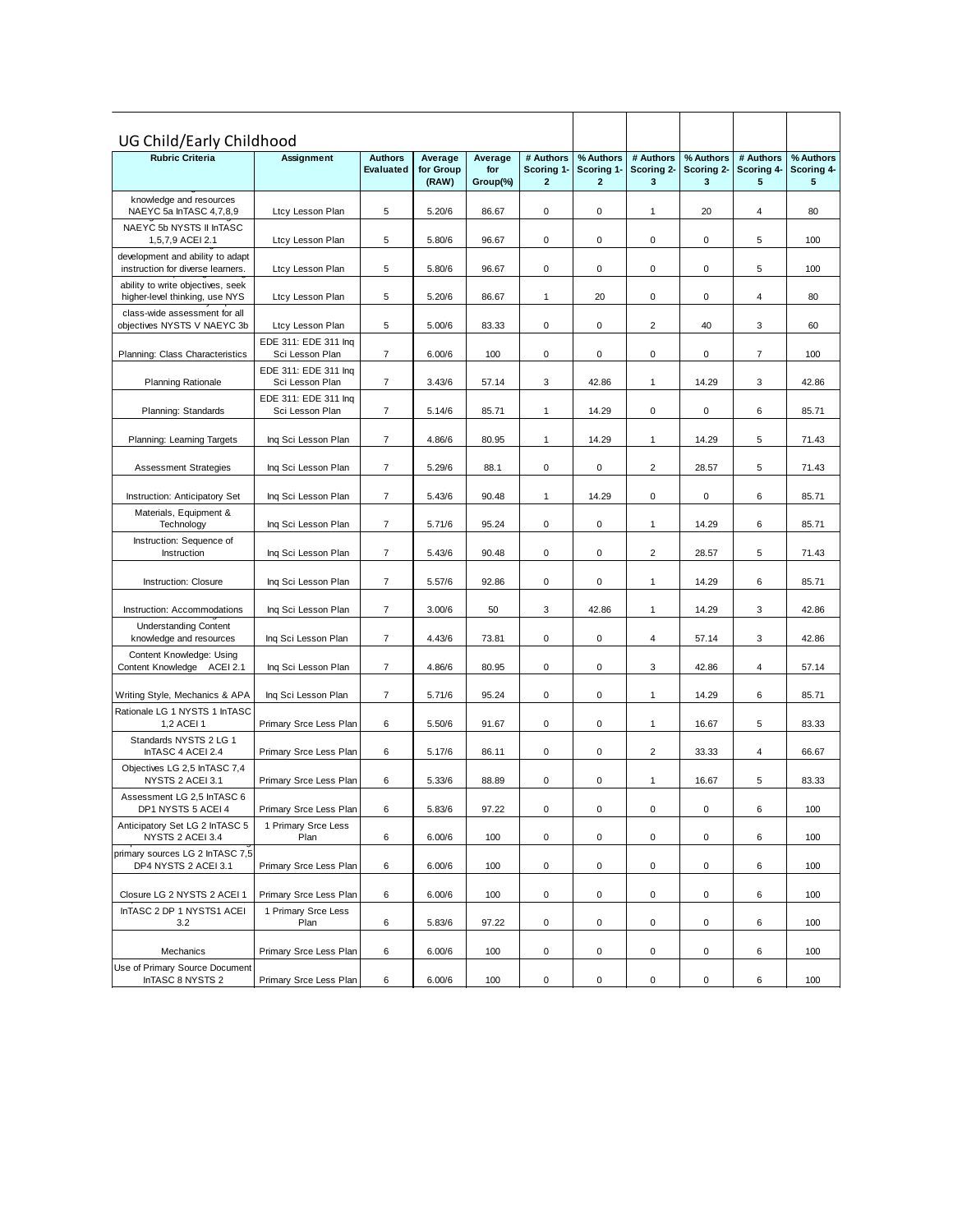| UG Child/Special Ed<br><b>Rubric Criteria</b><br><b>Authors</b>       |                                        |              |                               |                            |                              | % Authors                  | # Authors       | % Authors       | # Authors               | % Authors       |
|-----------------------------------------------------------------------|----------------------------------------|--------------|-------------------------------|----------------------------|------------------------------|----------------------------|-----------------|-----------------|-------------------------|-----------------|
|                                                                       | Assignment                             | Evaluated    | Average<br>for Group<br>(RAW) | Average<br>for<br>Group(%) | # Authors<br>Scoring 1-<br>2 | Scoring 1-<br>$\mathbf{2}$ | Scoring 2-<br>3 | Scoring 2-<br>3 | Scoring 4-<br>5         | Scoring 4-<br>5 |
| knowledge and resources                                               |                                        |              |                               |                            |                              |                            |                 |                 |                         |                 |
| NAEYC 5a InTASC 4,7,8,9                                               |                                        |              |                               |                            |                              |                            |                 |                 |                         |                 |
| NYSTS II ACEI 2.1<br>Using Content Knowledge                          | Ltcy Lesson Plan                       | 16           | 5.28/6                        | 88.02                      | $\overline{2}$               | 12.5                       | 1               | 6.25            | 13                      | 81.25           |
| NAEYC 5b NYSTS II InTASC                                              |                                        |              |                               |                            |                              |                            |                 |                 |                         |                 |
| 1,5,7,9 ACEI 2.1                                                      | Ltcy Lesson Plan                       | 16           | 5.56/6                        | 92.71                      | 1                            | 6.25                       | 1               | 6.25            | 14                      | 87.5            |
| development and ability to adapt<br>instruction for diverse learners. |                                        |              |                               |                            |                              |                            |                 |                 |                         |                 |
| NYSTS I NAEYC 1c InTASC                                               | Ltcy Lesson Plan                       | 16           | 5.56/6                        | 92.71                      | $\mathbf{1}$                 | 6.25                       | 1               | 6.25            | 14                      | 87.5            |
| ability to write objectives, seek                                     |                                        |              |                               |                            |                              |                            |                 |                 |                         |                 |
| higher-level thinking, use NYS<br>Standards, sequence activities      | Ltcy Lesson Plan                       | 16           | 5.47/6                        | 91.15                      | $\mathbf{1}$                 | 6.25                       | 2               | 12.5            | 13                      | 81.25           |
| class-wide assessment for all                                         |                                        |              |                               |                            |                              |                            |                 |                 |                         |                 |
| objectives NYSTS V NAEYC 3b                                           |                                        |              |                               |                            |                              |                            |                 |                 |                         |                 |
| InTASC 6 ACEI 4                                                       | : Ltcy Lesson Plan                     | 16           | 5.31/6                        | 88.54                      | $\mathbf 0$                  | 0                          | 4               | 25              | 12                      | 75              |
| Content knowledge mastery LG 1                                        |                                        |              |                               |                            |                              |                            |                 |                 |                         |                 |
| InTASC 4 NYSTS 2 ACEI 2.2, 2.4                                        | Ing Sci Less Plan                      | 11           | 4.91/6                        | 81.82                      | $\pmb{0}$                    | $\pmb{0}$                  | 4               | 36.36           | $\overline{\mathbf{7}}$ | 63.64           |
| development and ability to adapt<br>instruction for diverse learners. |                                        |              |                               |                            |                              |                            |                 |                 |                         |                 |
| LG 2,3 InTASC 2 NYSTS 1 ACEI                                          | Ing Sci Less Plan                      | 11           | 5.05/6                        | 84.09                      | $\mathbf 0$                  | 0                          | 3               | 27.27           | 8                       | 72.73           |
| ability to write objectives, seek                                     |                                        |              |                               |                            |                              |                            |                 |                 |                         |                 |
| higher-level thinking, use NYS<br>Standards, sequence activities      | Ing Sci Less Plan                      | 11           | 4.55/6                        | 75.76                      | $\mathbf 0$                  | 0                          | 4               | 36.36           | 7                       | 63.64           |
| class-wide assessment for all                                         |                                        |              |                               |                            |                              |                            |                 |                 |                         |                 |
| objectives LG 2,5 InTASC 6                                            |                                        |              |                               |                            |                              |                            |                 |                 |                         |                 |
| NYSTS 5 DP 1,4 ACEI 4.0                                               | Inq Sci Less Plan                      | 11           | 4.45/6                        | 74.24                      | $\mathbf 0$                  | 0                          | 4               | 36.36           | 7                       | 63.64           |
| Content knowledge mastery LG 1                                        |                                        |              |                               |                            |                              |                            |                 |                 |                         |                 |
| InTASC 4 NYSTS 2 ACEI 2.2, 2.4                                        | Soc St Lesson Plan                     | 12           | 4.58/6                        | 76.39                      | 0                            | 0                          | 4               | 33.33           | 8                       | 66.67           |
| development and ability to adapt                                      |                                        |              |                               |                            |                              |                            |                 |                 |                         |                 |
| instruction for diverse learners.<br>LG 2,3 InTASC 2 NYSTS 1 ACEI     | Soc St Lesson Plan                     | 12           | 5.00/6                        | 83.33                      | $\pmb{0}$                    | 0                          | 4               | 33.33           | 8                       | 66.67           |
| ability to write objectives, seek                                     |                                        |              |                               |                            |                              |                            |                 |                 |                         |                 |
| higher-level thinking, use NYS<br>Standards, sequence activities      | SPE 291: SPE 291 Soc<br>St Lesson Plan | 12           | 3.83/6                        | 63.89                      | $\mathbf{1}$                 | 8.33                       | 8               | 66.67           | 3                       | 25              |
| class-wide assessment for all                                         |                                        |              |                               |                            |                              |                            |                 |                 |                         |                 |
| objectives LG 2,5 InTASC 6                                            |                                        |              |                               |                            |                              |                            |                 |                 |                         |                 |
| NYSTS 5 DP 1,4 ACEI 4.0<br>NYS Standards LG 1 InTASC 7                | Soc St Lesson Plan                     | 12           | 4.17/6                        | 69.44                      | $\mathbf{1}$                 | 8.33                       | 5               | 41.67           | 6                       | 50              |
| CEC/IGC/ICC Standard 7:                                               |                                        |              |                               |                            |                              |                            |                 |                 |                         |                 |
| Instructional Planning NYSTS: 2                                       | Functional Unit Plan                   | 6            | 5.50/6                        | 91.67                      | $\mathbf 0$                  | 0                          | 0               | 0               | 6                       | 100             |
| Objectives CEC/IGC/ICC<br>Standard 7: Instructional Planning          |                                        |              |                               |                            |                              |                            |                 |                 |                         |                 |
| NYSTS: 2 LG: 2 InTASC 7                                               | Functional Unit Plan                   | 6            | 5.33/6                        | 88.89                      | $\mathbf 0$                  | 0                          | 0               | 0               | 6                       | 100             |
| Lesson Elements CEC/IGC/ICC                                           |                                        |              |                               |                            |                              |                            |                 |                 |                         |                 |
| Standard 7: Instructional Planning<br>NYSTS: 2 LG: 2 InTASC 7         | Functional Unit Plan                   | 6            | 5.67/6                        | 94.44                      | 0                            | 0                          | 0               | 0               | 6                       | 100             |
| Modifications CEC/IGC/ICC                                             |                                        |              |                               |                            |                              |                            |                 |                 |                         |                 |
| Standard 8: Assessment NYSTS:                                         |                                        |              |                               |                            |                              |                            |                 |                 |                         |                 |
| 5 LG: 2 InTASC 2                                                      | Functional Unit Plan                   | 6            | 5.83/6                        | 97.22                      | $\pmb{0}$                    | 0                          | 0               | 0               | 6                       | 100             |
| Collaboration CEC/IGC/ICC<br>Standard 10: Collaboration               |                                        |              |                               |                            |                              |                            |                 |                 |                         |                 |
| NYSTS: 6 LG: 3 InTASC 10                                              | <b>Functional Unit Plan</b>            | 6            | 5.83/6                        | 97.22                      | 0                            | 0                          | 0               | 0               | 6                       | 100             |
| Assignment Element & Standard                                         |                                        |              |                               |                            |                              |                            |                 |                 |                         |                 |
| NYS Standards CEC/IGC/ICC<br>Standard 7: Instructional Planning       | :Functional Unit Plan                  | $\mathbf{1}$ | 5.00/6                        | 83.33                      | 0                            | 0                          | 0               | 0               | 1                       | 100             |
| Instructional Goals & Lesson                                          |                                        |              |                               |                            |                              |                            |                 |                 |                         |                 |
| Objectives CEC/IGC/ICC                                                |                                        |              |                               |                            |                              |                            |                 |                 |                         |                 |
| Standard 7: Instructional Planning                                    | :Functional Unit Plan                  | $\mathbf{1}$ | 5.00/6                        | 83.33                      | $\pmb{0}$                    | 0                          | 0               | 0               | $\mathbf{1}$            | 100             |
| Lesson Elements CEC/IGC/ICC                                           |                                        |              |                               |                            |                              |                            |                 |                 |                         |                 |
| Standard 7: Instructional Planning                                    | Functional Unit Plan                   | $\mathbf{1}$ | 6.00/6                        | 100                        | $\pmb{0}$                    | 0                          | 0               | 0               | 1                       | 100             |
| Modifications CEC/IGC/ICC                                             |                                        |              |                               |                            |                              |                            |                 |                 |                         |                 |
| Standard 8: Assessment                                                | Functional Unit Plan                   | $\mathbf{1}$ | 6.00/6                        | 100                        | 0                            | 0                          | 0               | 0               | 1                       | 100             |
|                                                                       |                                        |              |                               |                            |                              |                            |                 |                 |                         |                 |
| Collaboration CEC/IGC/ICC<br>Standard 10: Collaboration               | Functional Unit Plan                   | $\mathbf{1}$ | 6.00/6                        | 100                        | 0                            | 0                          | 0               | 0               | 1                       | 100             |